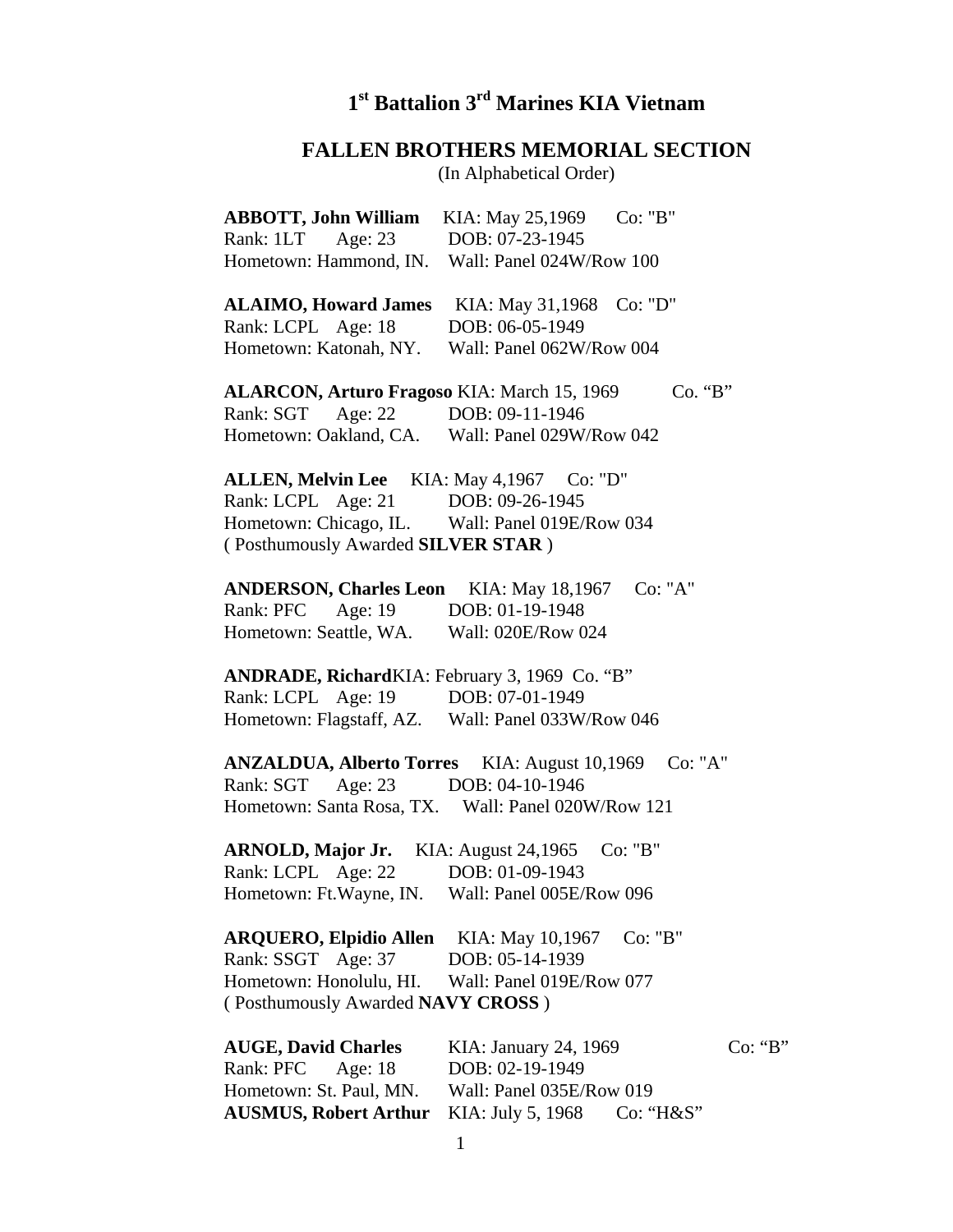| Rank: GySGT                                        | Age: 34 DOB: 08-06-1933                                      |
|----------------------------------------------------|--------------------------------------------------------------|
| Hometown: Cambridge, OH. Wall: Panel 053W/Row 015  |                                                              |
|                                                    |                                                              |
| <b>AVERY, Allen James</b>                          | Co: "C"<br>KIA: February 14, 1966                            |
| Age: 19<br>Rank: PFC                               | DOB: 11-23-1946                                              |
| Hometown: Sumner, IA.                              | Wall: Panel 005E/Row 031                                     |
|                                                    |                                                              |
| <b>BACH, Colin James</b> KIA: October 22,1968      | Co: "H&S"                                                    |
| Rank: CPL Age: 20                                  | DOB: 02-14-1948                                              |
| Hometown: Neptune, NJ.                             | Wall: Panel 040W/Row 017                                     |
|                                                    |                                                              |
| <b>BAGNALL, Robert Salmon</b> KIA: January 13,1968 | Co: "B"                                                      |
| Rank: CPL<br>Age: $19$                             | DOB: 03-12-1948                                              |
| Hometown: Bloomfield, CT. Wall: Panel 034E/Row 040 |                                                              |
|                                                    |                                                              |
| <b>BAILEY, Arthur William Jr.</b> KIA: May 1,1969  | Co: "D"                                                      |
| Rank: Corpsman-HM3 Age: 20 DOB: 02-08-1949         |                                                              |
|                                                    | Hometown: New Haven, CT. Wall: Panel 026W/Row 089            |
|                                                    |                                                              |
| <b>BAIRD, Jackie Randle</b> KIA: June 7,1967       | Co: "B"                                                      |
| Rank: LCPL Age: 20                                 | DOB: 06-06-1946                                              |
|                                                    |                                                              |
| Hometown: Cincinnati, OH Wall: Panel 021E/Row 064  |                                                              |
|                                                    | Co: "D"                                                      |
| <b>BAKER, Raftkeith Eros</b><br>Age: $21$          | KIA: February 14, 1968<br>DOB: 12-20-1946                    |
| Rank: PFC                                          |                                                              |
| Hometown: Chicago, IL.                             | Wall: Panel 039E/Row 028                                     |
|                                                    | <b>BALCH, James Iverson</b> KIA: May 3,1967 Co: "H&S"        |
| Rank: Corpsman-HN Age: 20 DOB: 11-16-1946          |                                                              |
| Hometown: Fresno, CA.                              | Wall: Panel 019E/Row 021                                     |
|                                                    |                                                              |
| BALLEW, Henry Jr. KIA: July 27,1969 Co: "A"        |                                                              |
| Rank: LCPL Age: 18                                 | DOB: 08-09-1950                                              |
|                                                    |                                                              |
| Hometown: Atlanta, GA.                             | Wall: Panel 020W/Row 053                                     |
|                                                    | <b>BANDELIER, Howard Wayne</b> KIA: April 17, 1968 Co: "H&S" |
| Rank: Corpsman-HM3                                 | Age: $21$<br>DOB: 06-06-1946                                 |
|                                                    | Hometown: New Heaven, IN. Wall: Panel 050E/Row 025           |
|                                                    |                                                              |
|                                                    | <b>BANNA, William Thomas Jr.</b> KIA: August 16,1968 Co: "D" |
| Rank: PFC Age: 18 DOB: 09-21-1949                  |                                                              |
|                                                    |                                                              |
| Hometown: New York, NY. Wall: 048W/Row 021         |                                                              |
|                                                    | <b>BANNER, Steve Arthur</b> KIA: March 5,1968 Co: "A"        |
| Rank: PFC Age: 19                                  | DOB: 12-16-1948                                              |
|                                                    | Wall: 043E/Row 003                                           |
| Hometown: Los Angeles, CA.                         |                                                              |
| <b>BANNING, James Henry Jr.-</b>                   | KIA: March 5, 1968 Co: "A"                                   |

2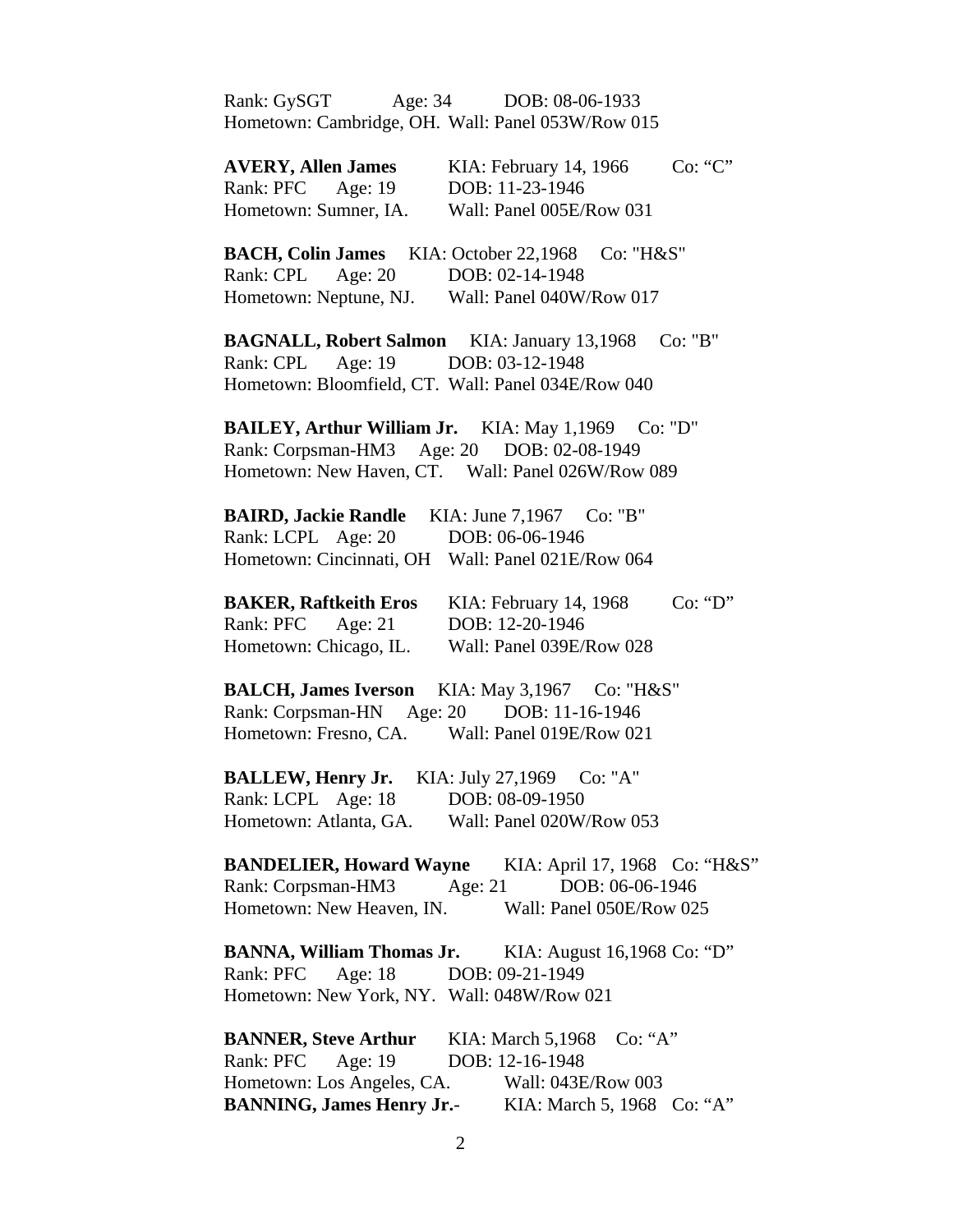| Rank: LCPL Age: 20 DOB: 08-21-1947                  |                                                                |
|-----------------------------------------------------|----------------------------------------------------------------|
|                                                     | Hometown: East Hampton, CT. Wall: Panel 043E/Row 003           |
| <b>BARCALOW, Ronald Richard-KIA: July 20, 1967</b>  | Co. "A"                                                        |
| Rank: PFC Age: 20                                   | DOB: 01-12-1948                                                |
| Hometown: Reese, MI.                                | Wall: Panel 023E/Row 094                                       |
| <b>BATH, Eldridge Jack-</b>                         | KIA: March 5, 1968 Co: "A"                                     |
| Age: $22$<br>Rank: CPL                              | DOB: 03-09-1945                                                |
| Hometown: Richmond, CA. Wall: Panel 043E/Row 003    |                                                                |
|                                                     | Co: "B"<br><b>BAUGHMAN, Ronald Gene-</b> KIA: February 3, 1969 |
| Rank: PFC                                           | Age: 19 DOB: 04-20-1949                                        |
| Hometown: Indianapolis, IN.                         | Wall: Panel 033W/Row 046                                       |
| <b>BEASLEY, Johnnie Harold-</b> KIA: May 5,1968     | Co: "D"                                                        |
| Rank: PFC Age: 18 DOB: 01-19-1950                   |                                                                |
| Hometown: Lakeland, FL.                             | Wall: Panel 055E/Row 002                                       |
| <b>BEECHING, Earl Peter-</b>                        | KIA: May 22, 1969<br>Co: "H&S"                                 |
| Age: 18<br>Rank: PFC                                | DOB: 10-06-1950                                                |
| Hometown: Norwich, NY.                              | Wall: Panel 024W/Row 073                                       |
| <b>BELL, Samuel Wayne-</b> KIA: May 10,1969         | Co: "D"                                                        |
| Rank: SSGT Age: 33                                  | DOB: 06-18-1935                                                |
|                                                     | Hometown: San Francisco, CA. Wall: Panel 025W/Row 035          |
| <b>BENEDICT, Joseph Wayne-</b> KIA: January 19,1968 | Co: "C"                                                        |
| Rank: LCPL Age: 20 DOB: 09-21-1947                  |                                                                |
|                                                     | Hometown: Jacksonville, FL. Wall: Panel 034E/Row 074           |
| <b>BENTON, James Austin-</b>                        | KIA: April 27,1967<br>Co: "D"                                  |
| Rank: LCPL Age: 19                                  | DOB: 02-19-1948                                                |
| Hometown: Daisy, TN.                                | Wall: Panel 018E/Row 100                                       |
| ("A" Co./ $3^{rd}$ ENG BN assigned to D/1/3)        |                                                                |
| <b>BERG, Ralph Russell-</b> KIA: March 7,1968       | Co: "D"                                                        |
| Rank: PFC Age: 19                                   | DOB: 01-11-1949                                                |
| Hometown: Paxton, MA.                               | Wall: Panel 043E/Row 040                                       |
| <b>BERRY, Larry Michael-</b> KIA: July 22,1966      | Co: "B"                                                        |
| Rank: LCPL Age: 19                                  | DOB: 04-24-1947                                                |
|                                                     | Hometown: East St. Louis, IL. Wall: Panel 009E/Row 055         |

**BERTOMEN, Narciso Jr.**- KIA: August 24, 1965 Co: "Unk 1/3"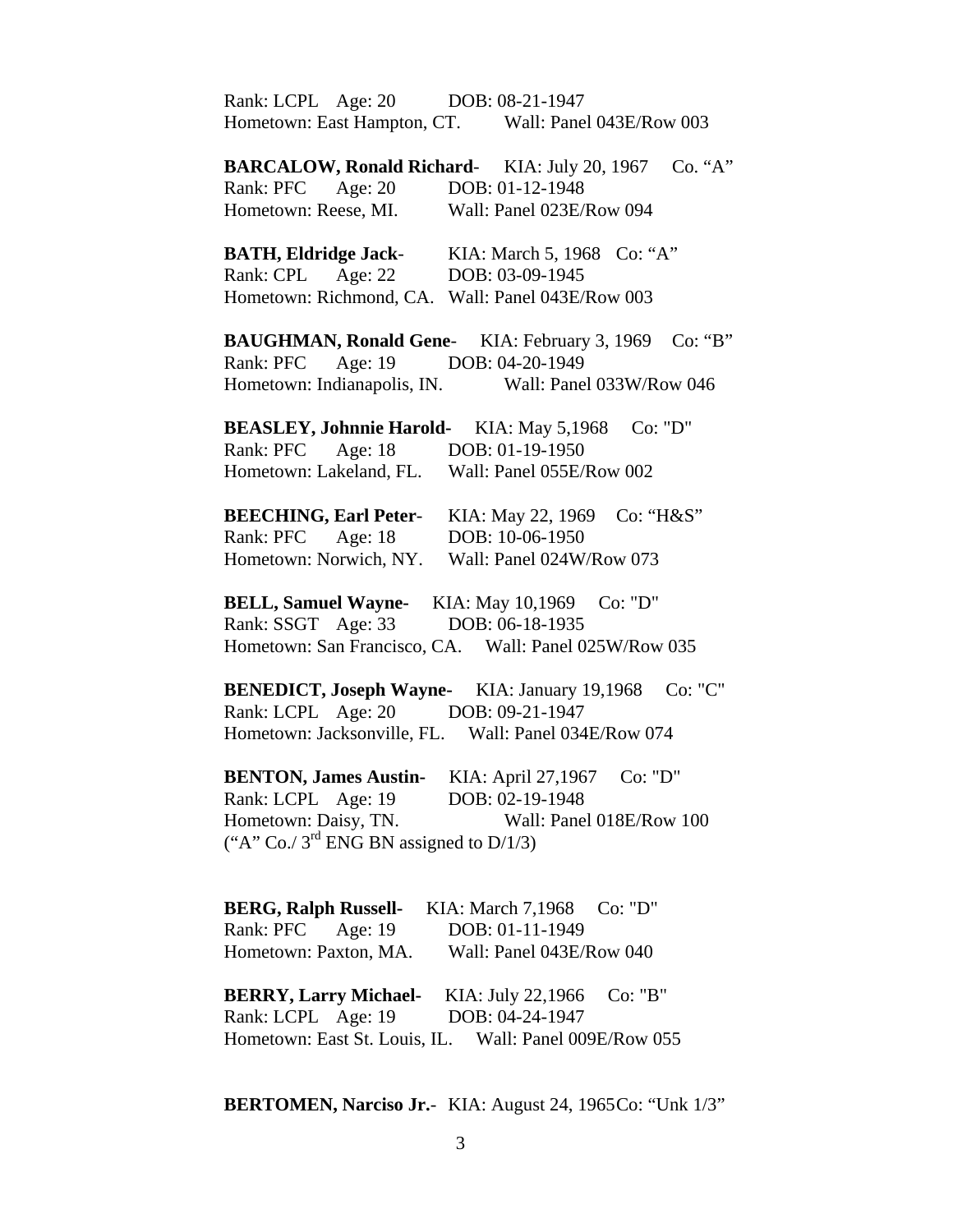| Rank: LCPL Age: 20                                                      | DOB: 12-06-1944                                                  |
|-------------------------------------------------------------------------|------------------------------------------------------------------|
| Hometown: Delano, CA.                                                   | Wall: Panel 003E/Row 039                                         |
| <b>BERWEGER, Allan Frederick-</b> KIA: May 10,1967                      | Co: "B"                                                          |
| Rank: PFC Age: 21 DOB: 05-18-1945                                       |                                                                  |
| Hometown: Ashland, WI. Wall: Panel 019E/Row 077                         |                                                                  |
| BIERMAN, Carroll Monroe Jr.- KIA: June 4,1965                           | Co: "A"                                                          |
| Age: 22<br>Rank: CPL                                                    | DOB: 06-13-1942                                                  |
| Hometown: Garden Grove, CA.                                             | Wall: Panel 001E/Row 131                                         |
| <b>BIGLEY, Richard Ray-</b>                                             | Co: "D"<br>KIA: November 22, 1965                                |
| Rank: LCPL Age: 19                                                      | DOB: 12-17-1945                                                  |
| Hometown: Omaha, NE.                                                    | Wall: Panel 003E/Row 106                                         |
|                                                                         | <b>BILLINGSLEA, Damon Earl-</b> KIA: December 5, 1967<br>Co: "D" |
| Rank: CPL Age: 21                                                       | DOB: 11-03-1946                                                  |
| Hometown: Cleveland, OH. Wall: Panel 031E/Row 040                       |                                                                  |
| <b>BIRCH, Larry Wayne-</b>                                              | Co: "H&S"<br>KIA: December 10, 1967                              |
| Age: $20$<br>Rank: CPL                                                  | DOB: 12-29-1946                                                  |
| Hometown: Stanton, KY.                                                  | Wall: Panel 031E/Row 070                                         |
| <b>BISHOP, James Matthew-</b> KIA: May 10,1967                          | Co: "C"                                                          |
| Rank: LCPL Age: 21                                                      | DOB: 03-16-1946                                                  |
| Hometown: Society hill, SC. Wall: Panel 019E/Row 077                    |                                                                  |
| <b>BISHOP, Rosten Wayne-</b>                                            | KIA: May 21, 1966 Co: "Unk 1/3"                                  |
| Rank: Corpsman-HM1                                                      | Age: 33 DOB: 02-20-1933                                          |
| Hometown: Tampa, FL.                                                    | Wall: Panel 007E/Row 093                                         |
| <b>BOORAS, Peter William-</b>                                           | KIA: August 22,1966<br>Co: "H&S"                                 |
| Age: $20$<br>Rank: PFC                                                  | DOB: 01-07-1946                                                  |
|                                                                         | Hometown: Watertown, NY. Wall: Panel 010E/Row 025                |
|                                                                         | Co: "C"                                                          |
| <b>BORGES, Joseph William-</b><br>Rank: PFC<br>Age: $18$                | KIA: May 8,1969<br>DOB: 07-03-1950                               |
|                                                                         |                                                                  |
| Hometown: Bristol, RI.                                                  | Wall: Panel 025W/Row 021                                         |
| <b>BORAWSKI, James David-</b> KIA: May 3,1967                           | Co: "A"<br>DOB: 08-25-1946                                       |
| Age: 18<br>Rank: PFC                                                    | Hometown: North Kansas City, MO. Wall: Panel 019E/Row 022        |
| ("D" Battery/2/11/1 <sup>st</sup> Marine Division assigned to $A/1/3$ ) |                                                                  |
|                                                                         |                                                                  |

## **BOUINGTON, Johnny William-** KIA: Nov 25,1965 Co: "B"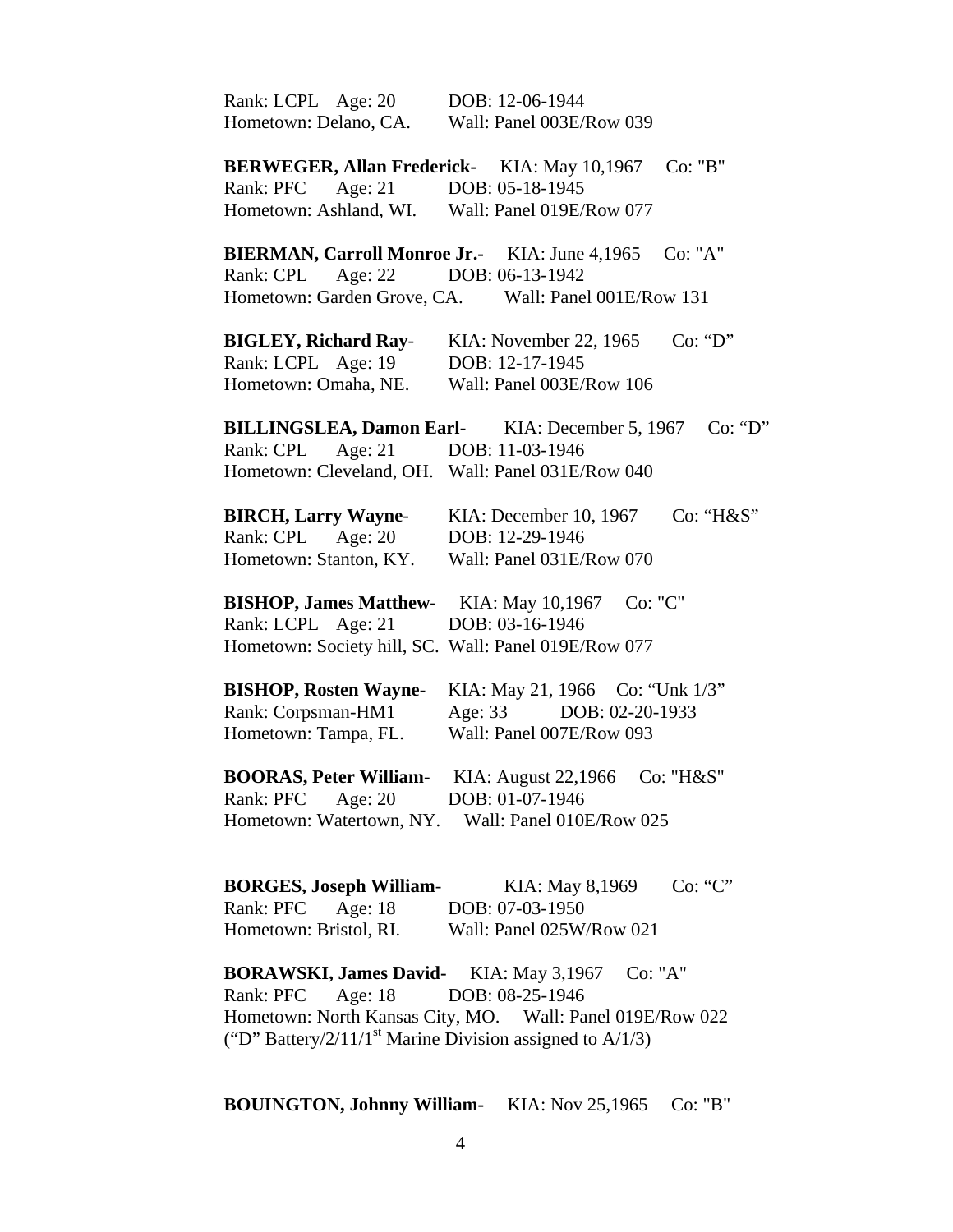Rank: PFC Age: 18 DOB: 05-03-1947 Hometown: New Orleans, LA. Wall: Panel 003E/Row 113

**BRECK, Gary Anthony-** KIA: May 29,1968 Co: "D" Rank: PFC Age: 18 DOB: 09-22-1949 Hometown: Santa Barbara, CA. Wall: Panel 063W/Row 003

**BROWN, Alfred Lee-** KIA: May 10,1967 Co: "C" Rank: CPL Age: 19 DOB: 10-07-1947 Hometown: Philadelphia, PA. Wall: Panel 019E/Row 080

**BROWN, Raymond Earl-** KIA: January 12,1966 Co: "C" Rank: LCPL Age: 21 DOB: 11-07-1944 Hometown: Portland, OR. Wall: Panel 004E/Row 066

**BROWN, Willie Lee-** KIA: May 19,1967 Co: "D" Rank: PFC Age: 19 DOB: 04-05-1948 Hometown: Newport News, VA. Wall: Panel 020E/Row 040

 **BRUNELLE, Joseph Emile**- Kai: August 24, 1965 Co: "Unk 1/3" Rank: LCPL Age: 21 DOB: 08-18-1944 Hometown: Washington, NY. Wall: 007E/Row 075

 **BUCHANAN, Jeffrey Lynn-** KIA: November 14,1968 Co: "A" Rank: PFC Age: 19 DOB: 02-17-1949 Hometown: Evansville, IN. Wall: Panel 039W/Row 064

 **BURDEN, John Curtis**- KIA: August 17, 1967 Co: "H&S" Rank: Corpsman-HN Age: 19 DOB: 11-19-1947 Hometown: Madisonville, KY. Wall: Panel 025E/Row 004

**BURGETT, Boyce Dale-** KIA: January 31,1969 Co: "C" Rank: PFC Age: 18 DOB: 06-11-1949 Hometown: Dyer, AR. Wall: Panel 033W/Row 024

**BURGOON, William Paul-** KIA: January 19,1968 Co: "C" Rank: LCPL Age: 21 DOB: 09-20-1946 Hometown: Columbus, OH. Wall: Panel 034E/Row 074

|                             | BURNS, John Patrick- KIA: July 7,1965 Co: "B"    |
|-----------------------------|--------------------------------------------------|
| Rank: PFC Age: 19           | DOB: 05-02-1946                                  |
| Hometown: Tucson, AZ.       | Wall: Panel 002E/Row 028                         |
|                             |                                                  |
| <b>BURTON, Cecil Wayne-</b> | KIA: August 24, 1965 Co: "Unk $1/3$ "            |
| Rank: LCPL Age: 19          | DOB: 01-21-1946                                  |
|                             | Hometown: Columbus, OH. Wall: Panel 005E/Row 120 |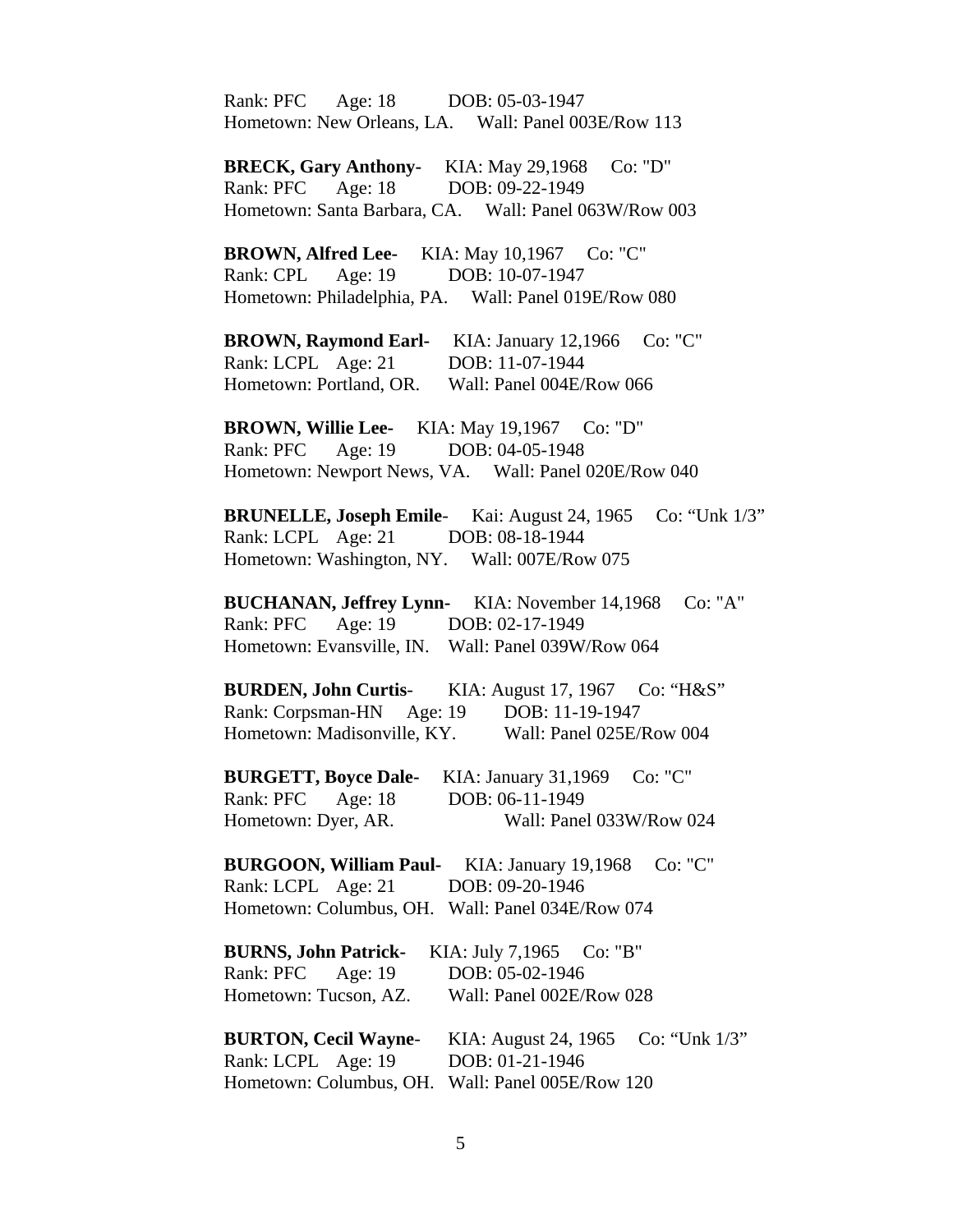**BURTON, Donald Russell-** KIA: April 2,1966 Co: "B" Rank: SGT Age: 36 DOB: 07-17-1939 Hometown: Coatesville, PA. Wall: Panel 006E/Row 074 **BUSH, Otis Lee-** KIA: September 23, 1967 Co: "A" Rank: PFC Age: 19 DOB: 09-18-1948 Hometown: Orlando, FL. Wall: panel 027E/Row 002 **BUTTON, Monty Duwayne**- KIA: May 3, 1967 Co: "A" Rank: PFC Age: 21 DOB: 08-16-1945 Hometown: Coos Bay, OR. Wall: Panel 019E/Row 022 **CABALLERO, Gilberto Jr.-** KIA: July 6,1967 Co: "H&S" Rank: SSGT Age: 24 DOB: 04-01-1943 Hometown: San Antonio, TX. Wall: Panel 023E/Row 017 **CALABRIA, David Michael**- KIA: August 17, 1967 Co: "B" Rank: LCPL Age: 20 DOB: 10-08-1946 Hometown: Dallas, TX. Wall: Panel 025E/Row 005 **CAMPBELL, Donald Allen-** KIA: September 9,1968 Co: "B" Rank: CPL Age: 21 DOB: 08-05-1947 Hometown: Glouster, OH. Wall: Panel 044W/Row 008 **CANCELLIERE, Frank Anthony-** KIA: March 15,1969 Co: "B" Rank: CPL Age: 20 DOB: 06-27-1948 Hometown: Belleville. NJ. Wall: Panel 029W/Row 044 **CAPPARELLI, George Guy-** KIA: May 1, 1968 Co: "B" Rank: PFC Age: 19 DOB: 05-20-1948 Hometown: Riverside, NJ. Wall: Panel 053E/Row 028 **CARNLINE, Troy Monroe-** KIA: May 3,1967 Co: "A" Rank: LCPL Age: 20 DOB: 10-16-1946 Hometown: Many, LA. Wall: Panel 019E/Row 022 **CARTER, Gary Don-** KIA: May 25,1969 Co: "B" Rank: CPL Age: 19 DOB: 07-06-1949 Hometown: Tyler, TX. Wall: Panel 024W/Row 101 **CARTER, Gary Michael**- KIA: April 3, 1968 Co: "B" Rank: PFC Age: 19 DOB: 02-12-1949 Hometown: Church Hill, TN. Wall: Panel 047E/Row 047

(B Co/3<sup>rd</sup> Amtrac BN assigned to B/1/3)

**CASILLO, Carmine**- KIA: March 7, 1968 Co: "A"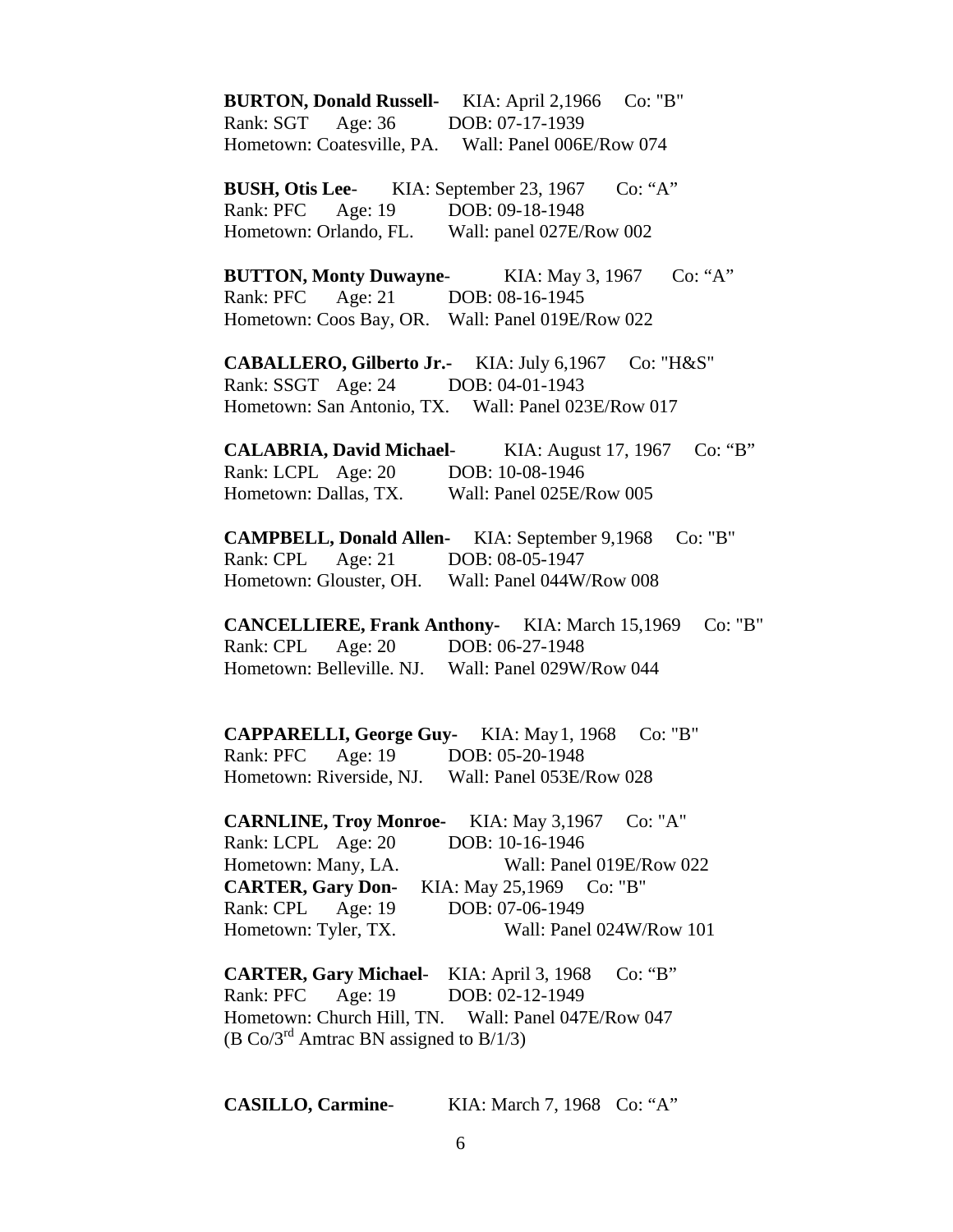| Rank: PFC Age: 19 DOB: 02-07-1949<br>Hometown: Buffalo, NY. Wall: Panel 043E/Row 042                                               |                                                                                                                            |
|------------------------------------------------------------------------------------------------------------------------------------|----------------------------------------------------------------------------------------------------------------------------|
| Rank: SGT Age: 27 DOB: 04-12-1940<br>$(A \text{ Co/3}^{\text{rd}}$ ENG BN assigned to D/1/3)                                       | CASTRO, Reinaldo Antonio- KIA: April 27,1967 Co: "D"<br>Hometown: Pacific Grove, CA. Wall: Panel 018E/Row 100              |
| CAVAZOS, Martin- KIA: May 5,1967 Co: "D"<br>Rank: CPL Age: 22 DOB: 08-25-1944<br>Hometown: Sebastian, TX. Wall: Panel 019E/Row 042 |                                                                                                                            |
| Rank: LCPL Age: 20 DOB: 11-12-1947<br>Hometown: Nesbit, MS. Wall: Panel 050E/Row 037                                               | CHALMERS, Dempsey Jr.- KIA: April 18, 1968 Co: "H&S"                                                                       |
| Rank: Corpsman-HN Age: 20 DOB: 01-21-1947<br>Hometown: Fresno, CA. Wall: Panel 019E/Row 078                                        | <b>CHAMBERS, Steven Doyle- KIA: May 10, 1967 Co: "H&amp;S"</b>                                                             |
| <b>CHASE, Terry Allen-</b><br>Rank: PFC Age: 18<br>Hometown: Stanley, IA.                                                          | KIA: August 24, 1965 Co: "Unk 1/3"<br>DOB: 08-25-1946<br>Wall: Panel 003E/Row 076                                          |
| Rank: LCPL Age: 18                                                                                                                 | CHEEK, Kenneth Norris- KIA: May 18,1967 Co: "A"<br>DOB: 10-30-1948<br>Hometown: Philadelphia, PA. Wall: Panel 020E/Row 022 |
| Age: $20$<br>Rank: PVT<br>Hometown: Bristol, CT.                                                                                   | <b>CHRISTENSEN, Edward John-</b> KIA: May 18,1967<br>Co: "A"<br>DOB: 04-11-1947<br>Wall: Panel 020E/Row 023                |
| Rank: LCPL Age: 19 DOB: 07-31-1949                                                                                                 | CHRISTOPHER, Wayne Edward- KIA: September 11,1968 Co: "B"<br>Hometown: Lansdowne, MD. Wall: Panel 044W/Row 022             |
| <b>CHURCH, Jimmy Kermit-</b> KIA: May 25,1969<br>Rank: PFC Age: 20<br>Hometown: Columbus, OH. Wall: Panel 024W/Row 101             | Co: "B"<br>DOB: 08-04-1948                                                                                                 |
| <b>CISNEROS, Roy-</b> KIA: September 11,1968<br>Rank: CPL<br>Age: 19<br>(Posthumously Awarded NAVY CROSS)                          | Co: "B"<br>DOB: 02-06-1949<br>Hometown: San Antonio, TX. Wall: Panel 044W/Row 022                                          |

**CLARKSON, Gerald Joseph-** KIA: September 8,1968 Co: "A"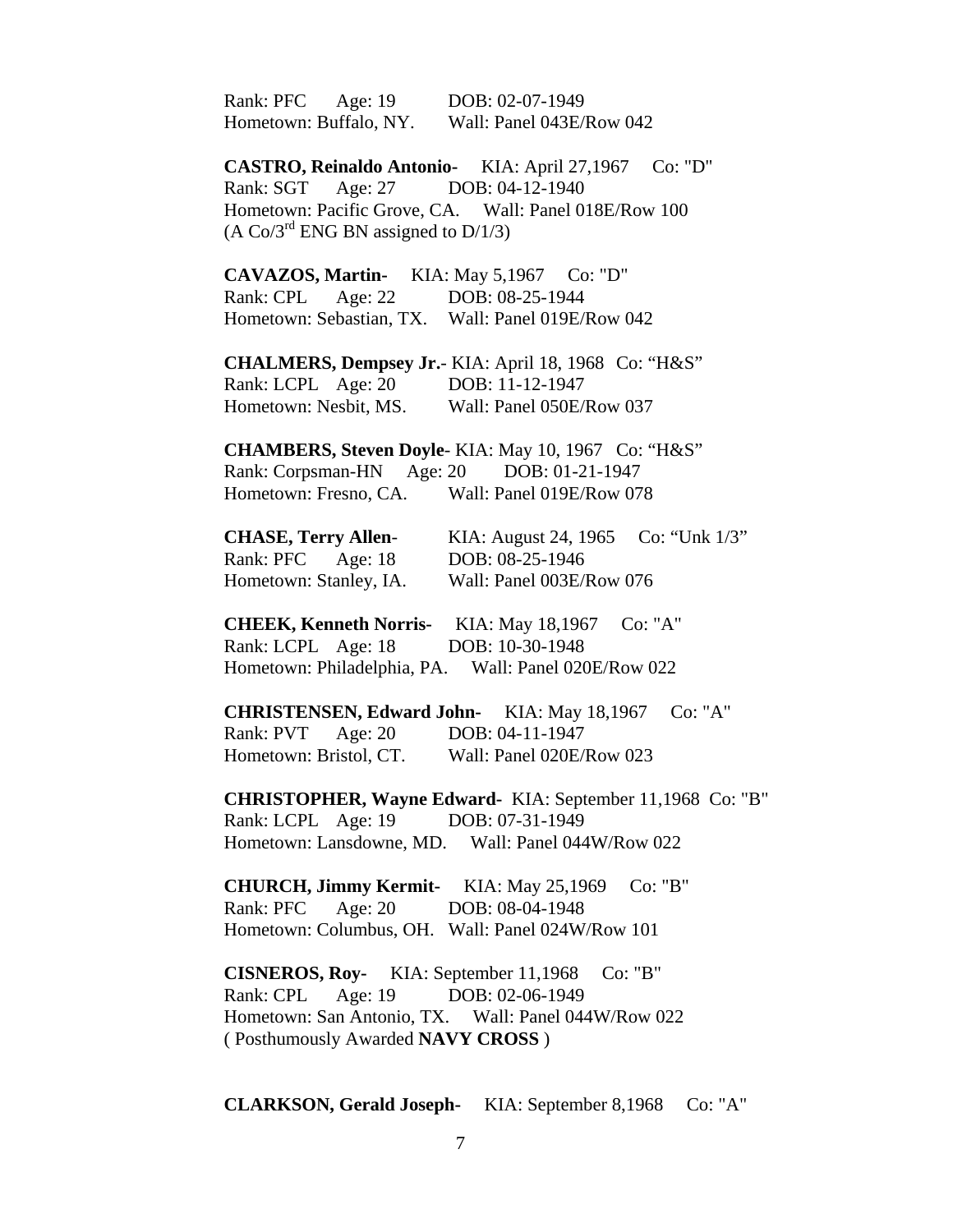| Rank: PFC Age: 18 DOB: 02-08-1950                                   |
|---------------------------------------------------------------------|
| Hometown: Jacksonville, FL. Wall: Panel 044W/Row 001                |
| COCKERL, James Calvin- KIA: May 19,1969 Co: "B"                     |
| Rank: 2LT Age: 23 DOB: 12-27-1945                                   |
| Hometown: Lynbrook, NY. Wall: Panel 024W/Row 052                    |
| <b>COLE, Marvin Eugene-</b><br>KIA: May 29, 1968 Co: "A"            |
| Rank: LCPL Age: 20<br>DOB: 08-05-1947                               |
| Hometown: Shiloh, OH.<br>Wall: Panel 063W/Row 005                   |
| Co: "B"<br><b>COLEMAN, Larry Harold-</b> KIA: February 7, 1969      |
| Rank: LCPL Age: 21 DOB: 02-27-1947                                  |
| Hometown: Fort Wayne, IN. Wall: Panel 033W/Row 076                  |
| <b>COMSTOCK, Arthur Edwin Jr.</b> KIA: August 31, 1966<br>Co: "C"   |
| Rank: PFC Age: 20 DOB: 11-13-1945                                   |
| Hometown: West Lebanon, NY. Wall: Panel 010E/Row 058                |
| COOK, Leslie-<br>KIA: March 7, 1968 Co: "A"                         |
| Rank: LCPL Age: 20<br>DOB: 11-17-1947                               |
| Hometown: Philadelphia, PA. Wall: 043E/Row 042                      |
| <b>COOPER, James Raymond-</b> KIA: May 10,1967 Co: "C"              |
| Age: 19 DOB: 08-01-1947<br>Rank: PFC                                |
| Hometown: Lawrence, KS. Wall: Panel 019E/Row 079                    |
| <b>COURCHANE, Dale Louis-</b> KIA: April 2,1966<br>Co: "B"          |
| Rank: CPL Age: 20 DOB: 06-15-1945                                   |
| Hometown: Wenatchee, WA. Wall: Panel 006E/Row 073                   |
| CRABBE, Frank Edward- KIA: February 16,1966<br>Co: "C"              |
| Rank: PFC<br>DOB: 06-20-1946<br>Age: 19                             |
| Hometown: CANADA<br>Wall: Panel 005E/Row 040                        |
| <b>CRIDER, Russell Duane-</b><br>KIA: May 1,1968 Co: "B"            |
| Rank: LCPL Age: 19<br>DOB: 04-28-1949                               |
| Hometown: Parker, AZ.<br>Wall: Panel 053E/Row 029                   |
| <b>CROW, Thomas Monroe</b> KIA: August 24, 1965<br>Co: "Unk $1/3$ " |
| Age: 19<br>DOB: 12-12-1945<br>Rank: PFC                             |
| Hometown: Greensboro, NC. Wall: Panel 003E/Row 002                  |
| (C Btry/1/12 assigned to Unk Company 1/3)                           |
| CROY, John Lee- KIA: May 22,1969 Co: "H&S"                          |
| Age: 19<br>Rank: PFC<br>DOB: 04-04-1950                             |
| Hometown: Elwood, IN. Wall: Panel 024W/Row 074                      |
| <b>CUELLAR, Julian Castillo-</b> KIA: April 2,1966<br>Co: "B"       |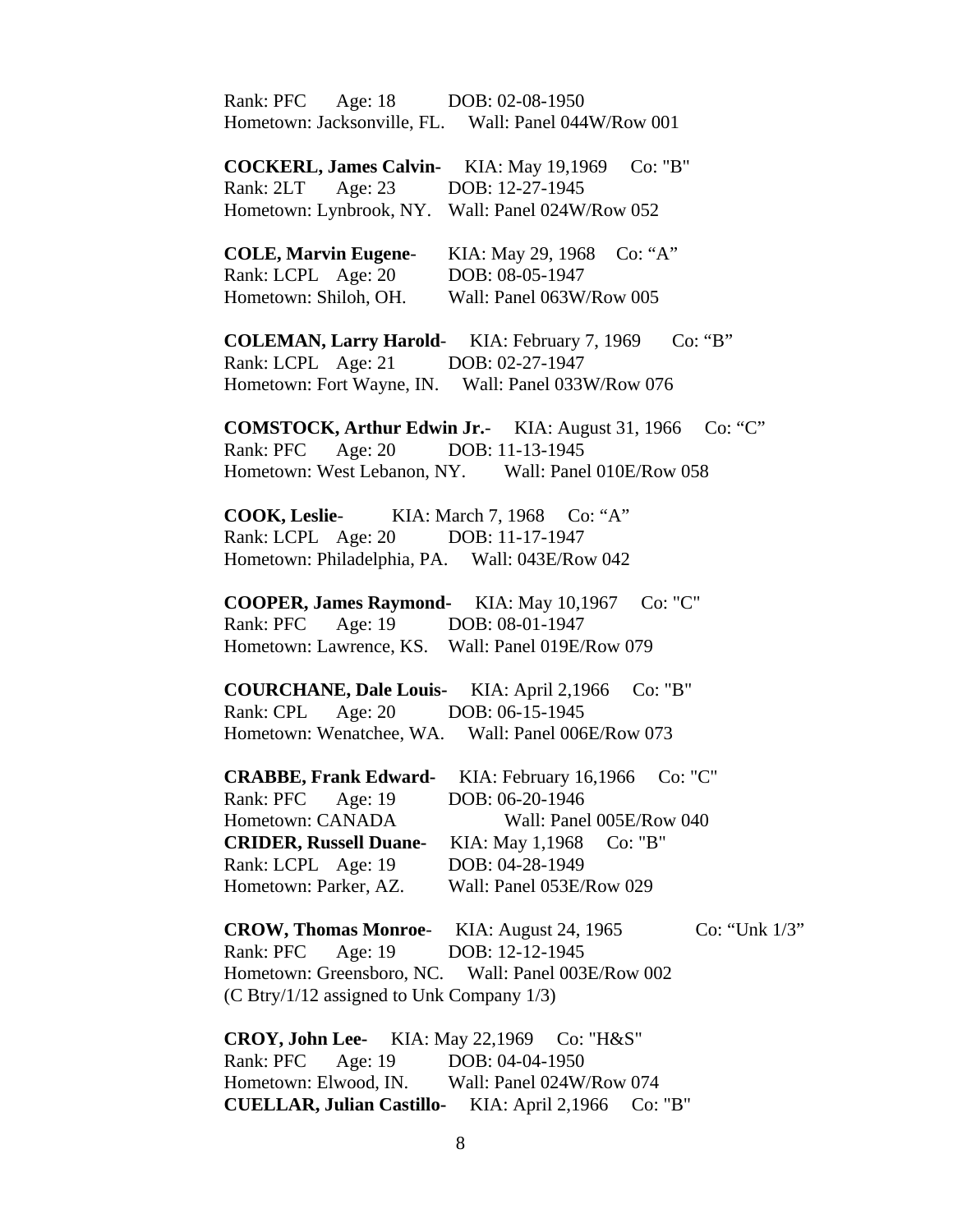Rank: CPL Age: 20 DOB: 11-12-1945 Hometown: San Antonio, TX. Wall: Panel 006E/Row 073 **CUOZZO, Frank Xavier-** KIA: May 10,1967 Co: "D" Rank: PFC Age: 19 DOB: 01-22-1948 Hometown: Los Angeles, CA. Wall: Panel 019E/Row 079 **DACY, James Wesley-** KIA: September 3, 1968 Co: "C" Rank: LCPL Age: 19 DOB: 10-09-1948 Hometown: Tulsa, OK. Wall: Panel 045W/Row 032 **DALEY, William**- KIA: January 29, 1969 Co: "B" Rank: LCPL Age: 19 DOB: 03-06-1949 Hometown: Mount Prospect, IL. Wall: Panel 033W/Row 013 **DALGLIESH, Mark Anthony-** KIA: May 18,1967 Co: "A" Rank: PFC Age: 20 DOB: 05-25-1946 Hometown: Amarillo, TX. Wall: Panel 020E/Row 024 **DARLING, Albert James III-** KIA: May 10,1967 Co: "H&S" Rank: PFC Age: 21 DOB: 05-07-1946 Hometown: Craryville, NY. Wall: Panel 019E/Row 079 **DAVIDSON, William Galan-** KIA: November 11, 1967 Co: "D" Rank: PFC Age: 19 DOB: 07-30-1948 Hometown: Fulion, MI. Wall: Panel 029E/Row 071 **DAVILA, Alfredo**- KIA: May 27, 1968 Co: "A" Rank: PFC Age: 19 DOB: 06-08-1948 Hometown: New York, NY. Wall: Panel 065W/Row 006 **DAVIS, Ronald Lee-** KIA: August 24, 1965 Co: "Unk 1/3" Rank: LCPL Age: 21 DOB: 11-16-1943 Hometown: Dallas, NC. Wall: Panel 002E/Row 099 **DAVIS, Thomas Raymond-** KIA: January 31, 1969 Co: "C" Rank: LCPL Age: 20 DOB: 10-10-1948 Hometown: Frostburg, MD. Wall: Panel 033W/Row 025 **DEAN, Thomas Nelson-** KIA: May 5,1968 Co: "D" Rank: PFC Age: 19 DOB: 12-25-1948 Hometown: Washington, DC. Wall: Panel 055E/Row 008 **DERRYBERRY, Abraham R. III-** KIA: March 7,1968 Co: "A" Rank: LCPL Age: 18 DOB: 07-22-1949 Hometown: Shreveport, LA. Wall: Panel 043E/Row 043 **DEVOS, William Marinus-** KIA: February 18,1968 Co: "C"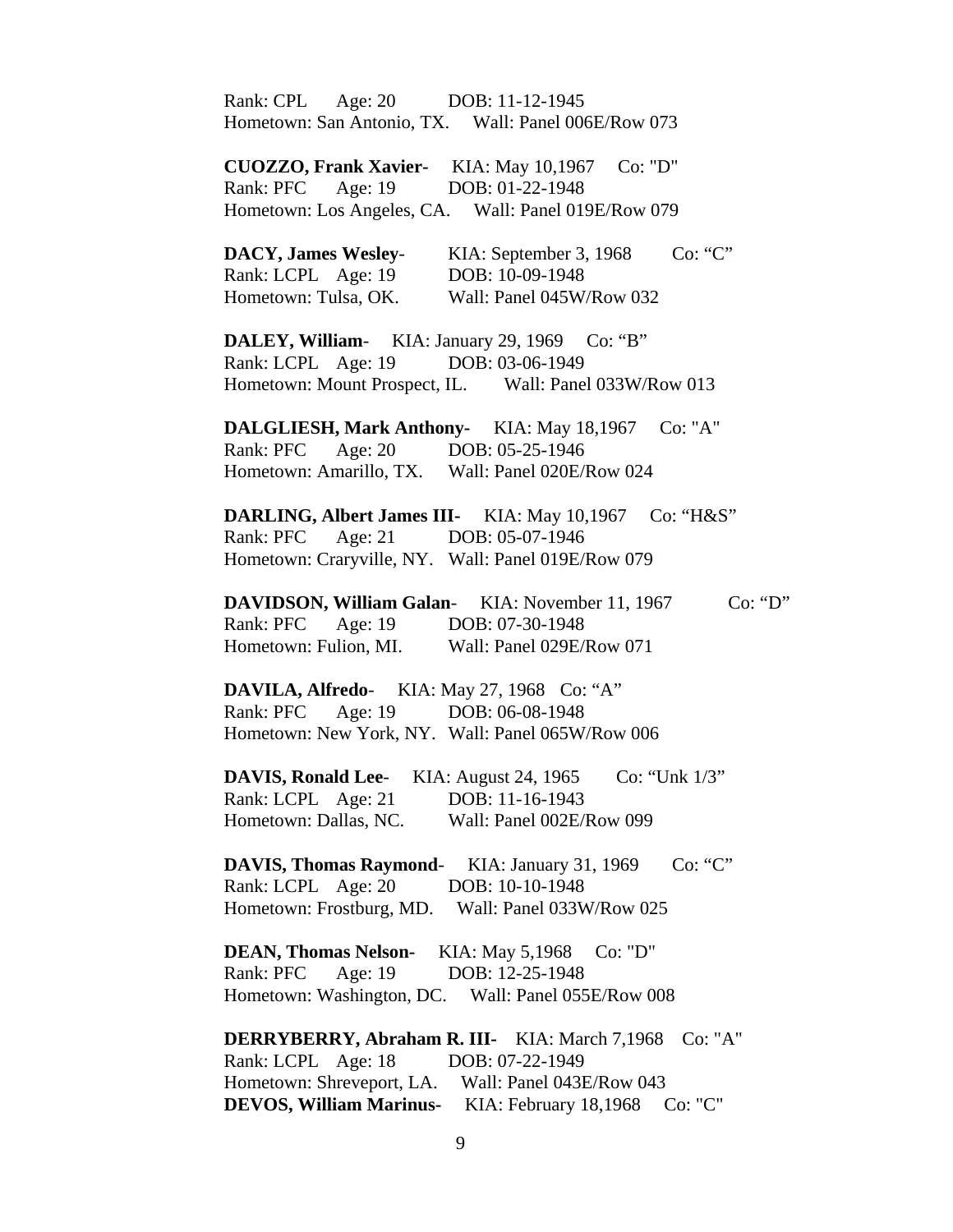| Rank: PFC Age: 18                                   | DOB: 04-28-1949                                  |
|-----------------------------------------------------|--------------------------------------------------|
| Hometown: Rochester, NY.                            | Wall: Panel 040E/Row 003                         |
|                                                     |                                                  |
| <b>DE WATER, Patrick Lee-</b> KIA: September 8,1968 | Co: "A"                                          |
| Rank: LCPL Age: 18                                  | DOB: 12-28-1949                                  |
| Hometown: Kent, WA.                                 | Wall: Panel 044W/Row 002                         |
|                                                     |                                                  |
|                                                     | DELGADO-CLASS, Luis- KIA: May 17, 1968 Co: "H&S" |
| Rank: Corpsman-HN Age: 21 DOB: 01-31-1947           |                                                  |
| Hometown: Bayamon, P.R. Wall: Panel 062E/Row 002    |                                                  |
|                                                     |                                                  |
| <b>DEWEY, Eric Melvin-</b>                          | KIA: July 29, 1967 Co: "A"                       |
| Rank: PFC Age: 20                                   | DOB: 12-27-46                                    |
| Hometown: Bishop, CA.                               | Wall: Panel 024E/Row 020                         |
|                                                     |                                                  |
| <b>DICKERSON, Tommy Eugene-</b> KIA: May 3,1967     | Co: "A"                                          |
| Rank: PFC                                           | Age: 19 DOB: 05-10-1947                          |
| Hometown: Rockville, MD. Wall: Panel 019E/Row 024   |                                                  |
|                                                     |                                                  |
| <b>DINGELDEIN, Donald Glen-</b>                     | Co: "C"<br>KIA: September 14, 1966               |
| Rank: PFC Age: 21                                   | DOB: 03-17-45                                    |
|                                                     | Hometown: Waukesha, WI. Wall: Panel 010E/Row 092 |
|                                                     |                                                  |
| <b>DOBBIN, Louis David II-</b>                      | KIA: May 18,1967<br>Co: "H&S"                    |
| Rank: 1LT<br>Age: 23                                | DOB: 11-04-1943                                  |
| Hometown: Brighton, MA.                             | Wall: Panel 020E/Row 024                         |
|                                                     |                                                  |
| <b>DOBYNS, Russell Martin Jr.-</b> KIA: May 10,1969 | Co: "D"                                          |
| Rank: LCPL Age: 22                                  | DOB: 11-25-1946                                  |
| Hometown: Atlanta, GA.                              | Wall: Panel 025W/Row 037                         |
|                                                     |                                                  |
| <b>DODD, James William-</b> KIA: April 29,1968      | Co: "B"                                          |
| Rank: CPL Age: 20                                   | DOB: 01-08-1948                                  |
| Hometown: Tampa, FL.                                | Wall: Panel 053E/Row 001                         |
|                                                     |                                                  |
| <b>DOLEN, Jimmie Alan-</b>                          | KIA: May 5,1968 Co: "D"                          |
| Rank: CPL Age: 21                                   | DOB: 01-11-1947                                  |
| Hometown: Bremerton, WA.                            | Wall: Panel 055E/Row 009                         |
|                                                     |                                                  |
| <b>DOMINGUEZ, Joe Reini-</b>                        | Co: "C"<br>KIA: January 18,1968                  |
| Rank: PFC<br>Age: $20$                              | DOB: 10-20-1947                                  |
| Hometown: Sanger, TX.                               | Wall: Panel 034E/Row 068                         |
|                                                     |                                                  |
| <b>DORIA, Aldo Anthony-</b>                         | KIA: September 9,1968<br>Co: "B"                 |
| Rank: PVT<br>Age: $21$                              | DOB: 10-14-1946                                  |
| Hometown: Derby, CT.                                | Wall: Panel 044W/Row 009                         |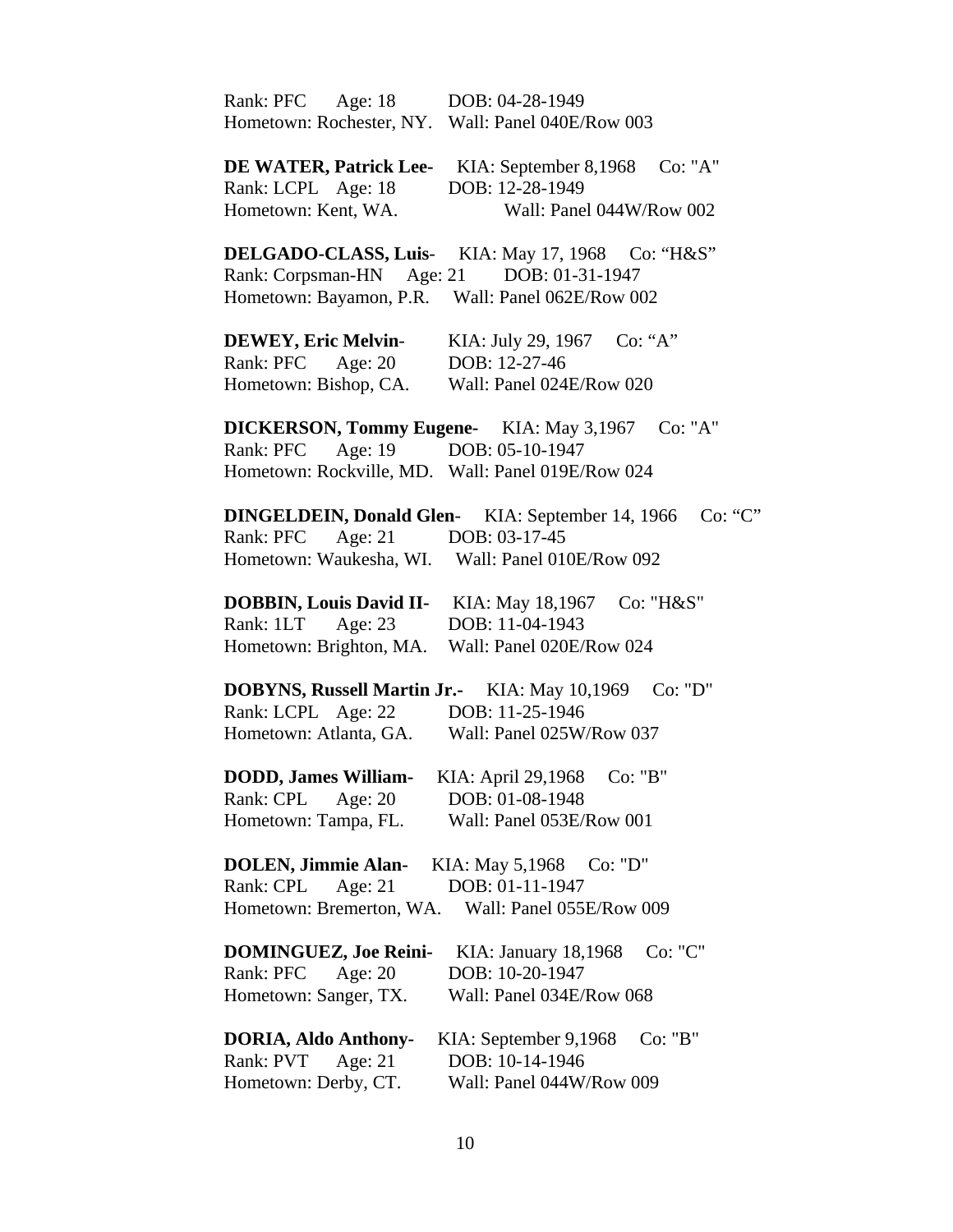**DOYLE, Patrick Lawrence**- KIA: October 15, 1967 Co: "D" Rank: LCPL Age: 20 DOB: 08-05-1947 Hometown: St. Paul, MN. Wall: Panel 028E/Row 008

**DOYON, Paul Francis-** KIA: May 18,1967 Co: "A" Rank: LCPL Age: 18 DOB: 05-21-1948 Hometown: Ipswich, MA. Wall: Panel 020E/Row 024

**DRAEMER, Charles Edward-** KIA: May 30,1968 Co: "A" Rank: LCPL Age: 20 DOB: 03-23-1948 Hometown: Burlington, NC. Wall: Panel 063W/Row 015

**DRAY, Donald Barry-** KIA: September 14,1967 Co: "A" Rank: PFC Age: 19 DOB: 09-20-1947 Hometown: Buffalo, NY. Wall: Panel 026E/Row 070 (A Co/3<sup>rd</sup> Recon Bn assigned to A/1/3)

**DRIVERE, Richard Joseph-** KIA: September 10,1968 Co: "B" Rank: PFC Age: 21 DOB: 04-29-1947 Hometown: New Wilmington, PA. Wall: Panel 044W/Row 016

 **DUFF, Jack Cecil Jr.**- KIA: April 7, 1967 Co: "H&S" Rank: SGT Age: 35 DOB: 06-19-1941 Hometown: Kansas City, MO. Wall: Panel 017E/Row 115  $(H&S/1/3$  155 Btry-8" Howitzer/1<sup>st</sup> 155 Gun Btry/4<sup>th</sup> BN/12 Marines)

**DUFFY, Patrick E.-** KIA: December 9,1967 Co: "H&S/HQ" Rank: MAJOR Age: 32 DOB: 03-17-1935 Hometown: Mobile, AL. Wall: Panel 031E/Row 068

**DYER, Blenn Colby-** KIA: April 27,1967 Co: "D" Rank: LCPL Age: 22 DOB: 06-01-1944 Hometown: Standish, ME. Wall: Panel 018E/Row 103 (A Co/  $3^{\text{rd}}$  ENG BN assigned to D/1/3)

 **ECTOR, Jerry**- KIA: July 5, 1968 Co: "C" Rank: PFC Age: 20 DOB: 02-21-1948 Hometown: Cincinnati, OH. Wall: Panel 053W/Row 018

**ELLIS, Charles Paul-** KIA: September 13,1966 Co: "D" Rank: PFC Age: 20 DOB: 06-17-1946 Hometown: Oradell, NJ. Wall: Panel 010E/Row 090

**EVANS, Alonza**- KIA: September 13, 1966 Co: "D" Rank: PFC Age: 21 DOB: 10-11-1944 Hometown: Charleston, SC. Wall: Panel 010E/Row 091 **FALEAFINE, Sisifo-** KIA: January 10,1968 Co: "B"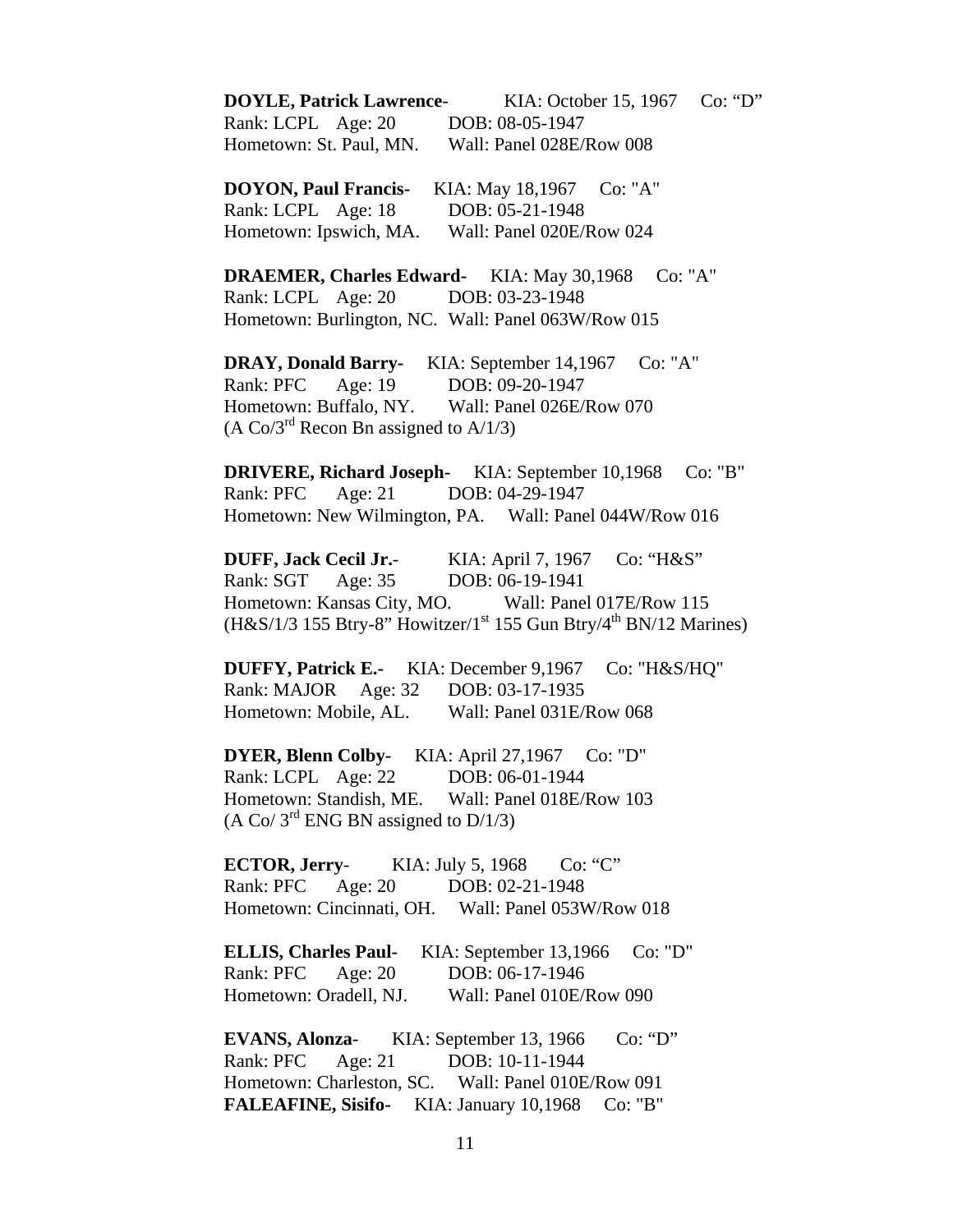Rank: SGT Age: 25 DOB: 08-12-1942 Hometown: Honolulu, HI. Wall: Panel 034E/Row 017

**FALWELL, Donald wayne-** KIA: May 3,1967 Co: "A" Rank: PFC Age: 19 DOB: 01-12-1948 Hometown: Fishersville, VA. Wall: Panel 019E/Row 024

**FANKHAUSER, Carroll Eugene-** KIA: August 24,1965 Co: "C" Rank: LCPL Age: 22 DOB: 03-08-1943 Hometown: West Branch, IA. Wall: Panel 002E/Row 082

 **FARRELL, William Douglas**- KIA: January 22, 1969 Co: "A" Rank: PFC Age: 19 DOB: 09-19-1949 Hometown: Le Claire, IA. Wall: Panel 034W/Row 057

 **FAULK, Theodore Alphonse**- KIA: January 24, 1968 Co: "B" Rank: PFC Age: 21 DOB: 08-18-1946 Hometown: Baton Rouge, LA. Wall: Panel 035E/Row 020

**FELKINS, Wilburn Daniel-** KIA: July 30,1965 Co: "B" Rank: CPL Age: 20 DOB: 10-14-1944 Hometown: Phoenix, AZ. Wall: Panel 002E/Row 045 **FERNANDEZ, Reynaldo Saline-** KIA: May 19,1967 Co: "1/3" Rank: CPL Age: 23 DOB: 01-06-1944 Hometown: Odessa, TX. Wall: Panel 020E/Row 042

**FERNANDEZ, Robert Sanchez-** KIA: May 20,1965 Co: "D" Rank: PFC Age: 21 DOB: 05-04-1944 Hometown: Stockton, CA. Wall: Panel 001E/Row 122

**FIORENTIN, John Velco-** KIA: November 23,1965 Co: "A" Rank: 2LT Age: 24 DOB: 08-29-1941 Hometown: Anaheim, CA. Wall: Panel 003E/Row 110

**FLACK, Reginald-** KIA: May 20,1967 Co: "D" Rank: PFC Age: 20 DOB: 08-15-1946 Hometown: Ft. Lee, NJ. Wall: Panel 020E/Row 058  $(A Btry/1/12$  assigned to  $B/1/3$ )

**FLEMING, Larry Jr.-** KIA: january 17,1966 Co: "B" Rank: CPL Age: 23 DOB: 09-10-1942 Hometown: Piedmont, SC. Wall: Panel 004E/Row 076

**FLETCHER, John Earl-** KIA: November 14, 1968 Co: "A" Rank: PFC Age: 18 DOB: 04-14-1950 Hometown: Fort Polk, LA. Wall: Panel 039W/Row 065 **FLICKINGER, James Edward-** KIA: October 11,1967 Co: "C"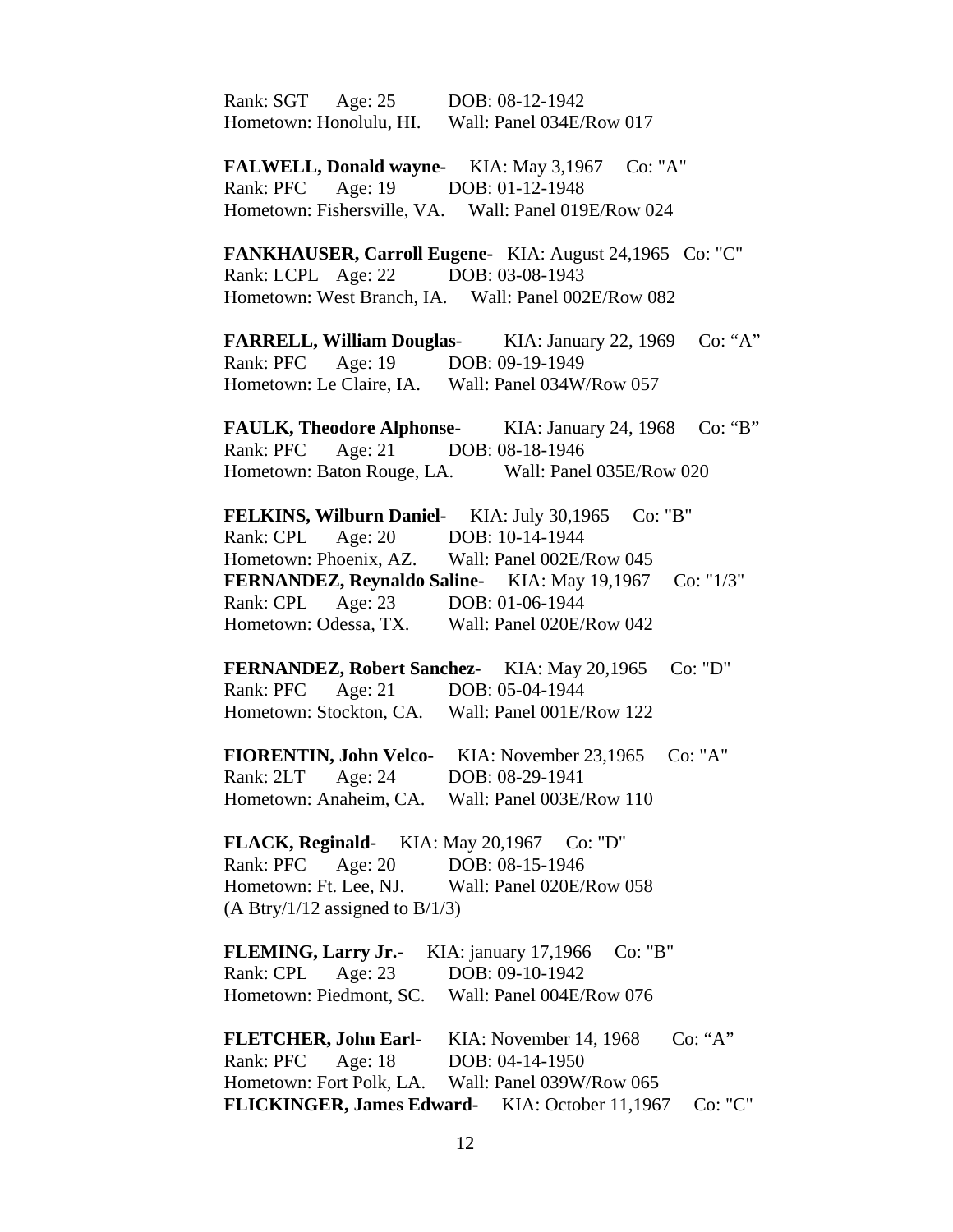| Rank: LCPL Age: 21<br>Hometown: Concord, CA. | DOB: 03-16-1946<br>Wall: Panel 027E/Row 088 |
|----------------------------------------------|---------------------------------------------|
|                                              |                                             |
| <b>FOLEY, Martin Francis-</b>                | KIA: May 1,1969<br>Co: "D"                  |
| Rank: LCPL Age: 19                           | DOB: 12-15-1949                             |
| Hometown: Dorchester, MA.                    | Wall: Panel 026W/Row 090                    |
| FORD, Joseph Averll III-                     | KIA: August 24, 1965<br>Co: "Unk $1/3$ "    |
| Rank: LCPL Age: 21                           | DOB: 08-31-1943                             |
| Hometown: Parsons, KS.                       | Wall: Panel 003E/Row 094                    |
| <b>FOX, Ronald Lee-</b> KIA: January 8,1968  | Co: "D"                                     |
| Rank: LCPL Age: 21                           | DOB: 11-06-1946                             |
| Hometown: Girard, IL.                        | Wall: Panel 033E/Row 084                    |
| <b>FOY, Thomas Lamar-</b>                    | KIA: May 10,1967<br>Co: "B"                 |
| Age: 20<br>Rank: PFC                         | DOB: 04-06-1947                             |
| Hometown: Coolidge, GA.                      | Wall: Panel 019E/Row 080                    |
|                                              |                                             |
| <b>FRANCIS, John Vincent-</b>                | Co: "C"<br>KIA: February 10,1970            |
| Rank: CAPT Age: 25                           | DOB: 05-17-1944                             |
| Hometown: Elmhurst, IL.                      | Wall: Panel 014W/Row 120                    |
| <b>FRANCIS, Willie Jr.-</b>                  | Co: "C"<br>KIA: November 21,1965            |
| Rank: LCPL Age: 19                           | DOB: 09-28-1946                             |
| Hometown: Harvey, LA.                        | Wall: panel 003E/Row 105                    |
| <b>FREEMAN, Darell Goodwin-</b>              | Co: "D"<br>KIA: November 22, 1965           |
| Rank: PFC<br>Age: 19                         | DOB: 06-24-1946                             |
| Hometown: Salinas, CA.                       | Wall: Panel 003E/Row 107                    |
| <b>FREEMAN, Eugene Larry Jr.-</b>            | KIA: April 17, 1968<br>Co: "A"              |
| Rank: PFC<br>Age: $20$                       | DOB: 01-09-1948                             |
| Hometown: Lake City, FL.                     | Wall: Panel 050E/Row 028                    |
| <b>FREEMAN, John Oliver-</b>                 | Co: 'A"<br>KIA: September 21, 1966          |
| Age: $20$<br>Rank: PVT                       | DOB: 06-12-1946                             |
| Hometown: Hinton, OK.                        | Wall: Panel 010E/Row 127                    |
| <b>FREEMAN, Willie Lee-</b>                  | KIA: May 27, 1968<br>Co: "A"                |
| Rank: LCPL Age: 21                           | DOB: 01-03-1947                             |
| Hometown: Milledgeville, GA.                 | Wall: Panel 065W/Row 007                    |
|                                              |                                             |
| <b>GAMBLE, Ronald Richard-</b>               | KIA: May 3,1968<br>Co: "B"                  |
| Rank: CPL<br>Age: 19                         | DOB: 10-12-1948                             |

Hometown: Harrisburg, PA. Wall: Panel 054E/Row 025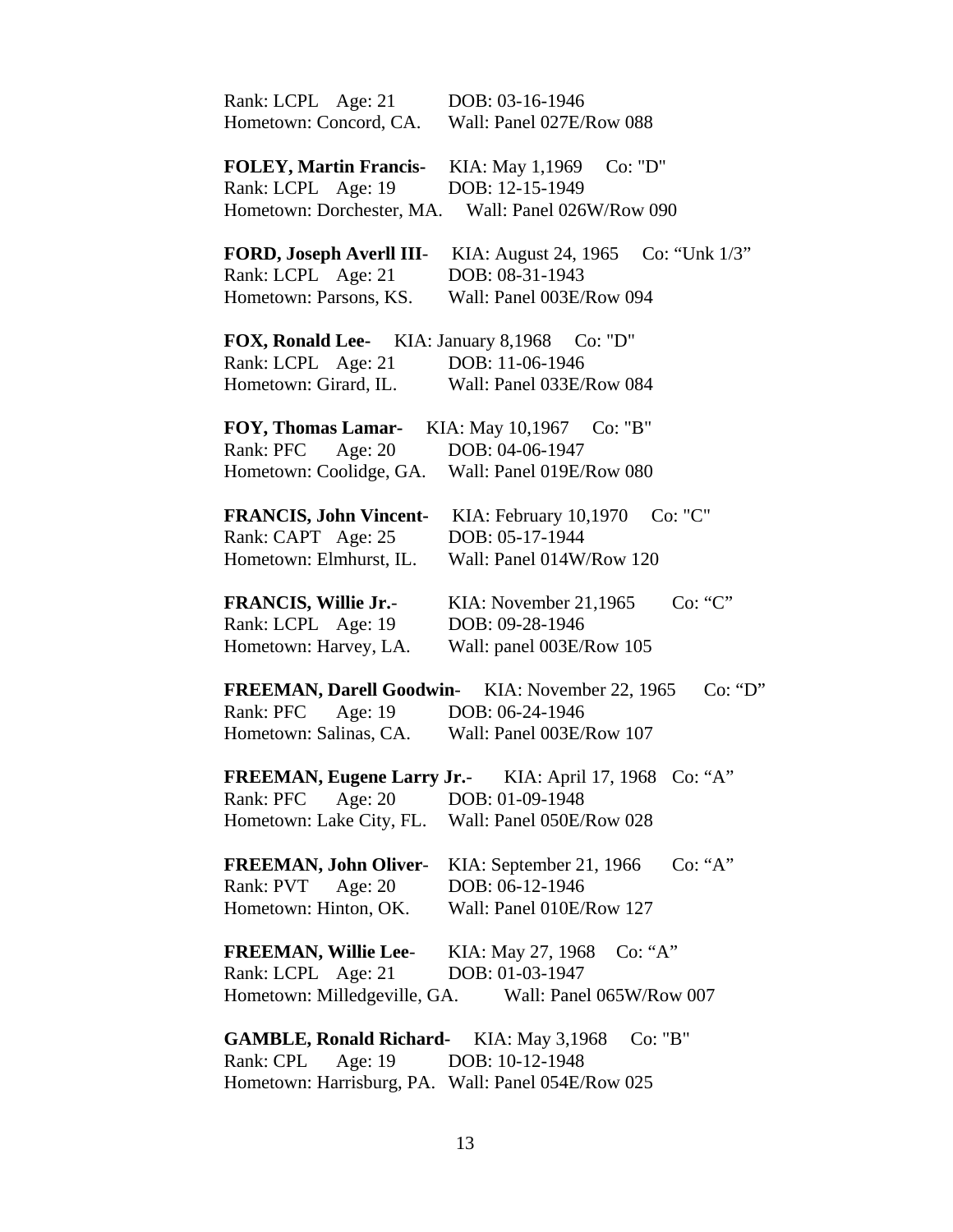**GARCIA, Jerry Frank**- KIA: April 17, 1968 Co: "A" Rank: LCPL Age: 18 DOB: 07-09-1949 Hometown: Omaha, NE. Wall: Panel 050E/Row 028 GARCIA, Jose Gilberto- KIA: July 5, 1968 Co: "C" Rank: CPL Age: 21 DOB: 12-11-1946 Hometown: San Antonio, TX. Wall: Panel 053W/Row 018 **GARCIA, Salvador Borrego**- KIA: March 5, 1968 Co: "A" Rank: LCPL Age: 21 DOB: 11-02-1946 Hometown: El Paso, TX. Wall: Panel 043E/Row 004 **GARLEY, Frank Eloy**- KIA: May 8, 1968 Co: "C" Rank: PFC Age: 24 DOB: 01-04-1944 Hometown: Albuquerque, NM. Wall: Panel 025W/Row 022 **GAUTHIER, Brian James-** KIA: July 11,1965 Co: "A" Rank: CPL Age: 20 DOB: 11-22-1944 Hometown: Mansura, LA. Wall: Panel 002E/Row 035 ( Posthumously Awarded **NAVY CROSS** ) **GENERAL, Leslie Neil-** KIA: May 1,1968 Co: "B" Rank: CPL Age: 21 DOB: 06-26-1946 Hometown: Niagara Falls, NY. Wall: Panel 053E/Row 031 **GERTZEN, Fred-** KIA: December 8, 1968 Co: "C" Rank: PFC Age: 19 DOB: 09-24-1949 Hometown: Zieglerville, PA. Wall: Panel 037W/Row 064 **GILBERT, Franklin Delanor**- KIA: February 28, 1966 Co: "A" Rank: PFC Age: 24 DOB: 09-17-1941 Hometown: Orange, TX. Wall: Panel 005E/Row 085

**GILBERTSON, Ricky Mark-** KIA: May 3,1967 Co: "A" Rank: PFC Age: 19 DOB: 09-09-1947 Hometown: Milwaukee, WI. Wall: Panel 019E/Row 025

 **GILFORD, James Arnold**- KIA: August 24, 1965 Co: "Unk 1/3" Rank: CPL Age: 25 DOB: 10-01-1939 Hometown: Conroe, TX. Wall: Panel 003E/Row 084

 **GINAL, Richard**- KIA: March 7, 1968 Co: "A" Rank: LCPL Age: 21 DOB: 12-19-1946 Hometown: Detroit, MI. Wall: Panel 043E/Row 043

**GIVEN, Frank Allen-** KIA: August 24,1965 Co: "D"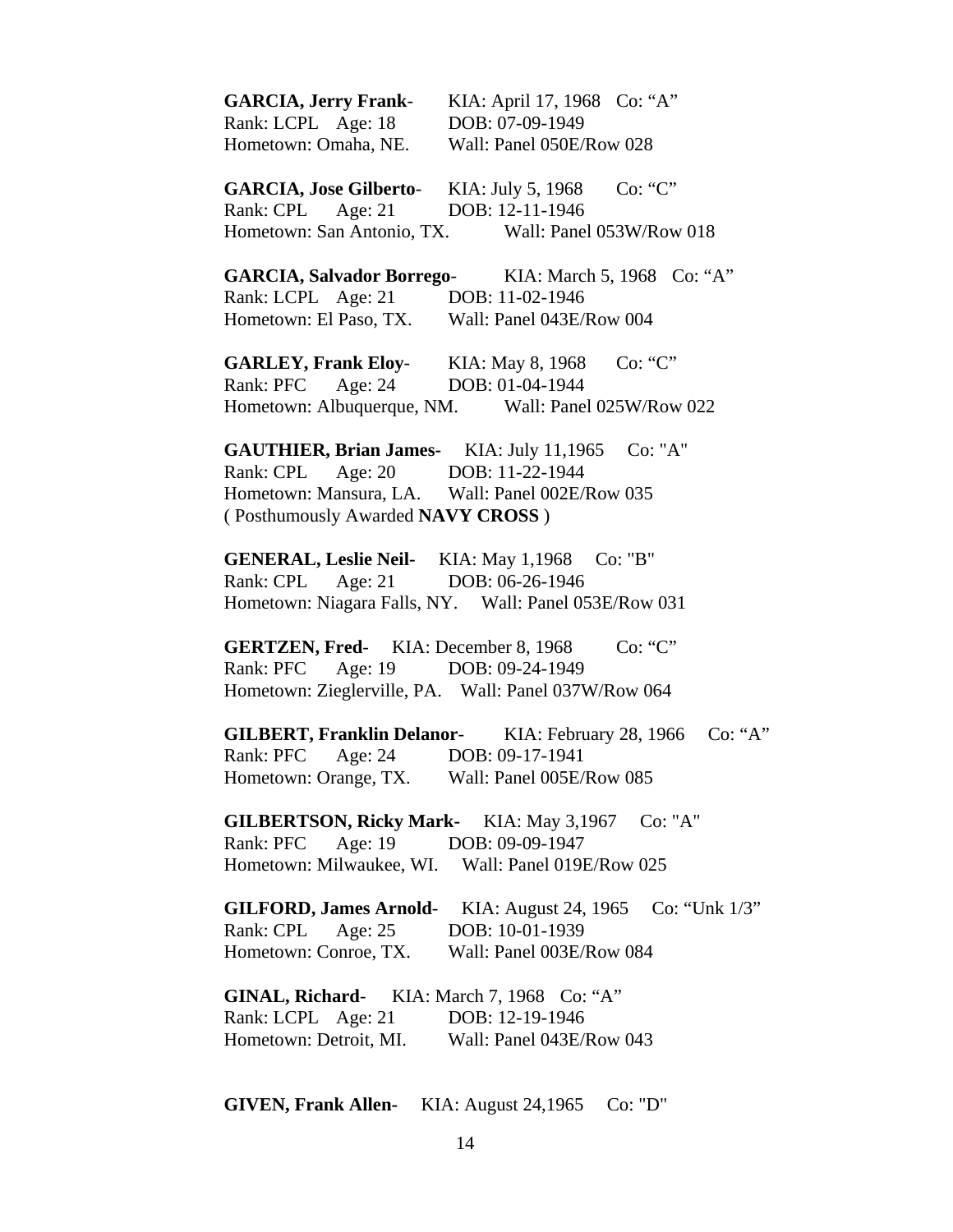| Rank: PFC<br>Age: $20$<br>DOB: 07-22-1945                           |
|---------------------------------------------------------------------|
| Hometown: Kansas City, MO. Wall: Panel 002E/Row 135                 |
| <b>GLEGG, James Edward-</b><br>Co: "A"<br>KIA: September 8,1968     |
| Rank: LCPL Age: 18<br>DOB: 05-19-1950                               |
| Hometown: Hammond, IN.<br>Wall: Panel 044W/Row 003                  |
|                                                                     |
| <b>GODWIN, Stanley Maurice-</b><br>Co: "A"<br>KIA: May 18,1967      |
| Rank: CPL<br>Age: 19<br>DOB: 09-08-1947                             |
| Hometown: Ft.Meade, FL.<br>Wall: Panel 020E/Row 027                 |
| <b>GOGGAN, Herbert Gary-</b><br>Co: "C"<br>KIA: February 14,1966    |
| DOB: 10-31-1944<br>Rank: CPL<br>Age: $21$                           |
| Wall: 005E/Row 033<br>Hometown: Houston, TX.                        |
| <b>GOMEZ, Jose Manuel-</b><br>KIA: May 4,1967<br>Co: "D"            |
| Rank: LCPL Age: 19<br>DOB: 10-26-1947                               |
| Hometown: Edinburg, TX.<br>Wall: Panel 019E/Row 037                 |
|                                                                     |
| <b>GONZALES, Gerardo Holquin-</b> KIA: December 23,1968<br>Co: "D"  |
| Rank: LCPL Age: 19<br>DOB: 05-31-1949                               |
| Hometown: Tucson, AZ.<br>Wall: Panel 036W/Row 069                   |
| <b>GOODLIN, Jerry Lee-</b><br>KIA: June 1,1969 Co: "B"              |
| Rank: SSGT Age: 32<br>DOB: 08-02-1936                               |
| Hometown: La Puente, CA. Wall: Panel 023W/Row 036                   |
| <b>GORTON, Ralph Shoup III-</b><br>Co: "D"<br>KIA: May 27,1968      |
| Rank: 2LT<br>Age: $25$<br>DOB: 11-26-1942                           |
| Hometown: Boise, ID.<br>Wall: Panel 065W/Row 008                    |
|                                                                     |
| <b>GRAFF, Paul Arnold-</b><br>KIA: May 25, 1969<br>Co: "H&S"        |
| Rank: LCPL Age: 19<br>DOB: 08-27-1949                               |
| Hometown: Sunnyvale, CA. Wall: Panel 024W/Row 105                   |
| Co: "C"<br><b>GRANT, Gene Tyndall-</b><br>KIA: May 29,1968          |
| Rank: LCPL Age: 19<br>DOB: 06-25-1948                               |
| Hometown: Bridgeville, DE. Wall: Panel 063W/Row 006                 |
|                                                                     |
| Co: "B"<br><b>GRAVELINE, Richard Paul-</b><br>KIA: September 9,1968 |
| Age: $19$<br>DOB: 05-29-1949<br>Rank: PFC                           |
| Hometown: Killingly, CT.<br>Wall: Panel 044W/Row 010                |
| <b>GRAY, Harvey Duncan-</b><br>KIA: May 5,1968<br>$Co: "H\&S"$      |
| Rank: Corpsman-HM3<br>Age: $21$<br>DOB: 06-25-1946                  |
| Hometown: Plainfield, WI.<br>Wall: Panel 055E/Row 013               |
| <b>GRAY, Samuel-</b> KIA: December 11,1967<br>Co: "D"               |
|                                                                     |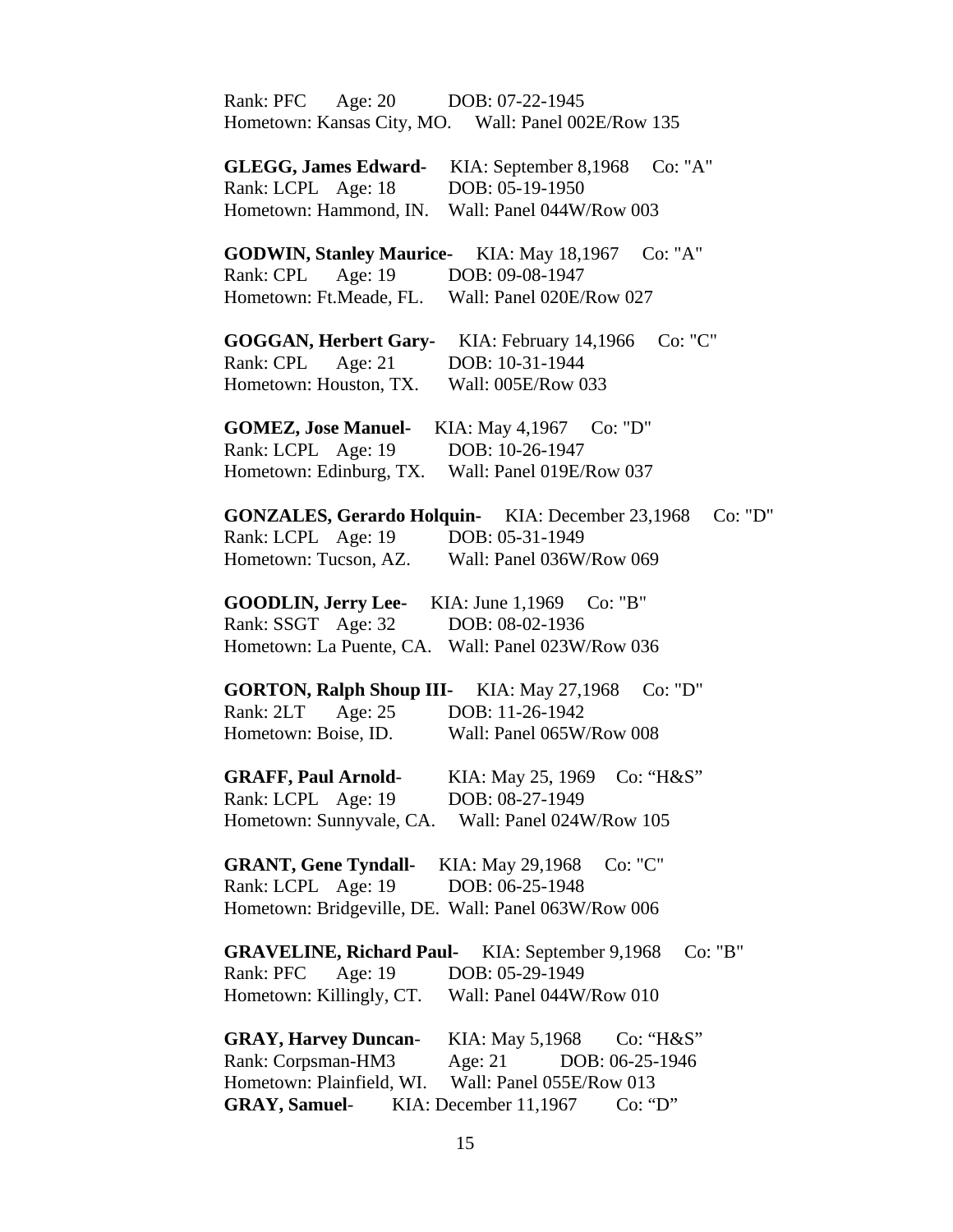| Rank: CPL Age: 21 DOB: 10-02-1946<br>Hometown: Richmond, VA. Wall: Panel 031E/Row 081                                                                                                                                    |  |
|--------------------------------------------------------------------------------------------------------------------------------------------------------------------------------------------------------------------------|--|
| <b>GREELEY, Verne Milton-</b> KIA: July 6,1967 Co: "B"<br>Rank: PFC Age: 19 DOB: 09-11-1947<br>Hometown: Derry, NH.<br>Wall: Panel 023E/Row 018                                                                          |  |
| <b>GREKELA, William Eino-</b> KIA: May 5,1968<br>Co: "H&S"<br>Age: 19 DOB: 02-14-1949<br>Rank: PFC<br>Hometown: Flint, MI. Wall: Panel 055E/Row 013                                                                      |  |
| <b>GRIFFITH, Richard Owen-</b> KIA: October 9,1968 Co: "D"<br>Rank: PFC Age: 18 DOB: 11-23-1949<br>Hometown: Ely, NV. Wall: Panel 041W/Row 035                                                                           |  |
| <b>GRINNELL, Thomas D. III-</b> KIA: September 3,1966 Co: "H&S"<br>Rank: LCPL Age: 20 DOB: 10-06-1945<br>Hometown: Richmond, VA. Wall: Panel 010E/Row 064<br>(USMC- H&S/1/3, Wall- H&S/2/26)                             |  |
| <b>GROSS, Richard Alban-</b> KIA: September 3,1968<br>Co: "C"<br>Rank: LCPL Age: 23 DOB: 02-12-1945<br>Hometown: Royal Oak, MI. Wall: Panel 045W/Row 031                                                                 |  |
| <b>GRUEBER, Randall Roman-</b><br>KIA: May 10,1967<br>Co: "B"<br>Age: 20 DOB: 03-19-1947<br>Rank: PFC<br>Hometown: Nelson, NE. Wall: Panel 019E/Row 081                                                                  |  |
| <b>GUEST, Gary Richard-</b> KIA: May 27,1969<br>Co: "C"<br>Rank: CPL Age: 19 DOB: 09-22-1949<br>Hometown: Stoughton, MA. Wall: Panel 024W/Row 116                                                                        |  |
| <b>GUTIERREZ, Ernest Lemas-</b> KIA: April 6,1967 Co: "A"<br>Rank: LCPL Age: 19 DOB: 04-15-1947<br>Hometown: San Jose, CA. Wall: Panel 017E/Row 109<br>(USMC- A/1/3, Wall- 8" Howitzer Plt/ $1st$ 155 mm Gun Btry/ 4/12) |  |
| <b>HAGEL, Richard William-</b><br>KIA: May 5,1968<br>Co: "D"<br>Rank: PFC Age: 19<br>DOB: 09-21-1948<br>Hometown: Hayward, CA.<br>Wall: Panel 055E/Row 015                                                               |  |
| <b>HAINES, Paul Allen-</b><br>KIA: April 2.1966<br>Co: "B"<br>Rank: LCPL Age: 19<br>DOB: 11-21-1946<br>Hometown: Canton, OH.<br>Wall: Panel 006E/Row 074                                                                 |  |
|                                                                                                                                                                                                                          |  |

**HALL, Jimmy William**- KIA: June 7, 1967 Co: "A"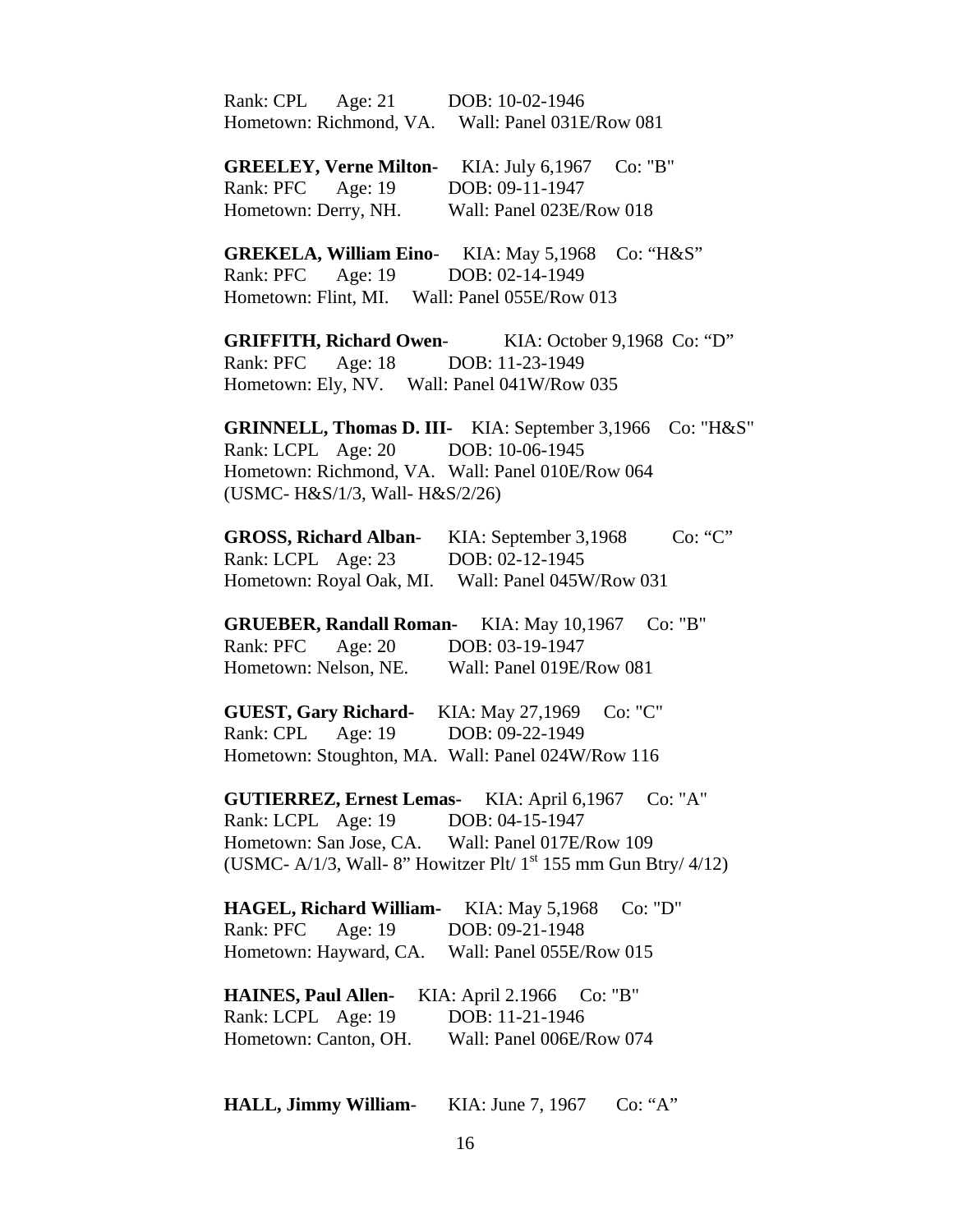| Rank: LCPL Age: 20                            | DOB: 01-16-1947                                             |
|-----------------------------------------------|-------------------------------------------------------------|
|                                               | Hometown: Greenville, SC. Wall: Panel 021E/Row 067          |
|                                               | HALL, Milton Lee- KIA: May 7,1967 Co: "D"                   |
| Age: 25<br>Rank: SGT                          | DOB: 06-13-1941                                             |
|                                               | Hometown: Jacksonville, FL. Wall: Panel 019E/Row 053        |
|                                               |                                                             |
| <b>HALL, Richard David-</b>                   | KIA: March 7,1968<br>Co: "D"                                |
| Rank: PFC Age: 18                             | DOB: 08-21-1949                                             |
|                                               | Hometown: Whittier, CA. Wall: Panel 043E/Row 044            |
|                                               | HAMBLETON, Barry Newton- KIA: August 24, 1965 Co: "Unk 1/3" |
| Rank: PFC Age: 20                             | DOB: 06-29-1945                                             |
| Hometown: Toledo, OH.                         | Wall: Panel 002E/Row 088                                    |
| <b>HAMMEL, Ralph Lewis-</b> KIA: March 7,1968 | Co: "A"                                                     |
| Rank: LCPL Age: 20                            | DOB: 05-08-1947                                             |
|                                               | Hometown: Duncansville, PA. Wall: Panel 043E/Row 044        |
|                                               |                                                             |
|                                               | HAMMERBECK, Edward Cox- KIA: August 28,1969 Co: "B"         |
| Rank: 2LT                                     | Age: 23 DOB: 05-18-1946                                     |
|                                               | Hometown: Arlington, VA. Wall: Panel 018W/Row 004           |
|                                               |                                                             |
| <b>HANSEN, Robert Warren-</b>                 | KIA: May 10,1969<br>Co: "D"                                 |
| Rank: LCPL Age: 22                            | DOB: 01-15-1947                                             |
| Hometown: Naples, ID.                         | Wall: Panel 025W/Row 039                                    |
| <b>HARDIN, Dennis Ivan-</b>                   | Co: "B"<br>KIA: May 1, 1968                                 |
| Rank: PFC<br>Age: 19                          | DOB: 03-04-1949                                             |
|                                               | Hometown: Columbus, OH. Wall: Panel 053E/Row 032            |
|                                               |                                                             |
| <b>HARMS, Lloyd-</b> KIA: August 18,1968      | Co: "D"                                                     |
| Age: $20$<br>Rank: PFC                        | DOB: 10-25-1947                                             |
| Hometown: Mason City, IA.                     | Wall: Panel 048W/Row 042                                    |
| <b>HART, David Meldrum-</b>                   | Co: "C"<br>KIA: May 10,1967                                 |
| Rank: LCPL Age: 21                            | DOB: 05-09-1946                                             |
| Hometown: Wheaton, MD.                        | Wall: Panel 019E/Row 081                                    |
|                                               |                                                             |
| <b>HARTMAN, Marvin leo-</b>                   | Co: "C"<br>KIA: December 8,1968                             |
| Rank: SGT<br>Age: 22                          | DOB: 11-02-1946                                             |
| Hometown: Camas, WA.                          | Wall: Panel 037W/Row 066                                    |
|                                               | Co: "C"<br>HARTMAN, Vernon Lynn Jr.- KIA: October 11,1967   |
| Rank: PFC<br>Age: 19                          | DOB: 10-21-1947                                             |
| Hometown: Norfolk, VA.                        | Wall: Panel 027E/Row 088                                    |
|                                               |                                                             |
| <b>HARVEY, Raymond-</b>                       | Co: "C"<br>KIA: August 16,1967                              |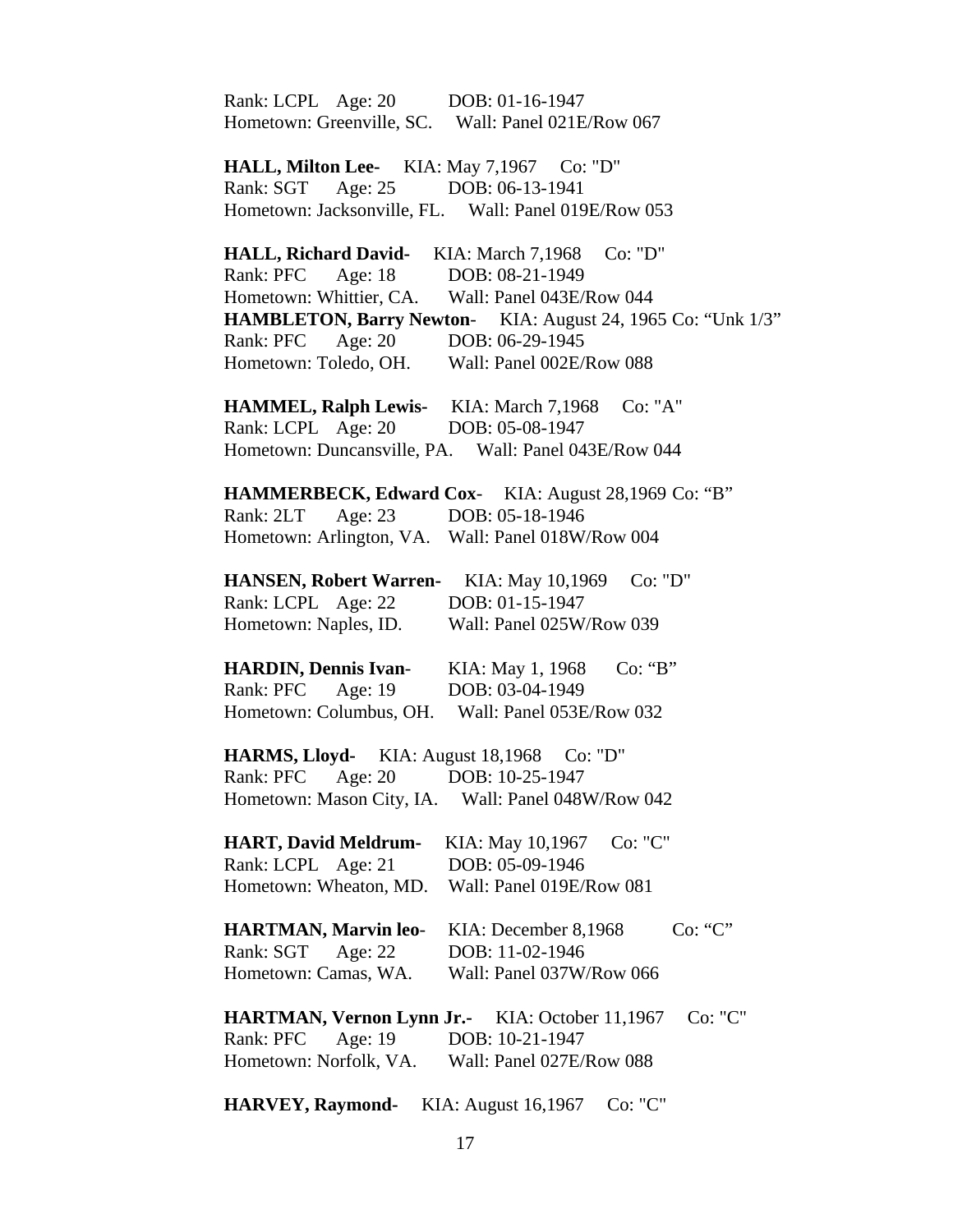| Rank: PFC Age: 20 DOB: 09-08-1946                     |                                  |
|-------------------------------------------------------|----------------------------------|
| Hometown: Chicago, IL.                                | Wall: Panel 024E/Row 117         |
|                                                       |                                  |
| HATFIELD, John Frederick- KIA: May 1,1969 Co: "D"     |                                  |
| Rank: PFC Age: 20 DOB: 11-13-1948                     |                                  |
| Hometown: Springfield, OH. Wall: Panel 026W/Row 090   |                                  |
| <b>HATHAWAY, Stephen Worth-</b> KIA: March 7,1968     | Co: "H&S"                        |
| Rank: LCPL Age: 19 DOB: 08-01-1948                    |                                  |
| Hometown: Tucson, AZ. Wall: Panel 043E/Row 044        |                                  |
|                                                       |                                  |
| <b>HAWTHORNE, Marvin Dale-</b> KIA: August 16,1967    | Co: "C"                          |
| Rank: PFC Age: 20 DOB: 06-22-1947                     |                                  |
| Hometown: Stinnett, TX. Wall: Panel 024E/Row 117      |                                  |
| HAYES, Bruce Robert- KIA: May 29,1968 Co: "A"         |                                  |
| Rank: LCPL Age: 19 DOB: 09-10-1948                    |                                  |
| Hometown: Richmond Hill, NY. Wall: Panel 063W/Row 006 |                                  |
| <b>HAYNES, William Thomas-</b> KIA: February 1,1966   | Co: "C"                          |
| Rank: PFC Age: 19 DOB: 12-27-1946                     |                                  |
| Hometown: Lancaster, OH. Wall: Panel 004E/Row 129     |                                  |
|                                                       |                                  |
| <b>HAZZARD, Franklin George-</b> KIA: May 18,1967     | Co: "C"                          |
| Rank: LCPL Age: 20 DOB: 05-28-1946                    |                                  |
| Hometown: Leominster, MA. Wall: Panel 020E/Row 028    |                                  |
| HEBERT, Roger Dale-<br>KIA: June 15,1968              | Co: "D"                          |
| Rank: PFC Age: 21 DOB: 10-31-1946                     |                                  |
| Hometown: Port Arthur, TX. Wall: Panel 057W/Row 027   |                                  |
| <b>HEDGE, Billy Wayne-</b>                            | Co: "D"<br>KIA: November 22,1965 |
| Rank: CPL<br>DOB: 02-08-1945<br>Age: $20$             |                                  |
| Hometown: Vincennes, IN.                              | Wall: Panel 003E/Row 108         |
|                                                       |                                  |
| <b>HEETER, James Ralph-</b>                           | Co: "D"<br>KIA: August 18,1968   |
| DOB: 06-04-1949<br>Rank: PFC<br>Age: 19               |                                  |
| Hometown: Spencer, WV.                                | Wall: Panel 048W/Row 042         |
| <b>HEINZE, Kelly Karl-</b><br>KIA: August 24,1965     | Co: "H&S"                        |
| Age: 37<br>DOB: 03-17-28<br>Rank: SGT                 |                                  |
| Hometown: Newark, NJ.                                 | Wall: 002E/Row 074               |
|                                                       |                                  |
| <b>HEISE, Thomas Howard-</b>                          | KIA: May 10,1969<br>Co: "D"      |
| DOB: 10-08-1950<br>Rank: PFC<br>Age: 18               |                                  |
| Hometown: Melrose Park, IL.                           | Wall: Panel 025W/Row 039         |
| <b>HENDERSON, Hughlen-</b>                            | KIA: January 27,1966<br>Co: "D"  |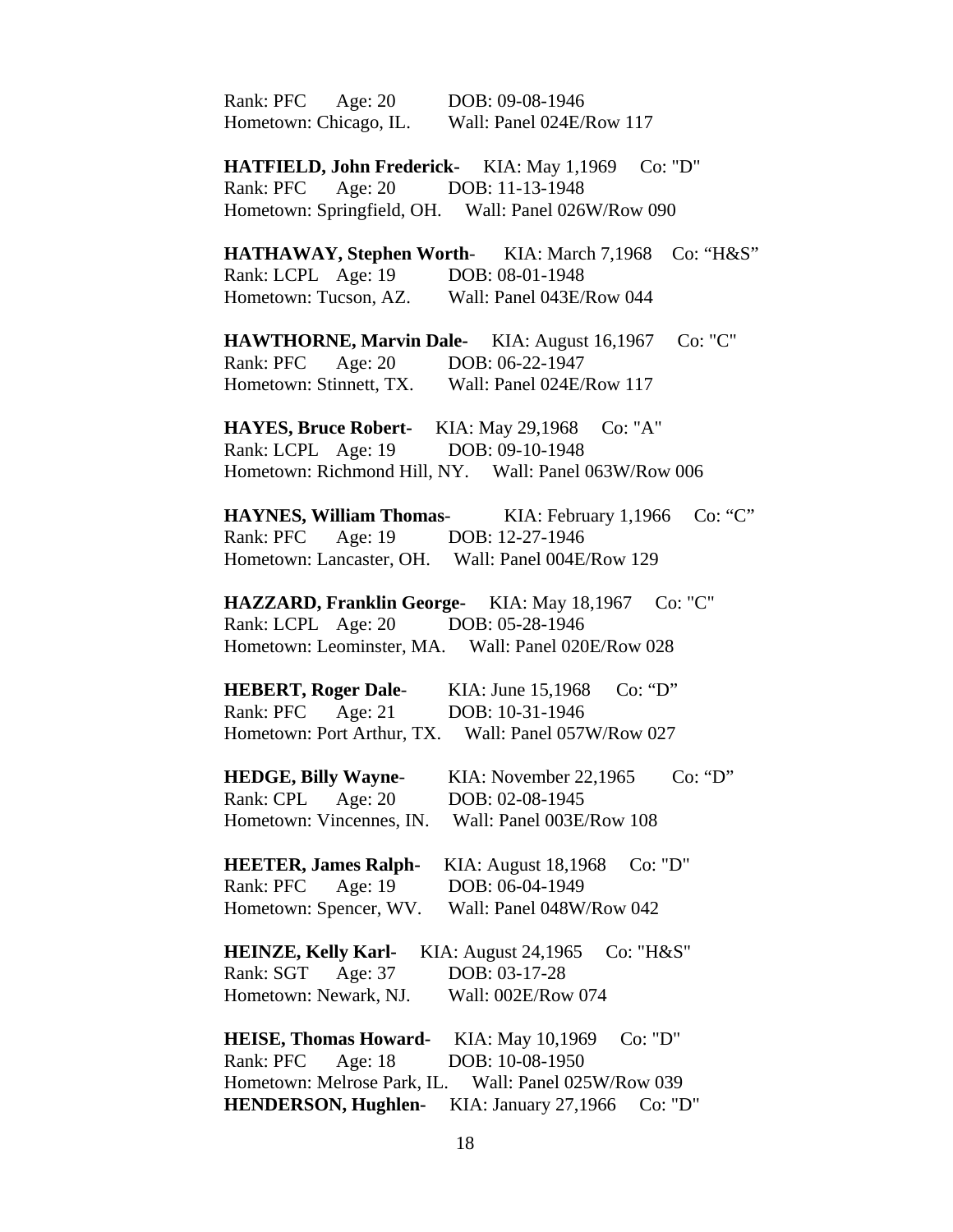| Rank: PFC Age: 21                           | DOB: 01-10-1945                                                |
|---------------------------------------------|----------------------------------------------------------------|
| Hometown: Los Angeles, CA.                  | Wall: panel 004E/Row 100                                       |
|                                             |                                                                |
| <b>HERNANDEZ, Reyes C. Jr.</b>              | KIA: May 1,1968<br>Co: "B"                                     |
| Rank: PFC Age: 18                           | DOB: 06-19-1949                                                |
| Hometown: Colton, CA.                       | Wall: Panel 053E/Row 033                                       |
| <b>HERRADA, Gabriel-</b>                    | Co: "A"<br>KIA: November 14, 1968                              |
| Rank: LCPL Age: 20                          | DOB: 04-12-1948                                                |
|                                             | Hometown: Muskegon, MI. Wall: Panel 039W/Row 066               |
|                                             | <b>HERRINGTON, Raymond Neil-</b> KIA: December 19,1966 Co: "D" |
| Rank: LCPL Age: 22 DOB: 11-30-1944          |                                                                |
|                                             | Hometown: Carsonville, MI. Wall: Panel 013E/Row 061            |
|                                             | <b>HERRINGTON, Ronnie Joe-</b> KIA: January 19,1966<br>Co: "D" |
| Rank: CPL Age: 23                           | DOB: 01-05-1943                                                |
| Hometown: Monroe, LA.                       | Wall: Panel 004E/Row 079                                       |
|                                             | HEWITT, Brian Charles- KIA: May 10, 1967 Co: "B"               |
| Age: 18<br>Rank: PFC                        | DOB: 08-17-1948                                                |
| Hometown: Mayo, FL.                         | Wall: Panel 019E/Row 082                                       |
| HIBBARD, Ronald Edward- KIA: October 9,1968 | Co: "D"                                                        |
| Rank: PFC<br>Age: $19$                      | DOB: 11-04-1948                                                |
| Hometown: Oak Ridge, TN.                    | Wall: Panel 041W/Row 035                                       |
| <b>HICKMAN, David Alan-</b>                 | KIA: May 4,1967<br>Co: "D"                                     |
| Rank: PFC Age: 19                           | DOB: 12-09-1947                                                |
| Hometown: El Cajon, CA.                     | Wall: Panel 019E/Row 037                                       |
| <b>HILL, Paul Wayne-</b>                    | KIA: September 26, 1967<br>Co: "H&S"                           |
| Rank: Corpsman-HN Age: 21 DOB: 09-25-1946   |                                                                |
|                                             | Hometown: Upper lake, CA. Wall: Panel 027E/Row 016             |
| <b>HIPPIE, Bradford John F.-</b>            | Co: "D"<br>KIA: May 29,1968                                    |
| Rank: PFC<br>Age: $23$                      | DOB: 11-17-1944                                                |
|                                             | Hometown: Jersey City, NJ. Wall: Panel 063W/Row 006            |
| <b>HISAW, Teddy Lee Jr.-</b>                | KIA: October 28, 1967<br>Co: "D"                               |
| Rank: CPL<br>Age: $20$                      | DOB: 07-26-1947                                                |
| Hometown: Catoosa, OK.                      | Wall: Panel 028E/Row 091                                       |
| <b>HISSONG, Harry Leavern-</b>              | Co: "D"<br>KIA: May 5,1967                                     |
| Rank: PFC<br>Age: $22$                      | DOB: 03-09-1945                                                |
| Hometown: Beecher City, IL.                 | Wall: Panel 019E/Row 043                                       |
| <b>HITCHCOCK, Ralph John-</b>               | KIA: May 5,1968<br>Co: "D"                                     |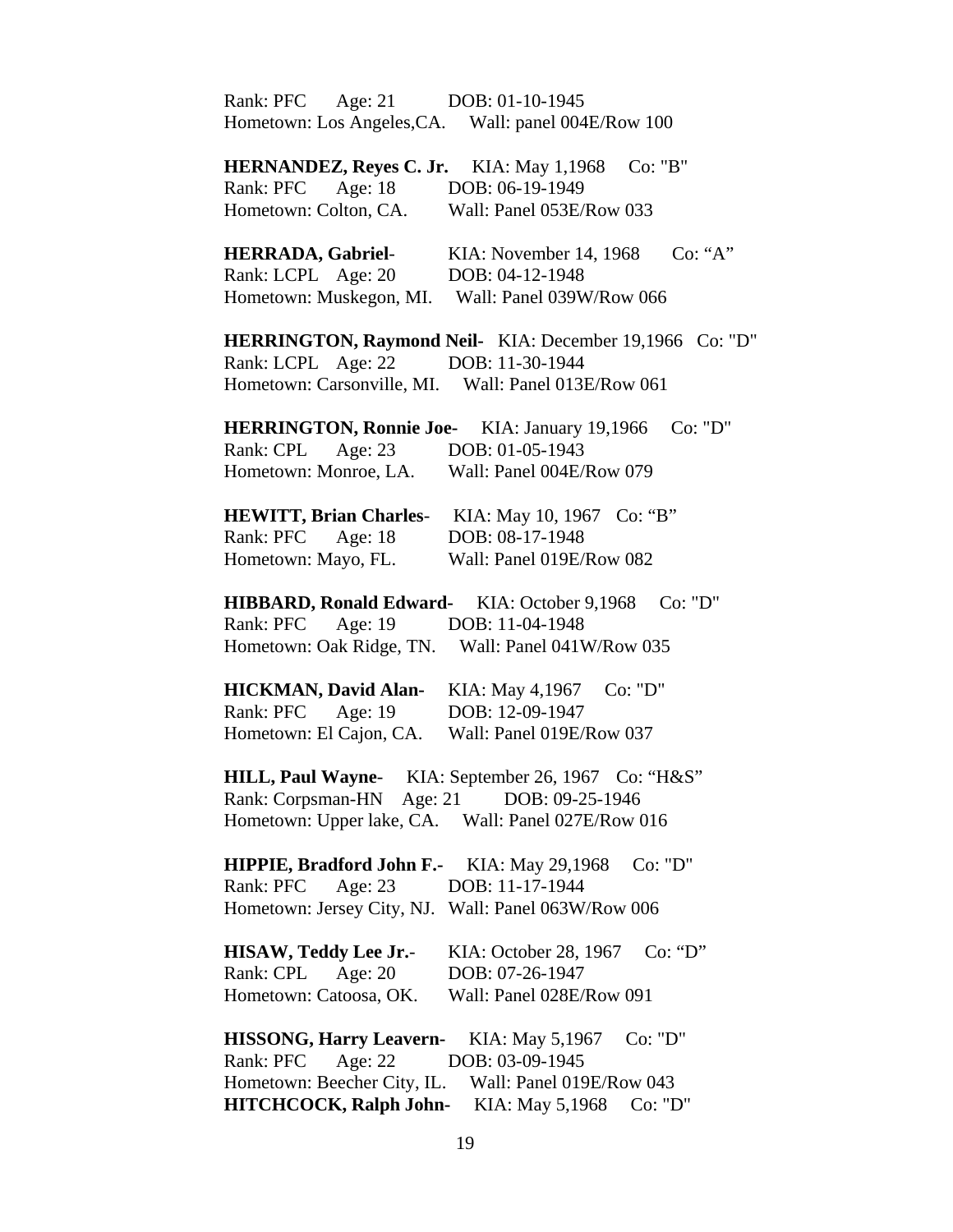Rank: PFC Age: 19 DOB: 04-07-1949 Hometown: Jacksonville, FL. Wall: Panel 055E/Row 017 **HOFFMAN, Thomas Martin-** KIA: May 19,1969 Co: "A" Rank: LCPL Age: 20 DOB: 10-28-1948 Hometown: Palmyra, NJ. Wall: Panel 024W/Row 054 **HOLLEY, Paul Richard-** KIA: May 5, 1968 Co: "H&S" Rank: Corpsman-HN Age: 21 DOB: 01-10-1947 Hometown: Columbus, OH. Wall: Panel 055E/Row 017 **HOLLINGSWORTH, Don Ray-** KIA: May 4,1967 Co: "D" Rank: PFC Age: 18 DOB: 06-03-1948 Hometown: Ft.Worth, TX. Wall: Panel 019E/Row 037 **HOLMAN, Marshall Daniel-** KIA: July 9,1965 Co: "B" Rank: PFC Age: 19 DOB: 01-22-1946 Hometown: Detroit, MI. Wall: Panel 002E/Row 034 **HOLMES, Leonard Hugh-** KIA: February 3,1969 Co: "D" Rank: PFC Age: 18 DOB: 06-24-1950 Hometown: Talladega, FL. Wall: Panel 033W/Row 048 **HOLSOMBACK, Frank Nolan-** KIA: October 12,1967 Co: "D" Rank: CPL Age: 20 DOB: 04-16-1947 Hometown: Lecompte, LA. Wall: Panel 027E/Row 095 **HOOVER, Edward Lee-** KIA: March 7,1968 Co: "A" Rank: PFC Age: 19 DOB: 04-29-1948 Hometown: Huntersville, NC. Wall: Panel 043E/Row 045 **HOPKINS, Danny Lee-** KIA: June 1,1969 Co: "B" Rank: PFC Age: 19 DOB: 06-29-2949 Hometown: Annapolis, MD. Wall: Panel 023W/Row 037 **HORN, Edward Andrew Jr.-** KIA: May 1,1969 Co: "D" Rank: PFC Age: 20 DOB: 01-12-1949 Hometown: Poland, OH. Wall: Panel 026W/Row 091 **HOWARD, Bruce Lee**- KIA: December 10, 1967 Co: "H&S" Rank: Corpsman-HM3 Age: 21 DOB: 02-28-1946 Hometown: Pasadena, TX. Wall: Panel 031E/Row 075 **HOYLE, Wayne Roger-** KIA: January 31,1969 Co: "C" Rank: PFC Age: 22 DOB: 07-18-1946 Hometown: Shelby, NC. Wall: Panel 033W/Row 026 **HOYT, Norman LeeRoy**- KIA: September 21, 1966 Co: "A"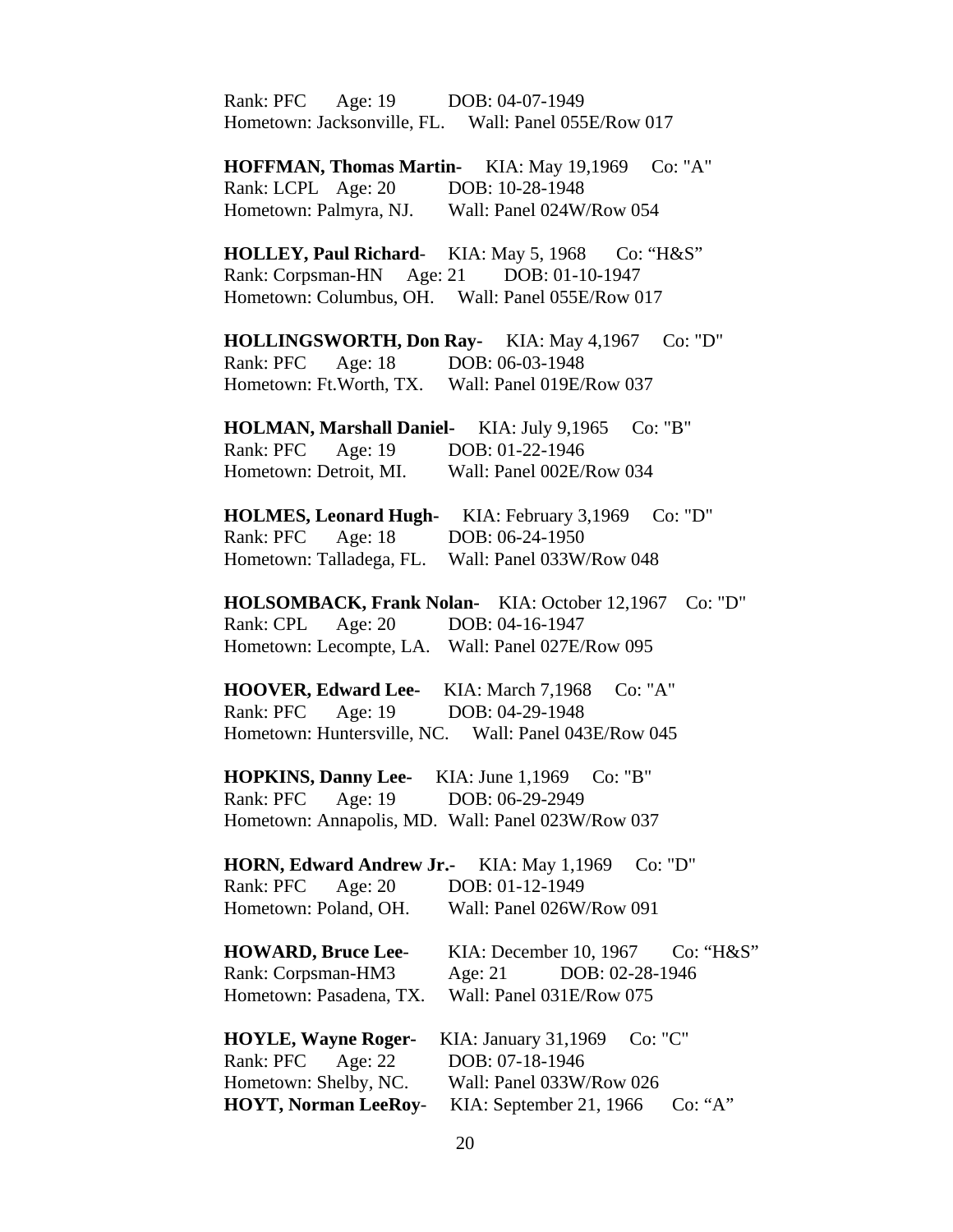| Age: 19<br>Rank: PFC                                | DOB: 10-29-1946                                                     |
|-----------------------------------------------------|---------------------------------------------------------------------|
| Hometown: Mount Morris, MI.                         | Wall: Panel 010E/Row 128                                            |
|                                                     |                                                                     |
| <b>HUBISZ, James Francis-</b>                       | Co: "A"<br>KIA: February 28, 1966                                   |
| Age: 19<br>Rank: PVT                                | DOB: 08-08-1946                                                     |
| Hometown: Salem, MA.                                | Wall: Panel 005E/Row 086                                            |
|                                                     |                                                                     |
| <b>IDLE, Thomas George "Tommy"-</b> KIA: May 2,1968 | Co: "B"                                                             |
| Rank: PFC Age: 19 DOB: 07-22-1948                   |                                                                     |
| Hometown: Bellevue, OH.                             | Wall: Panel 054E/Row 007                                            |
|                                                     |                                                                     |
| <b>INDRECC, Gregory Thomas-</b> KIA: May 5,1968     | Co: "D"                                                             |
| Rank: LCPL Age: 19                                  | DOB: 08-09-1948                                                     |
| Hometown: Detroit, MI.                              | Wall: Panel 055E/Row 018                                            |
| <b>ISER, Kenneth Eugene-</b>                        | KIA: May 1,1968<br>Co: "B"                                          |
| Rank: PVT Age: 21                                   | DOB: 12-13-1946                                                     |
| Hometown: Canton, OH.                               | Wall: Panel 053E/Row 034                                            |
|                                                     |                                                                     |
|                                                     | <b>JACKOWIAK, Henry Patrick-</b> KIA:September 26,1967<br>Co: "H&S" |
| Rank: CPL<br>Age: $21$                              | DOB: 07-22-1946                                                     |
| Hometown: Angola, NY.                               | Wall: Panel 027E/Row 017                                            |
|                                                     |                                                                     |
|                                                     | <b>JACKSON, Ralford John-</b> KIA: May 22,1969 Co: "H&S"            |
| Rank: PFC<br>Age: 20                                | DOB: 07-15-1948                                                     |
| Hometown: Tuba City, AZ.                            | Wall: Panel 024W/Row 076                                            |
|                                                     |                                                                     |
| <b>JACOBS, Dannie Dick-</b>                         | KIA: May 10,1967<br>Co: 'B'                                         |
| Rank: SGT Age: 21                                   | DOB: 01-29-1946                                                     |
| Hometown: Luray, TN.                                | Wall: Panel 019E/Row 082                                            |
|                                                     |                                                                     |
| <b>JANEWAY, Jerry Lee-</b>                          | KIA: May 5,1968<br>Co: "D"                                          |
| Rank: PFC<br>Age: 19                                | DOB: 01-29-1949                                                     |
| Hometown: Delhi, CA.                                | Wall: Panel 055E/Row 018                                            |
|                                                     |                                                                     |
| <b>JAYNES, James Oakley-</b>                        | Co: "C"<br>KIA: April 25,1968                                       |
| Rank: LCPL Age: 19                                  | DOB: 10-05-1948                                                     |
| Hometown: Chuckey, TN.                              | Wall: Panel 052E/Row 006                                            |
| <b>JENKINS, James Alex-</b>                         | Co: "C"<br>KIA: May 20,1969                                         |
| Age: DOB: 10-04-1950<br>Rank: CPL                   |                                                                     |
| Hometown: Marion, NC.                               | Wall: Panel 024W/Row 060                                            |
|                                                     |                                                                     |
| <b>JOHNSON, Gerald Victor-</b>                      | Co: "D"<br>KIA: August 24,1965                                      |
| Rank: SGT<br>Age: 29                                | DOB: 06-25-1936                                                     |
| Hometown: Chester, PA.                              | Wall: Panel 004E/Row 057                                            |
| <b>JOHNSON, John Martin-</b>                        | KIA: May 29,1968<br>Co: "D"                                         |
|                                                     |                                                                     |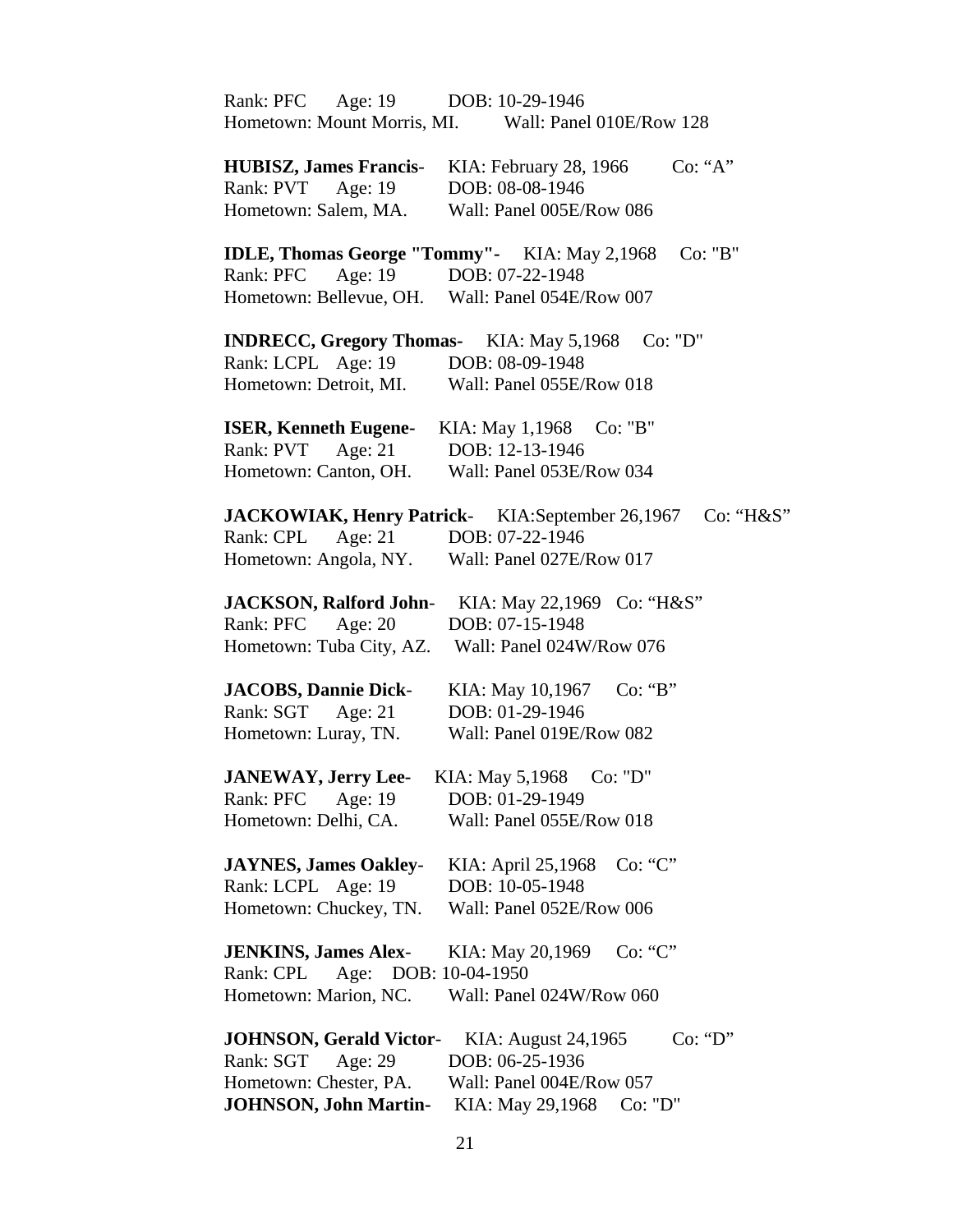| Rank: CPL<br>Age: $20$           | DOB: 09-30-1947                                              |
|----------------------------------|--------------------------------------------------------------|
| Hometown: Holland, OH.           | Wall: Panel 063W/Row 008                                     |
|                                  |                                                              |
| <b>JOHNSON, Michael Lee-</b>     | Co: "D"<br>KIA: May 5,1968                                   |
| Rank: LCPL Age: 22               | DOB: 09-06-1945                                              |
| Hometown: Tulsa, OK.             | Wall: Panel 055E/Row 018                                     |
|                                  |                                                              |
| <b>JOHNSON, Sterling Price-</b>  | Co: 'A"<br>KIA: March 7,1968                                 |
| Rank: PFC<br>Age: $19$           | DOB: 08-22-1948                                              |
| Hometown: Carlin, NV.            | Wall: Panel 043E/Row 045                                     |
|                                  |                                                              |
|                                  | <b>JOHNSON, Steven Edward-</b> KIA: November 15,1968 Co: "A" |
| Age: $20$<br>Rank: PFC           | DOB: 01-12-1948                                              |
| Hometown: Yukon, OK.             | Wall: Panel 039W/Row 070                                     |
|                                  | JOLLEY, John William Jr.- KIA: September 21,1966 Co: "A"     |
| Age: 19<br>Rank: PFC             | DOB: 03-03-1947                                              |
|                                  |                                                              |
|                                  | Hometown: Philadelphia, PA. Wall: Panel 010E/Row 129         |
| <b>JONES, David Allen-</b>       | KIA: May 1,1968<br>Co: 'B'                                   |
| Rank: CPL<br>Age: $20$           | DOB: 08-02-1947                                              |
|                                  | Hometown: Fort Thomas, KY. Wall: Panel 053E/Row 035          |
|                                  |                                                              |
| <b>JONES, John Hubert-</b>       | Co: "C"<br>KIA: August 16,1967                               |
| Rank: SGT Age: 19                | DOB: 09-22-1947                                              |
| Hometown: Nashville, TN.         | Wall: Panel 025E/Row 001                                     |
|                                  |                                                              |
| <b>JONES, Reese Alvin-</b>       | KIA: October 11,1967<br>Co: "C"                              |
| Rank: CPL Age: 18                | DOB: 11-08-1948                                              |
| Hometown: Quakake, PA.           | Wall: Panel 027E/Row 090                                     |
|                                  |                                                              |
| <b>JONES, Wayne Ira-</b>         | KIA: January 13,1966<br>Co: "C"                              |
| Rank: PFC<br>Age: 19             | DOB: 11-02-1946                                              |
| Hometown: St. Louis, MO.         | Wall: Panel 004E/Row 069                                     |
|                                  |                                                              |
| <b>JORDAN, Lawrence Wicks-</b>   | Co: "B"<br>February 21,1965                                  |
| Rank: CAPT Age: 32               | DOB: 03-06-1932                                              |
| Hometown: Rolla, MO.             | Wall: Panel 001E/Row 093                                     |
|                                  |                                                              |
| <b>JORDAN, Lawrence William-</b> | Co: "B"<br>KIA: July 30,1965                                 |
| Rank: LCPL Age: 18               | DOB: 12-13-1944                                              |
| Hometown: Tucson, AZ.            | Wall: Panel 002E/Row 045                                     |
| <b>JORDAN, Steve Eugene-</b>     | Co: "B"                                                      |
| Rank: PFC<br>Age: 19             | KIA: January 25,1969<br>DOB: 06-09-1949                      |
|                                  |                                                              |
| Hometown: Venice, CA.            | Wall: Panel 034W/Row 076                                     |
| <b>JOSSENDAL, Richard Lynn-</b>  | KIA: August 24,1965<br>Co: "H&S"                             |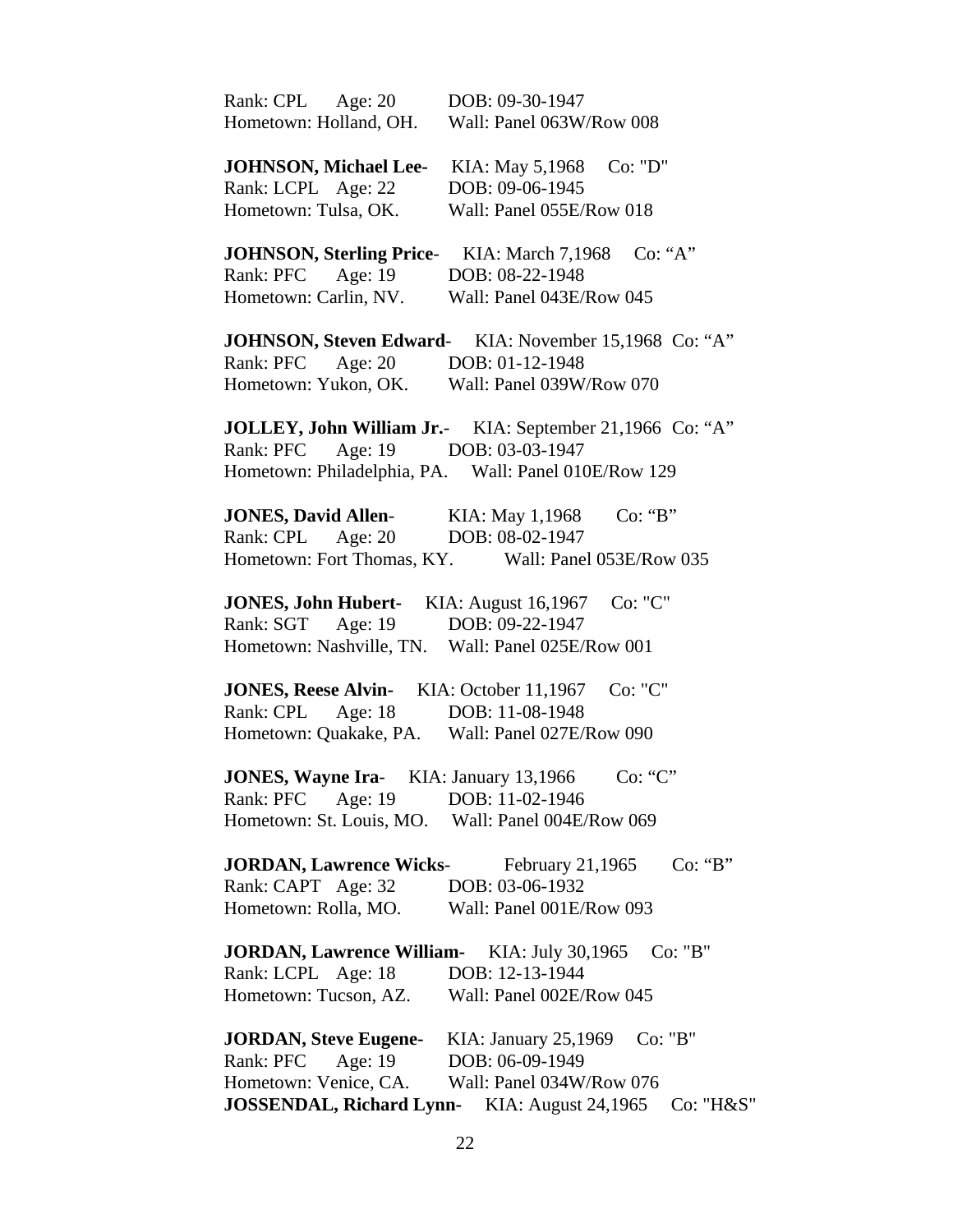| Rank: LCPL Age: 20                                 | DOB: 09-18-1944                                        |
|----------------------------------------------------|--------------------------------------------------------|
| Hometown: DeKalb, IL.                              | Wall: Panel 004E/Row 039                               |
| <b>JOZWIAK, Roger Edward-</b>                      | Co: "B"<br>KIA: May 19,1966                            |
| Rank: LCPL Age: 22                                 | DOB: 02-17-1944                                        |
| Hometown: Detroit, MI.                             | Wall: Panel 007E/Row 086                               |
| <b>KAHLSTORF, Kieth Alan-</b>                      | Co: "B"<br>KIA: May 25,1969                            |
| Rank: PFC<br>Age: $20$                             | DOB: 09-02-1948                                        |
| Hometown: Britt, IA.                               | Wall: Panel 024W/Row 104                               |
|                                                    | <b>KECK, Russell Forrest-</b> KIA: May 18,1967 Co: "A" |
| Age: $20$<br>Rank: CPL                             | DOB: 09-25-1946                                        |
| Hometown: Okmulgee, OK. Wall: Panel 020E/Row 030   |                                                        |
| (Posthumously Awarded NAVY CROSS)                  |                                                        |
| <b>KEEN, Jasper Lee-</b> KIA: May 19,1966 Co: "D"  |                                                        |
| Rank: SGT Age: 26 DOB: 11-06-1939                  |                                                        |
| Hometown: Nadhville, TN. Wall: Panel 007E/Row 086  |                                                        |
| <b>KEENAN, Donald Wayne-</b>                       | Co: "B"<br>KIA: September 1,1967                       |
| Age: 18<br>Rank: CPL                               | DOB: 01-28-1949                                        |
| Hometown: Claysville, PA. Wall: Panel 025E/Row 078 |                                                        |
| <b>KELLER, Ronald Dale-</b>                        | Co: "H&S"<br>KIA: May 10,1969                          |
| Rank: CPL<br>Age: $20$                             | DOB: 12-25-1948                                        |
| Hometown: Edwardsville, IL.                        | Wall: Panel 025W/Row 035                               |
| <b>KELLEY, Johnnie Woodrow-</b>                    | Co: "D"<br>KIA: September 4,1967                       |
| Rank: LCPL Age: 20                                 | DOB: 11-07-1946                                        |
| Hometown: Galien, MI.                              | Wall: Panel 025E/Row 102                               |
| <b>KEMERER, Thomas Blair-</b> KIA: July 19,1966    | Co: "C"                                                |
| Rank: LCPL Age: 21                                 | DOB: 02-01-1945                                        |
|                                                    | Hometown: Mount Pleasant, PA. Wall: Panel 009E/Row 040 |
| <b>KEPPEN, Thomas Roger-</b>                       | KIA: July 7,1968<br>Co: "B"                            |
| Age: 22<br>Rank: 1LT                               | DOB: 10-27-1945                                        |
| Hometown: Evansville, IN.                          | Wall: Panel 053W/Row 036                               |
| <b>KESSEL, Michael Henry-</b>                      | KIA: September 3,1966<br>Co: "H&S"                     |
| Rank: LCPL Age: 19                                 | DOB: 11-25-1946                                        |
| Hometown: Dickinson, ND.                           | Wall: Panel 010E/Row 065                               |
|                                                    |                                                        |

**KINDT, Thomas Patrick**- KIA: September 21,1966 Co: "A"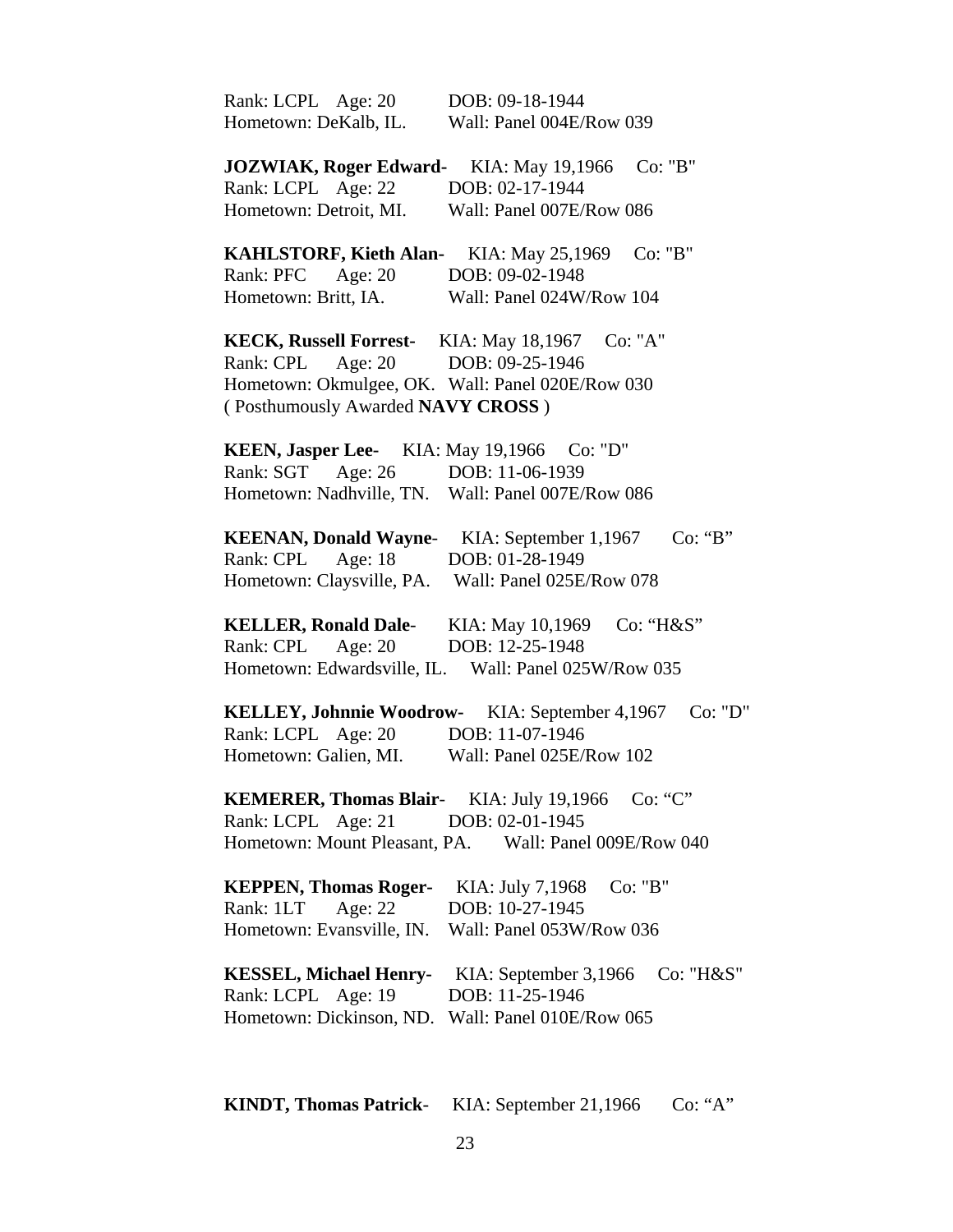Rank: SGT Age: 26 DOB: 04-11-1940 Hometown: Indianapolis, IN. Wall: Panel 010E/Row 129

**KING, Ronald Reed-** KIA: September 21,1967 Co: "H&S" Rank: CPL Age: 24 DOB: 12-28-1942 Hometown: Burbank, CA. Wall: Panel 026E/Row 104 **KINNEY, Donald Mack**- KIA: April 7,1969 Co: "C" Rank: PFC Age: 20 DOB: 05-06-1948 Hometown: Louisville, KY. Wall: Panel 027W/Row 031 **KNIGHT, Alvin Coy-** KIA: May 5,1968 Co: "D" Rank: CPL Age: CPL DOB: 09-26-1946 Hometown: Elizabethtown, KY. Wall: Panel 055E/Row 019 **KRAMER, Dennis Dale-** KIA: May 18,1967 Co: "B" Rank: PFC Age: 18 DOB: 10-09-1948 Hometown: Placerville, CA. Wall: Panel 020E/Row 031 **LA ROSE, Joseph Rhuben-** KIA: May 3,1967 Co: "A" Rank: PFC Age: 19 DOB: 10-04-1947 Hometown: Hadlock Pond, NY. Wall: Panel 019E/Row 028 **LAIR, Ellis Edward-** KIA: September 8,1968 Co: "D" Rank: SGT Age: 23 DOB: 01-15-1945 Hometown: Dalton, PA. Wall: Panel 044W/Row 003 **LAKE, John William-** KIA: August 24,1965 Co: "C" Rank: CPL Age: 22 DOB: 12-19-1942 Hometown: Holbart, IN. Wall: Panel 002E/Row 070 **LAKEY, James Ervin-** KIA: May 8,1967 Co: "H&S" Rank: LCPL Age: 22 DOB: 12-09-1944 Hometown: Bryson City, NC. Wall: Panel 019E/Row 061 **LAKEY, Larry Lee**- KIA: September 22,1966 Co: "D" Rank: PFC Age: 20 DOB: 12-20-1945 Hometown: Sparks, NV. Wall: Panel 010E/Row 133 **LAMBERT, Jeffrey Earl**- KIA: April 17,1968 Co: "A" Rank: CPL Age: 20 DOB: 03-28-1948 Hometown: Redding, CA. Wall: Panel 050E/Row 030 **LAMBERTON, George Magee II**- KIA: March 7,1968 Co: "A" Rank: PFC Age: 20 DOB: 05-19-1947 Hometown: Doraville, GA. Wall: Panel 043E/Row 046

24

**LAND, Richard Leon-** KIA: May 18,1967 Co: "A"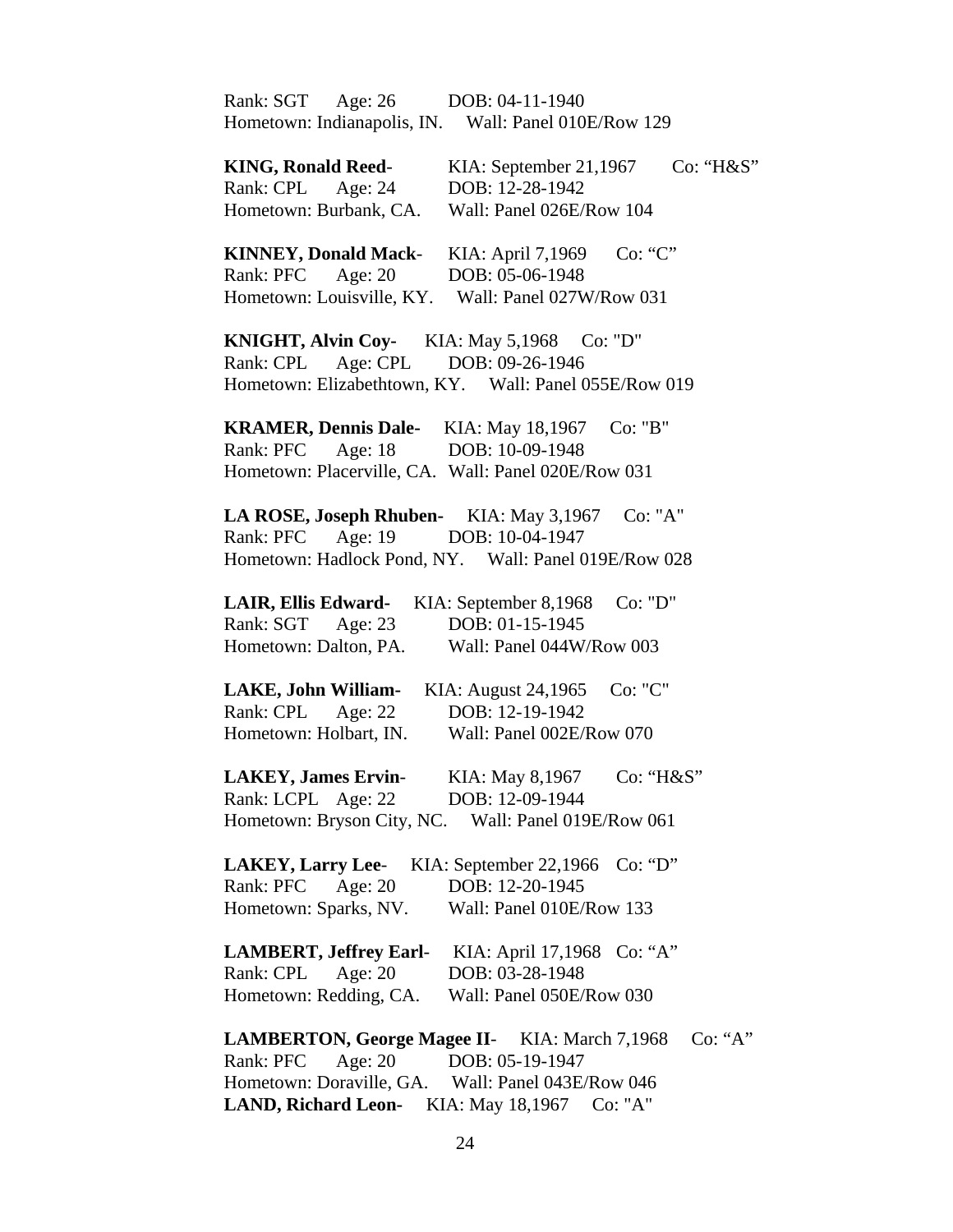| Age: 20 DOB: 02-24-1947<br>Rank: CPL<br>Hometown: Hazelwood, MO. Wall: Panel 020E/Row 031  |
|--------------------------------------------------------------------------------------------|
| LATHAM, Michael Terry- May 29,1968 Co: "D"                                                 |
| Rank: LCPL Age: 20 DOB: 02-21-1948                                                         |
| Hometown: Ft. Wayne, IN. Wall: Panel 063W/Row 008                                          |
|                                                                                            |
| LAVEROCK, Paul Stuart- KIA: May 1,1969 Co: "D"                                             |
| Rank: PFC Age: 20<br>DOB: 10-27-1948                                                       |
| Hometown: Perrysburg, OH.<br>Wall: Panel 026W/Row 091                                      |
| LEAF, Jack Brian- KIA: August 24,1965 Co: "C"                                              |
| Rank: PFC Age: 19 DOB: 05-25-1946                                                          |
| Hometown: Denver, CO. Wall: Panel 002E/Row 121                                             |
|                                                                                            |
| <b>LISTORTI, Joseph Anthony-</b> KIA: August 12,1967<br>Co: "B"                            |
| Rank: LCPL Age: 20 DOB: 11-19-1946<br>Hometown: Ellwood City, PA. Wall: Panel 024E/Row 104 |
|                                                                                            |
| LITTON, Gary Wayne- KIA: March 5,1968 Co: "H&S"                                            |
| Rank: PFC Age: 19 DOB: 03-06-1948                                                          |
| Hometown: Ft.Mitchell, KY. Wall: Panel 043E/Row 008                                        |
| LOCKHART, Curtis- KIA: July 30,1965 Co: "C"                                                |
| Rank: PFC Age: 18 DOB: 11-04-1946                                                          |
| Hometown: Chicago, IL.<br>Wall: Panel 002E/Row 045                                         |
|                                                                                            |
| LOPEZ, Robert- KIA: March 1,1966 Co: "B"                                                   |
| Rank: PFC Age: 21 DOB: 07-04-1944                                                          |
| Hometown: Gary, IN. Wall: Panel 005E/Row 094                                               |
|                                                                                            |
| <b>LORENZ, Hans Jorg-Rudolph-</b><br>KIA: April 11,1966<br>Co: H&S"                        |
| DOB: 08-21-1944<br>Rank: PFC<br>Age: $21$                                                  |
| Hometown: Albany, NY.<br>Wall: Panel Unknown                                               |
| LUCAS, David Guy-<br>KIA: June 19,1965<br>Co: "A"                                          |
| Age: 21<br>DOB: 01-07-1944<br>Rank: CPL                                                    |
| Hometown: Rawlins, WY.<br>Wall: Panel 002E/Row 014                                         |
|                                                                                            |
| <b>MACOMB, Orrie E. Jr.-</b><br>Co: "B"<br>KIA: May 18,1967                                |
| Rank: CPL<br>Age: $22$<br>DOB: 03-09-1945                                                  |
| Hometown: Great Valley, NY.<br>Wall: Panel 020E/Row 032                                    |
| <b>MADISON, Richard Carl-</b><br>KIA: May 5,1968<br>Co: "C"                                |
| DOB: 06-19-1949<br>Rank: PFC<br>Age: $18$                                                  |
| Hometown: Richmond, VA.<br>Wall: Panel 055E/Row 022                                        |
| <b>MADDEN, Leon Shirley-</b><br>KIA: June 27,1969<br>Co: "Unk $1/3$ "                      |
|                                                                                            |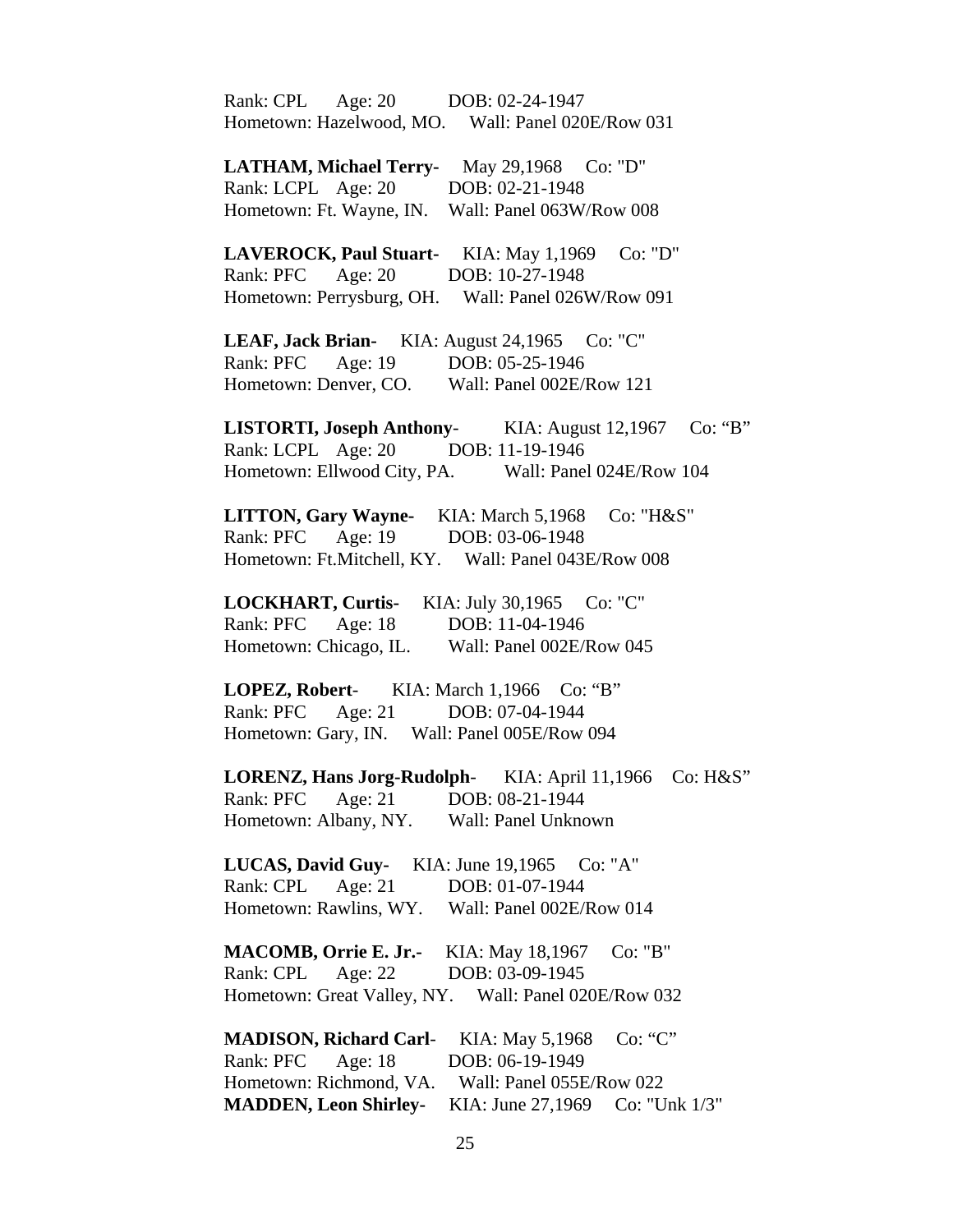| Rank: SSGT Age: 34               | DOB: 12-14-1934                                                |
|----------------------------------|----------------------------------------------------------------|
| Hometown: Clinton, SC.           | Wall: Panel 021W/Row 024                                       |
|                                  |                                                                |
|                                  | MALBROUGH, Charles Ray- KIA: July 19,1966 Co: "D"              |
|                                  | Rank: LCPL Age: 20 DOB: 07-09-1946                             |
|                                  | Hometown: Sunset, LA. Wall: Panel 009E/Row 035                 |
|                                  |                                                                |
|                                  | Co: "C"<br><b>MALLON, Thomas Winston-</b> KIA: May 2,1967      |
|                                  | Rank: 2LT Age: 31 DOB: 12-31-1935                              |
|                                  | Hometown: Millbrae, CA. Wall: Panel 019E/Row 015               |
|                                  | MALLOY, John Joseph- KIA: July 6,1967 Co: "C"                  |
|                                  | Rank: SSGT Age: 32 DOB: 05-18-1935                             |
|                                  | Hometown: Great Barrington, MA. Wall: Panel 023E/Row 020       |
|                                  |                                                                |
|                                  | MANNING, Patrick Pearse- KIA: July 30,1965 Co: "C"             |
|                                  | Rank: PFC Age: 19 DOB: 11-19-1945                              |
|                                  | Hometown: Kansas City, MO. Wall: Panel 002E/Row 045            |
|                                  |                                                                |
|                                  | MANNION, Dennis John- KIA: May 5,1967 Co: "D"                  |
|                                  | Rank: PFC Age: 19 DOB: 03-08-1948                              |
|                                  | Hometown: Lawrence, MA. Wall: Panel 019E/Row 043               |
|                                  |                                                                |
|                                  | <b>MANTOOTH, Jimmie Hugh-</b> KIA: June 10, 1967<br>Co: 'B'    |
|                                  | Rank: LCPL Age: 18 DOB: 12-17-48                               |
|                                  | Hometown: San Antonio, TX. Wall: Panel 021E/Row 083            |
|                                  |                                                                |
|                                  | <b>MARKS, Richard Edward-</b> KIA: February 14,1966<br>Co: "C" |
|                                  | Rank: PFC Age: 19 DOB: 05-31-1946                              |
|                                  | Hometown: New York City, NY. Wall: Panel 005E/Row 035          |
|                                  |                                                                |
| <b>MASSONE, Michael Stacy-</b>   | KIA: February 3,1969<br>Co: "B"                                |
| Rank: PFC<br>Age: 20             | DOB: 03-17-1948                                                |
| Hometown: Stockton, CA.          | Wall: Panel 033W/Row 050                                       |
|                                  |                                                                |
| <b>MAUTHE, William Hayes-</b>    | Co: "D"<br>KIA: March 20,1969                                  |
| Age: 19<br>Rank: PFC             | DOB: 02-15-1950                                                |
| Hometown: Kittanning, PA.        | Wall: Panel 029W/Row 090                                       |
|                                  |                                                                |
| <b>MAXWELL, Dennis Ray-</b>      | Co: "H&S"<br>KIA: December 19,1968                             |
| Rank: CPL<br>Age: $21$           | DOB: 09-17-1947                                                |
| Hometown: St. Louis, MO.         | Wall: Panel 036W/Row 045                                       |
|                                  |                                                                |
| <b>Mc CARTER, Thomas Luther-</b> | KIA: July 6,1967<br>Co: "H&S"                                  |
| Rank: Corpsman-HN                | Age: $20$<br>DOB: 12-20-1946                                   |
| Hometown: Knoxville, TN.         | Wall: Panel 023E/Row 021                                       |
| Mc CARTNEY, Harry Curtis-        | KIA: August 24,1965<br>Co: "B"                                 |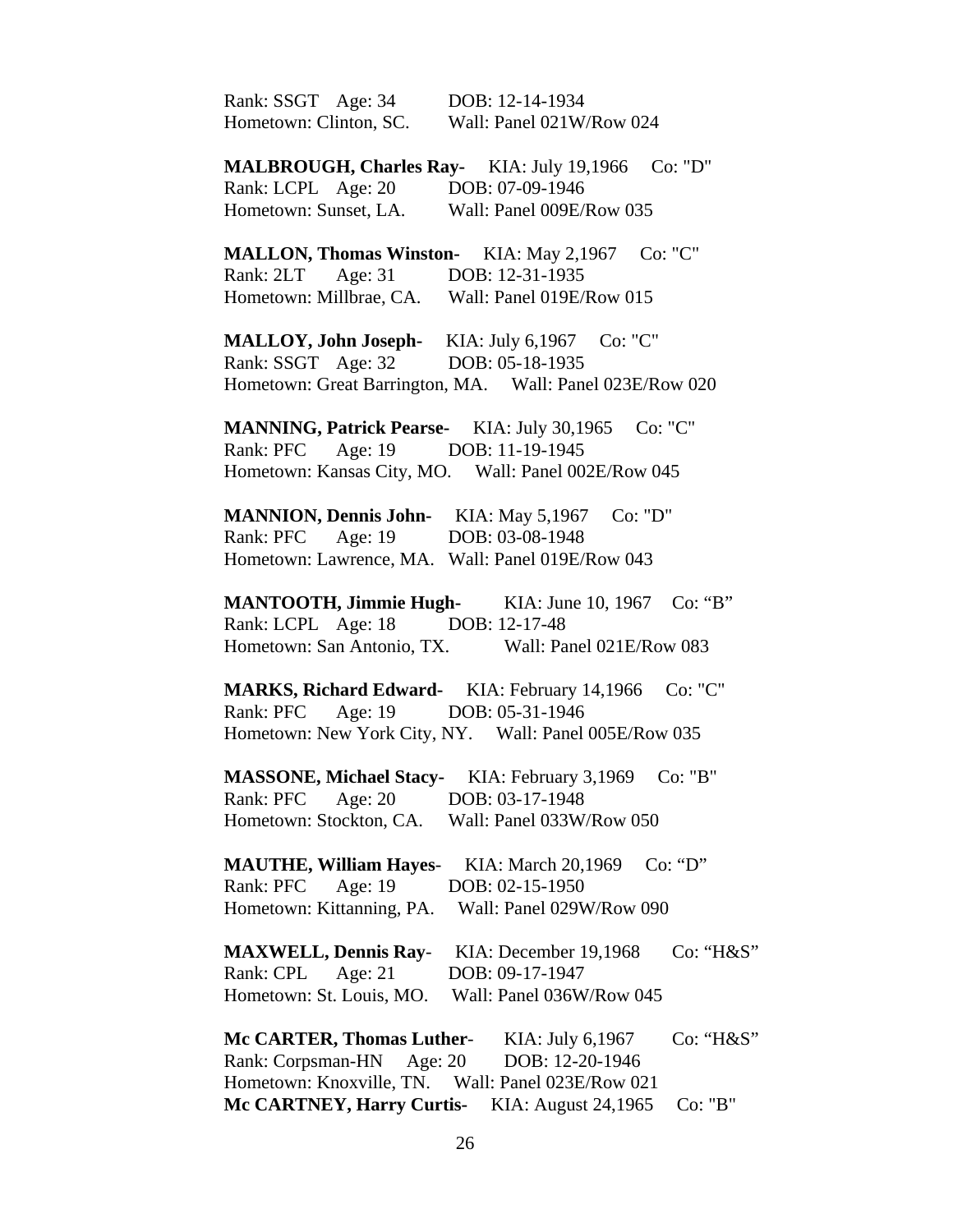Rank: LCPL Age: 18 DOB: 01-08-1947 Hometown: Parkersburg, WV. Wall: Panel 004E/Row 100

 **Mc CORMICK, John W. Jr.-** KIA: May 18,1967 Co: "B" Rank: ESN-USN Age: 23 DOB: 01-09-1944 Hometown: Villanova, PA. Wall: Panel 020E/Row 031

**Mc DORMAN, Darl Kenneth-** KIA: June 4,1968 Co: "C" Rank: CPL Age: 21 DOB: 07-24-1946 Hometown: Lyndhurst, VA. Wall: Panel 060W/Row 009

**Mc ELHANNON, James Phillip-** KIA: April 6,1966 Co: "D" Rank: LCPL Age: 18 DOB: 07-05-1947 Hometown: Okmulgee, OK. Wall: Panel 006E/Row 090

 **Mc GEE, Kenneth Wesley**- KIA: May 10,1967 Co: "B" Rank: PFC Age: 19 DOB: 10-21-1947 Hometown: Detroit, MI. Wall: Panel 019E/Row 084

**Mc GUIRE, Richard Harold-** KIA: July 15,1969 Co: "D" Rank: PFC Age: 18 DOB: 11-08-1950 Hometown: San Jose, CA. Wall: Panel 020W/Row 001

Mc GUIRK, Charles Anthony- KIA: July 19,1966 Co: "C" Rank: PFC Age: 19 DOB: 08-01-1946 Hometown: St. Louis, MO. Wall: Pane 009E/Row 041

**Mc KEON, Joseph Thomas Jr.-** KIA: May 18,1967 Co: "B" Rank: 2LT Age: 23 DOB: 12-13-1943 Hometown: Chicago, IL. Wall: Panel 020E/Row 032

**Mc MAHON, Fredrick Alfred-** KIA: May 4,1967 Co: "D" Rank: CPL Age: 20 DOB: 09-02-1946 Hometown: Dorchester, MA. Wall: Panel 019E/Row 039

**MELTON, George Cecil-** KIA: May 25,1969 Co: "B" Rank: PVT Age: 19 DOB: 10-04-1949 Hometown: Three Rivers, TX. Wall: Panel 024W/Row 105

**MENZIES, Alexander John Ne-** KIA: April 2,1966 Co: "B" Rank: LCPL Age: 20 DOB: 04-12-1945 Hometown: Walworth, NY. Wall: Panel 006E/Row 075

 **MESA, Ricardo**- KIA: August 24,1965 Co: "Unk 1/3" Rank: PVT Age: 19 DOB: 12-10-1945 Hometown: Los Angeles, CA. Wall: Panel 003E/Row 018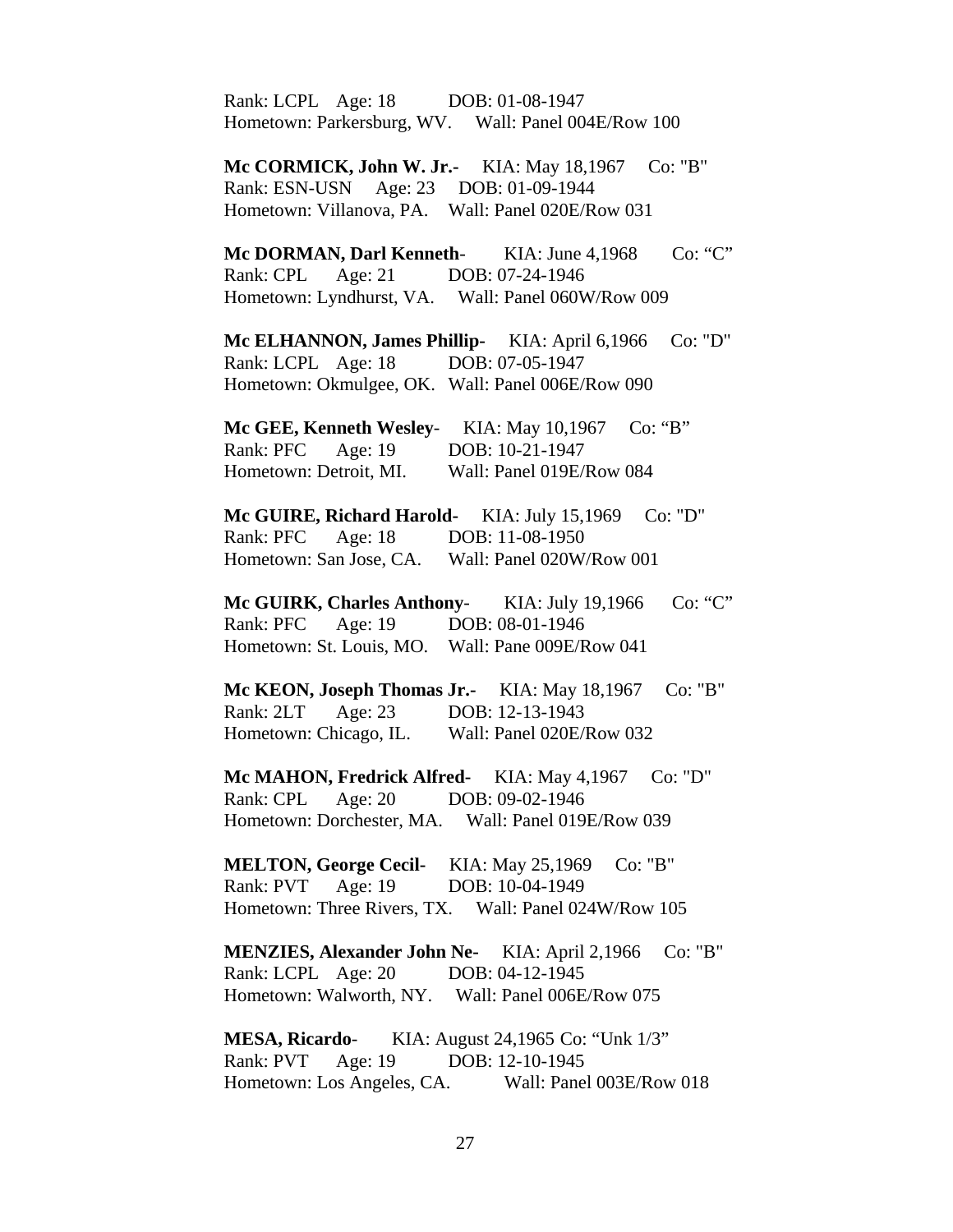| <b>MILES, Blaine Stanley Jr.-</b>                   | Co: "D"<br>KIA: September 27,1968                                    |
|-----------------------------------------------------|----------------------------------------------------------------------|
| Rank: LCPL Age: 21                                  | DOB: 05-12-1947                                                      |
| Hometown: Springfield, IL.                          | Wall: Panel 042W/Row 031                                             |
| <b>MILLER, Jerry Eugene-</b>                        | Co: "D"<br>KIA: February 28,1968                                     |
| Rank: PFC<br>Age: 21                                | DOB: 12-08-1946                                                      |
| Hometown: Boonville, IN.                            | Wall: Panel 041E/Row 069                                             |
| <b>MILLER, Robert Michael-</b>                      | KIA: June 6,1967<br>Co: "D"                                          |
| Rank: LCPL Age: 20                                  | DOB: 12-11-1946                                                      |
| Hometown: Chicago, IL.                              | Wall: Panel 021E/Row 063                                             |
|                                                     | $(1st Mar Div/HQ Bn/Svc Co/Cap Bravo-4, possibly attached to D/1/3)$ |
| <b>MILLER, Russell Perry-</b>                       | KIA: May 10,1967<br>Co: "B"                                          |
| Age: 19<br>Rank: PFC                                | DOB: 08-08-1947                                                      |
| Hometown: South Bend, IN.                           | Wall: Panel 019E/Row 084                                             |
|                                                     |                                                                      |
| <b>MINTON, Don Wayne-</b>                           | KIA: May 4,1967 Co: "D"                                              |
| Rank: CPL<br>Age: 20                                | DOB: 07-23-1946                                                      |
| Hometown: Vidor, TX.                                | Wall: Panel 019E/Row 039                                             |
|                                                     |                                                                      |
| <b>MITCHELL, Clyde Uland-</b> KIA: May 18,1967      | Co: "B"                                                              |
| Rank: CPL<br>Age: 20                                | DOB: 08-31-1946                                                      |
|                                                     | Hometown: Winston-Salem, NC. Wall: Panel 020E/Row 032                |
| <b>MITCHELL, Willie James Jr.-</b> KIA: May 19,1967 | Co: "C"                                                              |
| Age: $20$<br>Rank: PFC                              | DOB: 01-01-1947                                                      |
| Hometown: Chester, SC.                              | Wall: Panel 020E/Row 046                                             |
|                                                     |                                                                      |
| <b>MOBLEY, Lawrence-</b>                            | KIA: May 4,1968<br>Co: "C"                                           |
| Rank: PFC<br>Age: $21$                              | DOB: 03-26-1947                                                      |
| Hometown: Clinton, NC.                              | Wall: Panel 054E/Row 038                                             |
| <b>MODDERMAN, Philip John-</b> KIA: May 21,1969     | Co: "H&S"                                                            |
| Rank: LCPL Age: 20                                  | DOB: 03-21-1949                                                      |
| Hometown: Grand Rapids, MI.                         | Wall: Panel 024W/Row 068                                             |
|                                                     | <b>MONAHAN, Edward James Jr.</b> KIA: August 24,1965 Co: "Unk 1/3"   |
| Rank: LCPL Age: 18 DOB: 01-05-1947                  |                                                                      |
|                                                     | Hometown: New Fairfield, CT. Wall: Panel 003E/Row 116                |
|                                                     | Co: "D"                                                              |
| <b>MOORE, Richard Allen-</b>                        | KIA: January 30,1969                                                 |
| Rank: LCPL Age: 20                                  | DOB: 04-24-1948                                                      |
| Hometown: Madison, OH. Wall: Panel 033W/Row 021     |                                                                      |
|                                                     |                                                                      |

**MOORE, Terry Englebert-** KIA: May 1,1968 Co: "B"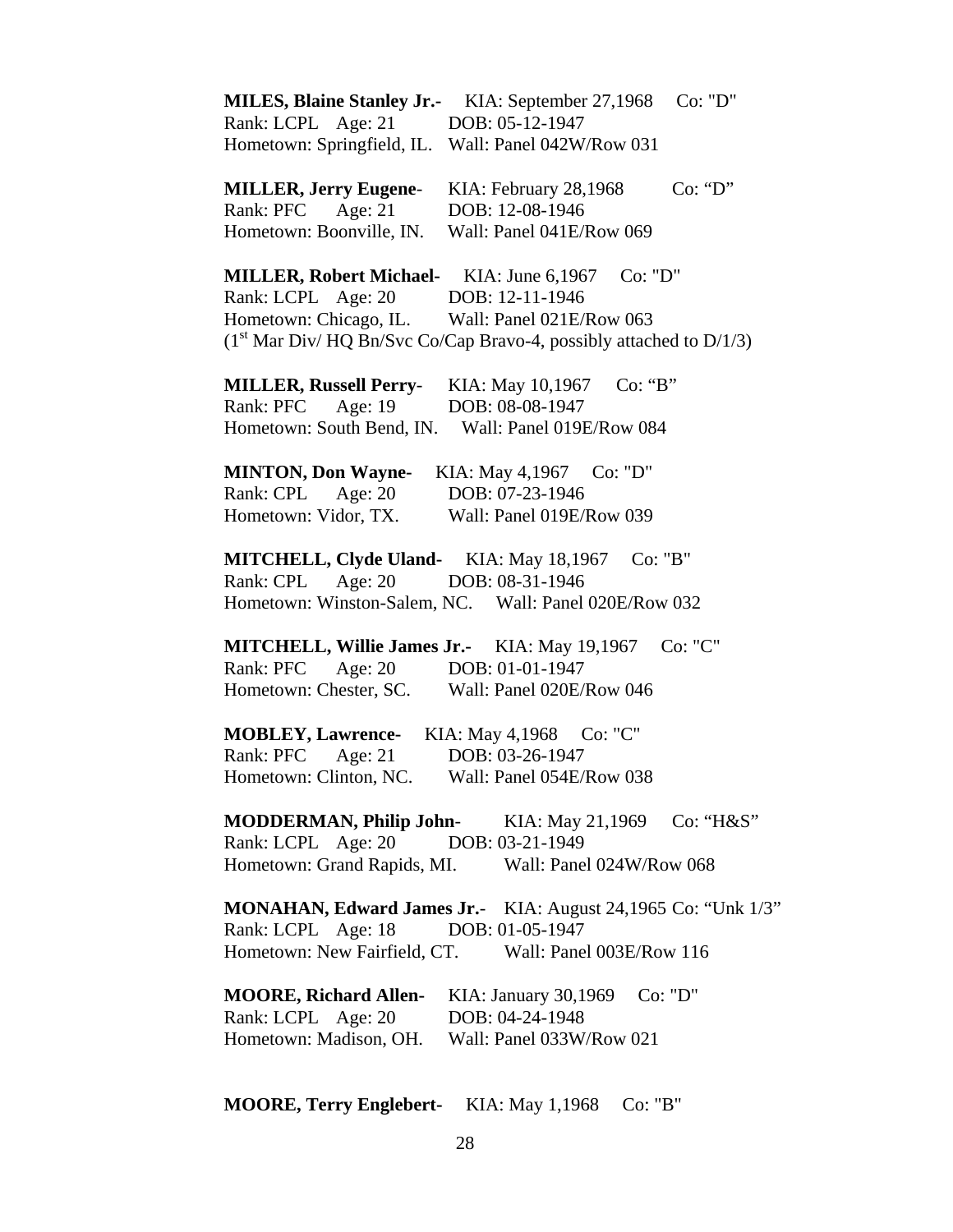| Rank: PFC Age: 20<br>Hometown: Canton, OH.                                                                                                                                 | DOB: 08-11-1949<br>Wall: Panel 053E/Row 038                                                         |
|----------------------------------------------------------------------------------------------------------------------------------------------------------------------------|-----------------------------------------------------------------------------------------------------|
| <b>MORELAND, John Lee-</b><br>Rank: LCPL Age: 20                                                                                                                           | KIA: August 8,1967 Co: "C"<br>DOB: 07-16-1947<br>Hometown: Youngstown, OH. Wall: Panel 024E/Row 090 |
| <b>MORRIS, Michael Eugene-</b><br>Rank: LCPL Age: 20<br>Hometown: Lawton, OK.                                                                                              | Co: "C"<br>KIA: January 19,1968<br>DOB: 07-02-1947<br>Wall: Panel 034E/Row 079                      |
| <b>MORTON, Mitchel Thomas-</b><br>Rank: PFC Age: 20<br>Hometown: Stanley, NC.                                                                                              | KIA: March 21,1969 Co: "D"<br>DOB: 10-22-1948<br>Wall: Panel 029W/Row 104                           |
| <b>MOSS, Weldon Dale-</b><br>Rank: PFC Age: 22<br>Hometown: Ethete, WY.                                                                                                    | KIA: April 2,1966 Co: "B"<br>DOB: 12-23-1943<br>Wall: Panel 006E/Row 076                            |
| <b>MUELLER, Steven Wayne-</b><br>Rank: LCPL Age: 19<br>Hometown: Omaha, NE.                                                                                                | KIA: December 22,1967 Co: "H&S"<br>DOB: 03-08-1948<br>Wall: Panel 032E/Row 045                      |
| MULDOVAN, William Jeffrey- KIA: March 7,1968<br>Rank: LCPL Age: 18                                                                                                         | Co: "A"<br>DOB: 05-22-1949<br>Hometown: Watertown, NY. Wall: Panel 043E/Row 047                     |
| <b>MUNDAY, Phillip Dean-</b><br>Rank: PFC Age: 20<br>Hometown: Wichita, KS.                                                                                                | Co: "C"<br>KIA: May 2,1967<br>DOB: 04-29-1947<br>Wall: Panel 019E/Row 016                           |
| MUNOZ, Rojelio Olivan II-<br>Rank: PFC<br>Age: $18$<br>Hometown: Mesa, AZ.                                                                                                 | KIA; August 16,1968<br>Co: "A"<br>DOB: 05-25-1950<br>Wall: Panel 048W/Row 028                       |
| <b>MURRY, Eugene-</b> KIA: May 3,1967 Co: "A"<br>Rank: LCPL Age: 19                                                                                                        | DOB: 08-01-1947<br>Hometown: Montgomery, AL. Wall: Panel 019E/Row 030                               |
| <b>MUSICK, Thomas Wayne-</b><br>Rank: LCPL Age: 21<br>Hometown: Orange, TX.                                                                                                | KIA: August 16,1968<br>Co: "D"<br>DOB: 02-25-1947<br>Wall: Panel 048W/Row 022                       |
| <b>MYERS, Grat Geleane-</b> KIA: August 24,1965<br>Rank: CPL<br>Age: 20<br>Hometown: Princeton, WV. Wall: Panel 003E/Row 012<br>NAIL, Gary Dean- KIA: April 3,1966 Co: "B" | Co: "A"<br>DOB: 11-24-1944                                                                          |
|                                                                                                                                                                            |                                                                                                     |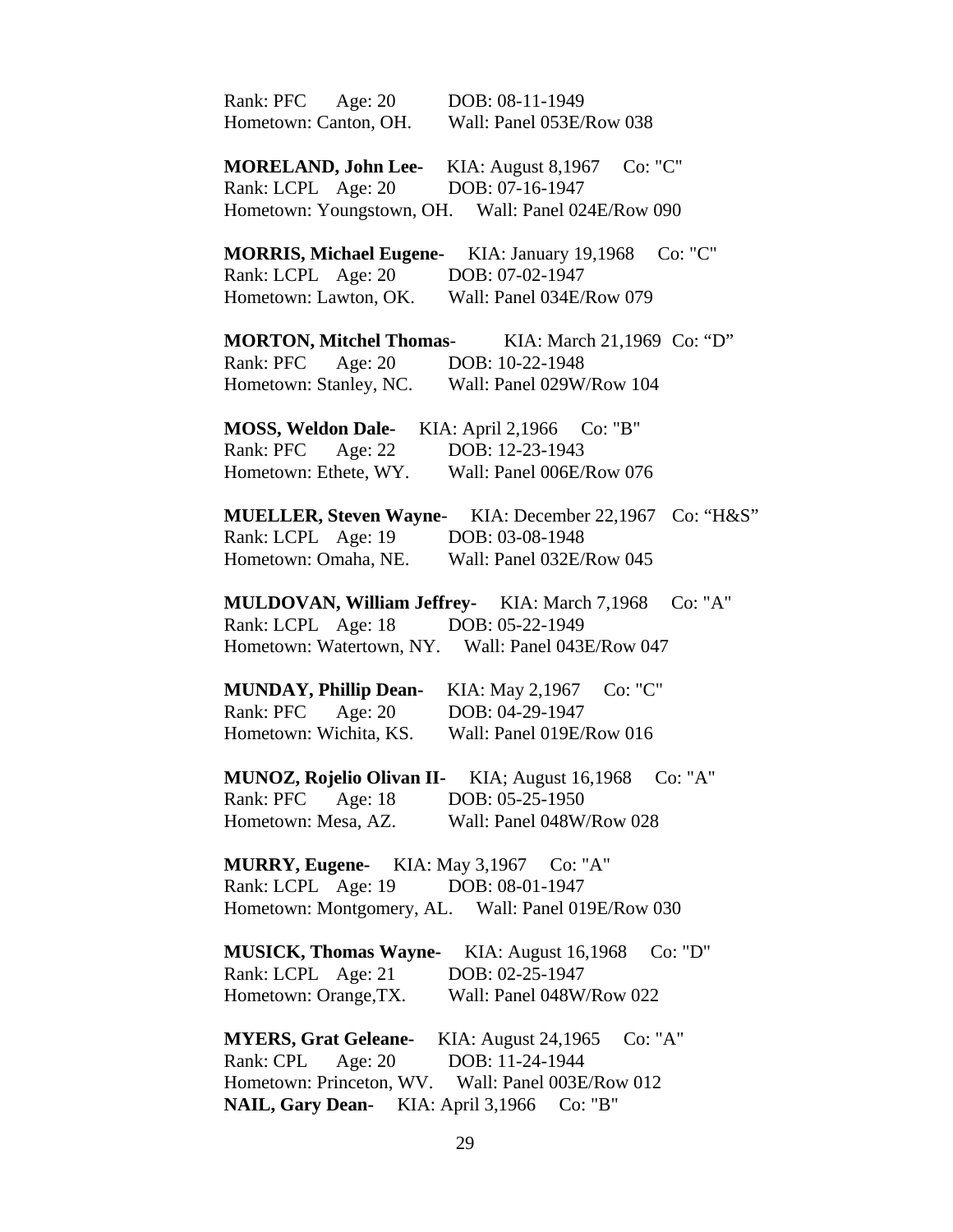| Rank: CPL<br>Age: 20             | DOB: 08-17-1945                   |
|----------------------------------|-----------------------------------|
| Hometown: Salina, KS.            | Wall: Panel 006E/Row 080          |
|                                  |                                   |
| NEMCHIK, John Joseph Jr.-        | Co: "H&S"<br>KIA: May 18,1967     |
| Rank: LCPL Age: 21               | DOB: 02-25-1946                   |
| Hometown: Trenton, NJ.           | Wall: Panel 020E/Row 034          |
|                                  |                                   |
| <b>NEUSS, William Henry-</b>     | Co: "C"<br>KIA: October 11,1967   |
| Rank: CAPT Age: 24               | DOB: 03-11-1943                   |
| Hometown: Yaphank, NY.           | Wall: Panel 027E/Row 091          |
|                                  |                                   |
| <b>NICHOLS, Eli Wayne-</b>       | Co: "C"<br>KIA: February 14,1966  |
| Rank: PFC Age: 19                | DOB: 12-19-1946                   |
| Hometown: Lincoln Park, MI.      | Wall: Panel 005E/Row 035          |
|                                  |                                   |
| <b>NORBUT, George Edward-</b>    | Co: "C"<br>KIA: September 2,1967  |
| Rank: LCPL Age: 21               | DOB: 04-23-1946                   |
| Hometown: Chicago, IL.           | Wall: Panel 025E/Row 088          |
|                                  |                                   |
|                                  |                                   |
| <b>NORRIS, George Clyde-</b>     | KIA: April 30,1968<br>Co: "B"     |
| Rank: 1LT Age: 26                | DOB: 02-02-1942                   |
| Hometown: Des Moines, IA.        | Wall: Panel 053E/Row 019          |
|                                  |                                   |
| <b>NUNN, Samuel John-</b>        | Co: "B"<br>KIA: September 10,1968 |
| Rank: PFC<br>Age: 19             | DOB: 02-18-1949                   |
| Hometown: Deming, NM.            | Wall: Panel 044W/Row 019          |
|                                  |                                   |
| <b>O'DONOVAN, Edward Thomas-</b> | Co: "B"<br>KIA: May 25,1969       |
| Age: 19<br>Rank: PFC             | DOB: 03-24-1950                   |
| Hometown: Chicago, IL.           | Wall: Panel 024W/Row 106          |
|                                  |                                   |
| O'FARRELL, William Patrick-      | KIA: April 17,1968<br>Co: "A"     |
| Age: 19<br>Rank: PFC             | DOB: 10-09-1948                   |
| Hometown: Nanty Glo, PA.         | Wall: Panel 050E/Row 032          |
|                                  |                                   |
| <b>O'NEILL, Timothy Michael-</b> | Co: "B"<br>KIA: May 25,1969       |
| Age: 23<br>Rank: 2LT             | DOB: 11-21-1945                   |
| Hometown: St. Louis, MO.         | Wall: Panel 024W/Row 106          |
|                                  |                                   |
| <b>ODELL, Dennis Lynn-</b>       | Co: "D"<br>KIA: November 11,1967  |
| Rank: PFC<br>Age: 19             | DOB: 09-26-1948                   |
| Hometown: Fairfield, IA.         | Wall: Panel 029E/Row 075          |
|                                  |                                   |
| <b>ODELL, John Michael-</b>      | KIA: April 30,1968<br>Co: "B"     |
| Rank: 2LT Age: 26                | DOB: 01-31-1942                   |
| Hometown: Bellingham, WA.        | Wall: Panel 053E/Row 020          |
|                                  |                                   |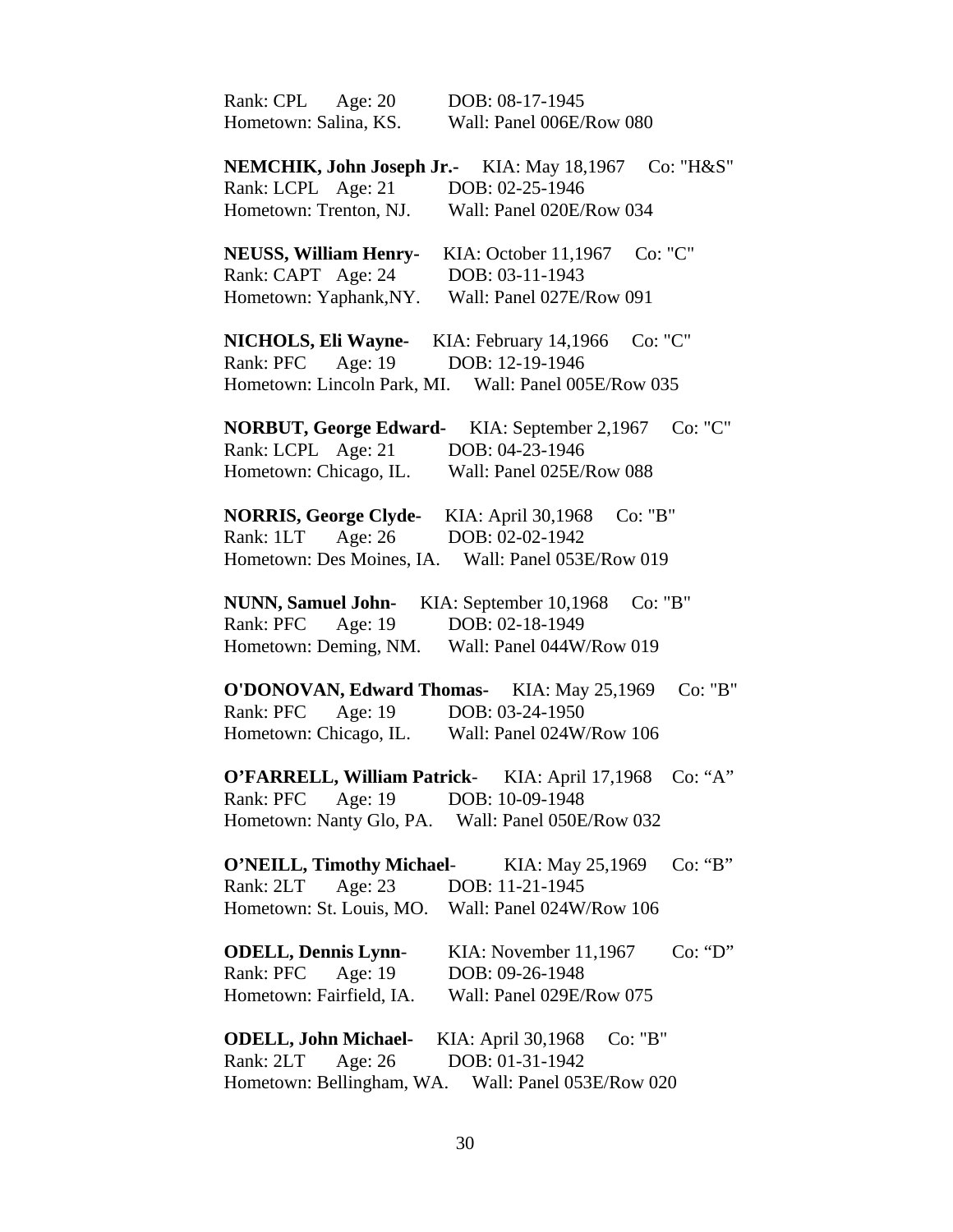| OLVERA, Adan Monsivais- KIA: February 22,1966 Co: "D"<br>Rank: PFC Age: 19 DOB: 07-07-1946<br>Hometown: Alice, TX. Wall: Panel 005E/Row 062                                                                                          |
|--------------------------------------------------------------------------------------------------------------------------------------------------------------------------------------------------------------------------------------|
| Co: "D"<br><b>OSBORNE, Charles Edward-</b> KIA: February 7,1966<br>Rank: PFC Age: 20 DOB: 02-05-1946<br>Hometown: Myra, KY. Wall: Panel 005E/Row 014                                                                                 |
| <b>OSBORNE, Samuel William Jr.-</b> KIA: April 27,1967<br>Co: "D"<br>Rank: PFC Age: 21 DOB: 01-21-1946<br>Hometown: Charleston, SC. Wall: Panel 018E/Row 103<br>$(A \text{ Co}/ 3^{\text{rd}} \text{ ENG Bn},$ assigned to $D/1/3$ ) |
| <b>OWEN, Thurman Wayne-</b> KIA: April 2,1966<br>Co: "B"<br>Rank: SSGT Age: 31 DOB: 09-18-1934<br>Hometown: Wichita Falls, TX. Wall: Panel 006E/Row 077                                                                              |
| <b>OWENS, Jerry Lynn-</b> KIA: December 8,1968<br>Co: "C"<br>Rank: PFC Age: 20 DOB: 05-01-1948<br>Hometown: Danville, AR. Wall: Panel 037W/Row 068                                                                                   |
| <b>PALCZEWSKI, Edmund Lawrence-</b> KIA: Nov. 3,1968<br>Co: "H&S"<br>Rank: CPL<br>Age: 20 DOB: 12-27-1946<br>Hometown: Sacramento, CA. Wall: Panel 029E/Row 016                                                                      |
| <b>PALMORE, Donald Steven-</b> KIA: May 29,1968<br>Co: "D"<br>Rank: PFC Age: 18 DOB: 09-24-1949<br>Hometown: Cincinnati, OH. Wall: Panel 063W/Row 011                                                                                |
| <b>PARO, Randy Charley-</b> KIA: May 1,1969<br>Co: "D"<br>Rank: PFC Age: 18 DOB: 10-08-1950<br>Hometown: Kohala, HI.<br>Wall: Panel 026W/Row 093                                                                                     |
| Co: "C"<br>PARRANTO, Lawrence W. Jr.- KIA: May 1,1969<br>Rank: PFC<br>Age: 19 DOB: 06-28-1949<br>Hometown: Everett, WA. Wall: Panel 026W/Row 093                                                                                     |
| <b>PASCHAL, Leslie Calvin Jr.</b> Kai: November 14,1968 Co: "A"<br>Rank: LCPL Age: 18<br>DOB: 08-02-1950<br>Hometown: Kansas City, MO. Wall: Panel 039W/Row 068                                                                      |
| <b>PASSERELLO, Anthony Joseph-</b> KIA: May 10,1969<br>Co: "D"<br>Rank: PFC Age: 19 DOB: 09-20-1949<br>Hometown: Needham, MA. Wall: Panel 025W/Row 045                                                                               |

PASTVA, Michael James- KIA: December 6,1967 Co: "C"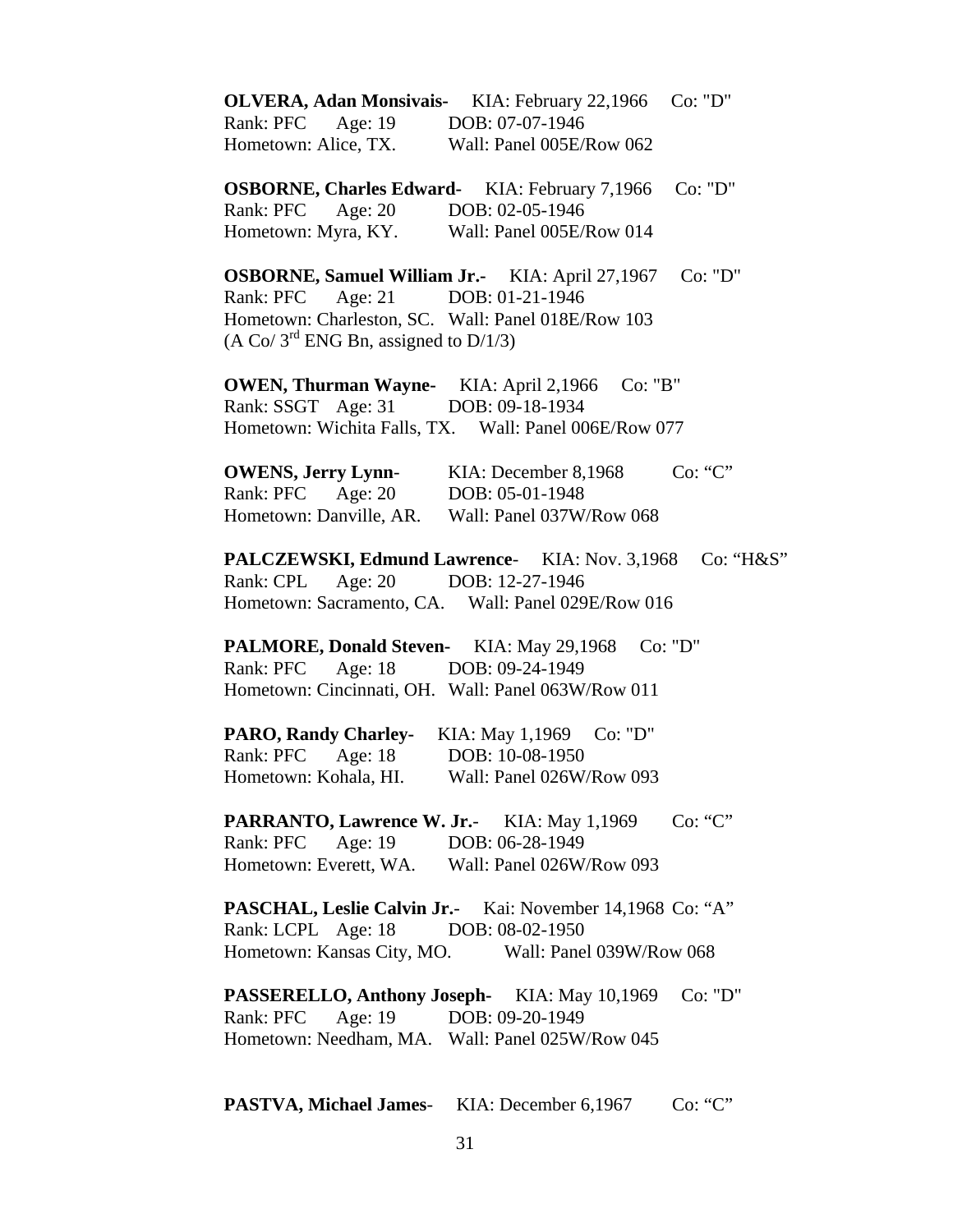Rank: LCPL Age: 21 DOB: 11-26-1946 Hometown: Lakewood, OH. Wall: Panel 031E/Row 051

 **PATRONE, John Thomas**- KIA: April 25,1969 Co: "A" Rank: LCPL Age: 19 DOB: 07-01-1949 Hometown: Long Island City, NY. Wall: Panel 026W/Row 049

**PENNINGTON, Ronald Keith-** KIA: April 27,1967 Co: "D" Rank: LCPL Age: 20 DOB: 09-27-1946 Hometown: Hambleton, WV. Wall: Panel 018E/Row 104

PENNY, Willian Victor- KIA: October 11,1967 Co: "C" Rank: CPL Age: 21 DOB: 03-29-1946 Hometown: Jacksonville, FL. Wall: Panel 027E/Row 091

**PERRIS, Feliz-** KIA: August 21,1965 Co: "B" Rank: LCPL Age: 20 DOB: 01-21-1945 Hometown: Loves Park, IL. Wall: Panel 002E/Row 065

**PETRICK, Frank Edward-** KIA: August 24,1967 Co: "A" Rank: LCPL Age: 20 DOB: 09-11-1947 Hometown: Perth Amboy, NJ. Wall: Panel 025E/Row 040

**PFEFFERLE, Warren Walter-** KIA: August 24,1965 Co: "Unk 1/3" Rank: PFC Age: 21 DOB: 01-26-1944 Hometown: Camden, NJ. Wall: Panel 005E/Row 031

**PIERCE, Joseph Robert Clin-** KIA: May 5,1968 Co: "D" Rank: LCPL Age: 19 DOB: 11-03-1948 Hometown: Mattoon, IL. Wall: Panel 055E/Row 027

PIKE, Donald Cleaver- KIA: July 6,1967 Co: "C" Rank: SGT Age: 22 DOB: 11-11-1944 Hometown: Danville, KY. Wall: Panel 023E/Row 022

**PIOTROWSKI, Daniel Joseph-** KIA: April 2,1966 Co: "B" Rank: LCPL Age: 20 DOB: 09-25-1945 Hometown: Jackson, MI. Wall: Panel 006E/Row 077

 **PITTENGER, Donald James**- KIA: May 10,1967 Co: "B" Rank: PFC Age: 21 DOB: 04-06-1946 Hometown: Los Angeles, CA. Wall: Panel 019E/Row 088

PL**ESAKOV, Luciano Paul-** KIA: May 3,1967 Co: "A" Rank: CPL Age: 19 DOB: 11-24-1947 Hometown: Hilliards, PA. Wall: Panel 019E/Row 030 **PORRAS, Juan-** KIA: September 10,1968 Co: "B"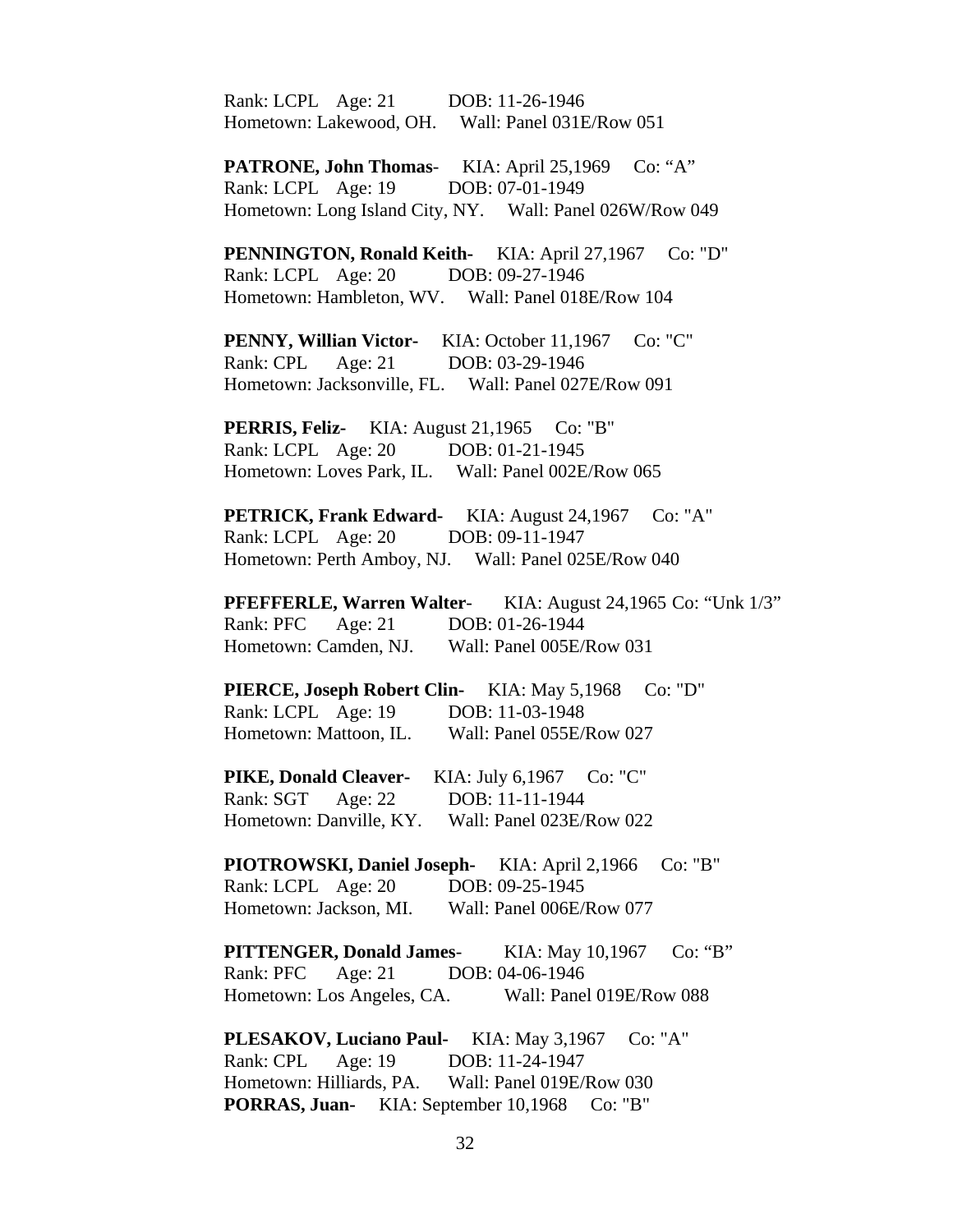| Rank: PFC<br>Age: $19$<br>DOB: 03-11-1949                            |
|----------------------------------------------------------------------|
| Hometown: Kansas City, KS. Wall: Panel 044W/Row 019                  |
|                                                                      |
| <b>POWELL, Michael Anthony-</b><br>Co: "H&S"<br>KIA: May 25,1969     |
| Rank: LCPL Age: 19<br>DOB: 05-31-1949                                |
| Hometown: Atlanta, GA.<br>Wall: Panel 024W/Row 107                   |
|                                                                      |
| Co: "Unk 1/3"<br><b>POWELL, Ronald Louis-</b><br>KIA: August 24,1965 |
| Rank: LCPL Age: 21<br>DOB: 03-03-1944                                |
| Hometown: Royal Oak, MI.<br>Wall: Panel 005E/Row 060                 |
|                                                                      |
| PRISET, John Fredrick-<br>Co: "D"<br>KIA: November 20,1968           |
| Rank: LCPL Age: 20<br>DOB: 10-09-1948                                |
| Hometown: Jersey City, NJ.<br>Wall: Panel 038W/Row 020               |
|                                                                      |
| <b>PUCCI, Daniel Louis-</b><br>KIA: June 2,1969<br>Co: "B"           |
| Rank: CPL<br>Age: $22$<br>DOB: 05-05-1947                            |
| Hometown: Berea, OH.<br>Wall: Panel 023W/Row 047                     |
|                                                                      |
| Co: "A"<br><b>PURVIS, Bernard George-</b><br>KIA: January 27,1969    |
| Rank: LCPL Age: 20<br>DOB: 04-29-1948                                |
| Hometown: Norfolk, NY.<br>Wall: Panel 033W/Row 004                   |
|                                                                      |
| RABINOVITZ, Jack-<br>KIA: February 23,1966<br>Co: "C"                |
| DOB: 09-04-1945<br>Rank: CPL<br>Age: 20                              |
| Hometown: Dorchester, MA.<br>Wall: Panel 005E/Row 067                |
|                                                                      |
| <b>RAMBERT, Franklin-</b><br>KIA: September 8,1968<br>Co: "A"        |
| Age: $21$<br>DOB: 11-06-1946<br>Rank: PFC                            |
| Hometown: Charleston, SC. Wall: Panel 044W/Row 005                   |
|                                                                      |
| <b>RATHE, Philip Henry-</b><br>KIA: July 19,1966<br>Co: "D"          |
| Rank: 1LT<br>DOB: 02-03-1942<br>Age: $24$                            |
| Hometown: Mattoon, IL.<br>Wall: Panel 009E/Row 043                   |
|                                                                      |
| RAUSCHKOLB, Jan-<br>KIA: May 25,1969 Co: "H&S"                       |
| Age: $22$<br>Rank: CPL<br>DOB: 09-18-1946                            |
| Hometown: Denver, CO.<br>Wall: Panel 024W/Row 107                    |
|                                                                      |
| <b>REA, Billy McCall-</b> KIA: September 9,1968<br>Co: "A"           |
| Rank: PFC<br>Age: 20<br>DOB: 07-13-1948                              |
| Hometown: Tijeras, NM.<br>Wall: Panel 044W/Row 012                   |
|                                                                      |
| <b>REMER, Charles Bradley Jr.-</b> KIA: May 2,1968<br>Co: "B"        |
| Rank: PFC Age: 18<br>DOB: 09-02-1949                                 |
| Hometown: Southington, CT. Wall: Panel 054E/Row 015                  |
|                                                                      |

**REID, James Murry**- KIA: July 15,1966 Co: "B"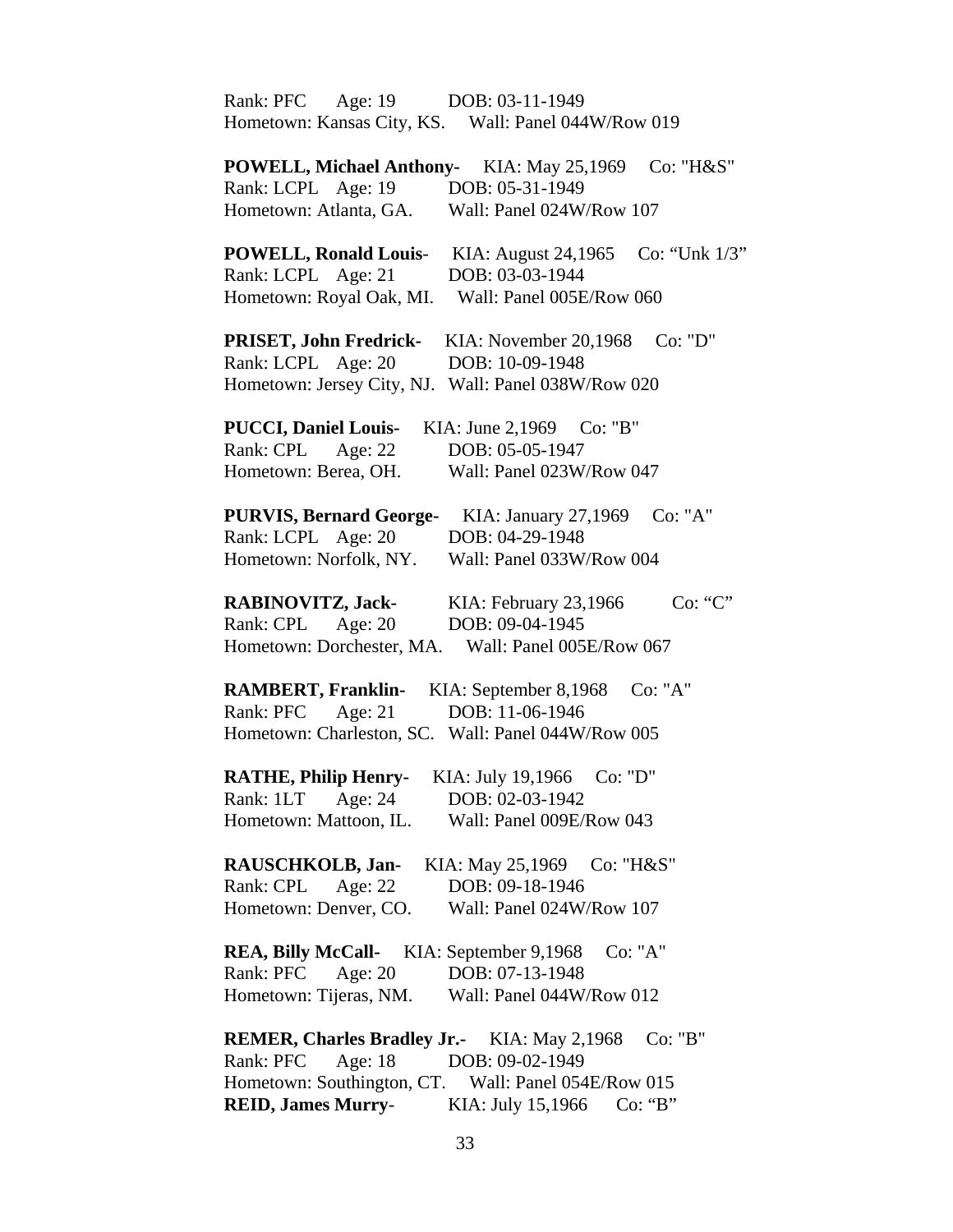| Rank: CPL Age: 20 DOB: 02-16-1946<br>$(B \text{ Co}/3^{\text{rd}} \text{ ENG BN assigned to } B/1/3)$                                                                      | Hometown: Philadelphia, PA. Wall: Panel 009E/Row 025                                                            |
|----------------------------------------------------------------------------------------------------------------------------------------------------------------------------|-----------------------------------------------------------------------------------------------------------------|
| REID, John Michael- KIA: May 10,1967 Co: "C"<br>Rank: CPL Age: 20 DOB: 05-03-1947<br>Hometown: Magnolia, NJ. Wall: Panel 019E/Row 085<br>(Posthumously Awarded NAVY CROSS) |                                                                                                                 |
| Rank: LCPL Age: 20 DOB: 06-29-1947                                                                                                                                         | RENSHAW, Robert Francis- KIA: October 30,1967 Co: "A"<br>Hometown: Salt Lake City, UT. Wall: Panel 028E/Row 101 |
| <b>RICHARDS, Johnny Lee-</b> KIA: December 24,1968<br>Rank: CPL Age: 20 DOB: 05-04-1948                                                                                    | Co: "D"<br>Hometown: Philadelphia, PA. Wall: Panel 036W/Row 073                                                 |
| RIGGS, Donald Stephen- KIA: December 4,1967<br>Rank: CPL Age: 18 DOB: 01-23-1949                                                                                           | Co: "D"<br>Hometown: Owensville, IN. Wall: Panel 031E/Row 038                                                   |
| <b>RILEY, James Calvin-</b><br>Rank: PFC Age: 19                                                                                                                           | KIA: May 10,1967<br>Co: "B"<br>DOB: 12-31-1947<br>Hometown: Pleasant Hill, CA. Wall: Panel 019E/Row 086         |
| Rank: LCPL Age: 19 DOB: 08-13-1949<br>Hometown: Campbell, CA. Wall: Panel 044W/Row 018                                                                                     | <b>ROBERTSON, Merle Eldon-</b> KIA: September 10,1968<br>Co: "B"                                                |
| <b>RODRIQUEZ, Felix-</b> KIA: August 24,1965<br>Rank: LCPL Age: 20<br>Hometown: Hays, TX.                                                                                  | Co: "Unk $1/3$ "<br>DOB: 11-20-1944<br>Wall: Panel 003E/Row 101                                                 |
| <b>ROE, John Elmer-</b> KIA: August 16,1968<br>Rank: CPL<br>Age: $20$<br>Hometown: Dallas, TX.                                                                             | Co: "D"<br>DOB: 08-10-1948<br>Wall: Panel 048W/Row 030                                                          |
| <b>ROKASKI, Mark Charles-</b><br>Rank: LCPL Age: 19<br>Hometown: Philadelphia, PA.                                                                                         | KIA: May 29,1968<br>Co: "A"<br>DOB: 11-27-1948<br>Wall: Panel 063W/Row 012                                      |
| <b>ROLAND, John Paul-</b><br>Rank: LCPL Age: 21<br>Hometown: Austin, TX.                                                                                                   | Co: "Unk $1/3$ "<br>KIA: August 24,1965<br>DOB: 04-19-1944<br>Wall: Panel 003E/Row 124                          |

**ROLLINS, Arbal Jr.-** KIA: August 28,1966 Co: "D"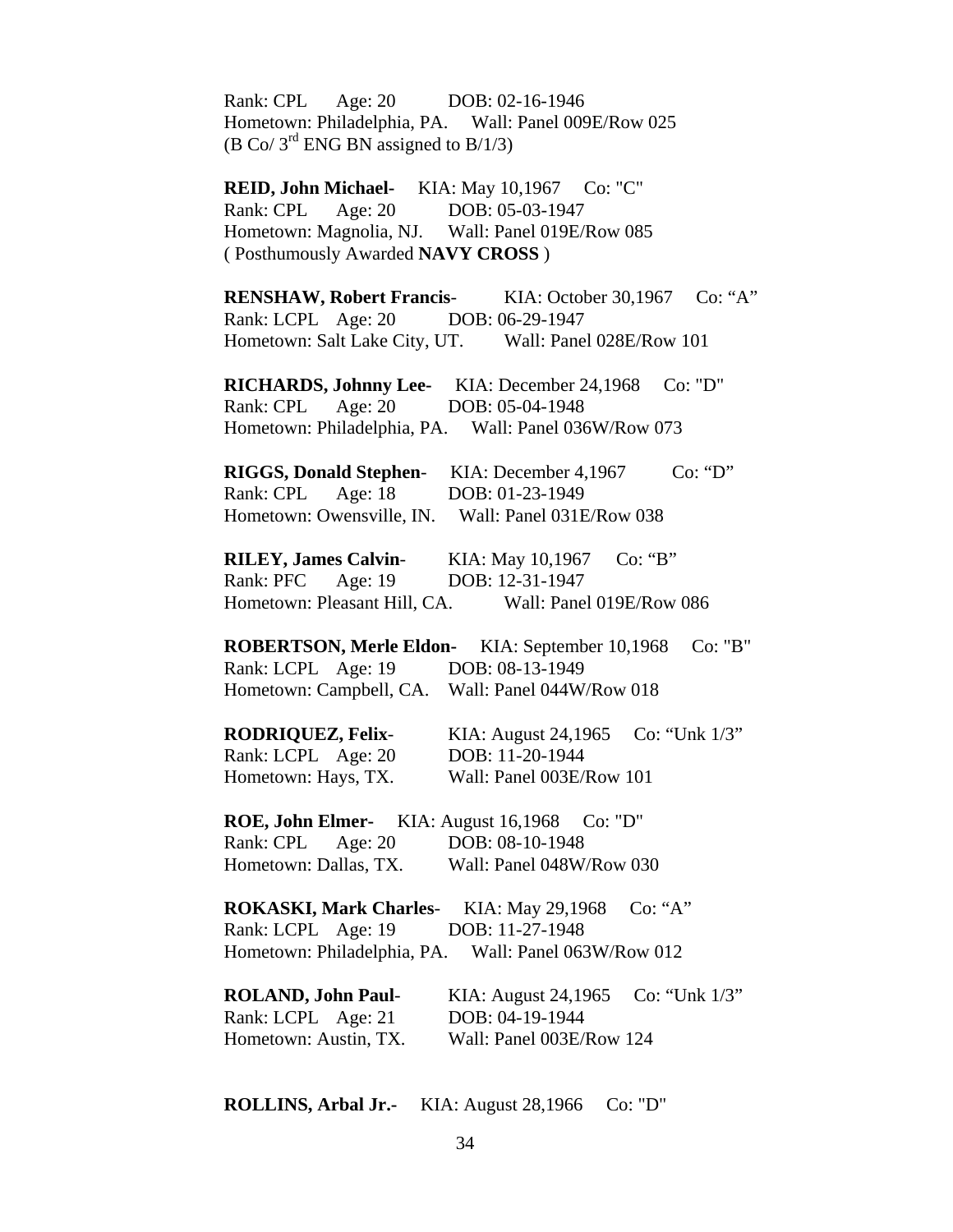Rank: LCPL Age: 20 DOB: 05-28-1946 Hometown: East St.Louis, IL. Wall: Panel 010E/Row 054 **ROSE, David Lee-** KIA: July 17,1965 Co: "D" Rank: LCPL Age: 21 DOB: 03-23-1944 Hometown: Santa Clara, CA. Wall: Panel 002E/Row 039 **ROSE, Robert James-** KIA: May 3,1967 Co: "A" Rank: PFC Age: 19 DOB: 01-14-1948 Hometown: Vincennes, IN. Wall: Panel 019E/Row 031 **ROWELL, David Lou-** KIA: May 8,1967 Co: "C" Rank: PFC Age: 24 DOB: 09-22-1942 Hometown: Amarillo,TX. Wall: Panel 019E/Row 065 **ROWLETT, Gary Paul**- KIA: July 17,1968 Co: "B" Rank: PFC Age: 18 DOB: 11-18-1949 Hometown: Feasterville, PA. Wall: Panel 052W/Row 046 **RUCHTI, Heinz-** KIA: September 11,1968 Co: "B" Rank: PFC Age: 18 DOB: 11-28-1949 Hometown: Fairfield, CA. Wall: Panel 044W/Row 029 **RUIZ, Peter George**- KIA: June 29,1968 Co: "A" Rank: PFC Age: 21 DOB: 03-11-1947 Hometown: Ajo, AZ. Wall: Panel 054W/Row 019 **RUSSELL, David Gordon-** KIA: April 2,1966 Co: "B" Rank: LCPL Age: 19 DOB: 09-24-1946 Hometown: Salem, OR. Wall: Panel 006E/Row 077 **RUSSELL, Gordon Warren-** KIA: February 1,1967 Co: "B" Rank: PFC Age: 18 DOB: 03-26-1948 Hometown: Danvers, MA. Wall: Panel 014E/Row 106 **RUSSELL, Randal Kerwin-** KIA: July 6,1967 Co: "H&S" Rank: SGT Age: 20 DOB: 08-16-1946 Hometown: Springfield, MO. Wall: Panel 023E/Row 022 **SABIN, Ronald**- KIA: February 2,1969 Co: "B" Rank: PFC Age: 20 DOB: 07-30-1948 Hometown: Gary, IN. Wall: Panel 033W/Row 043 **SALAS, Felix Juan-** KIA: May 1,1969 Co: "D" Rank: PFC Age: 23 DOB: 05-18-1945 Hometown: Luling, TX. Wall: Panel 026W/Row 093 **SALTER, Scott Bruce-** KIA: May 27,1968 Co: "D"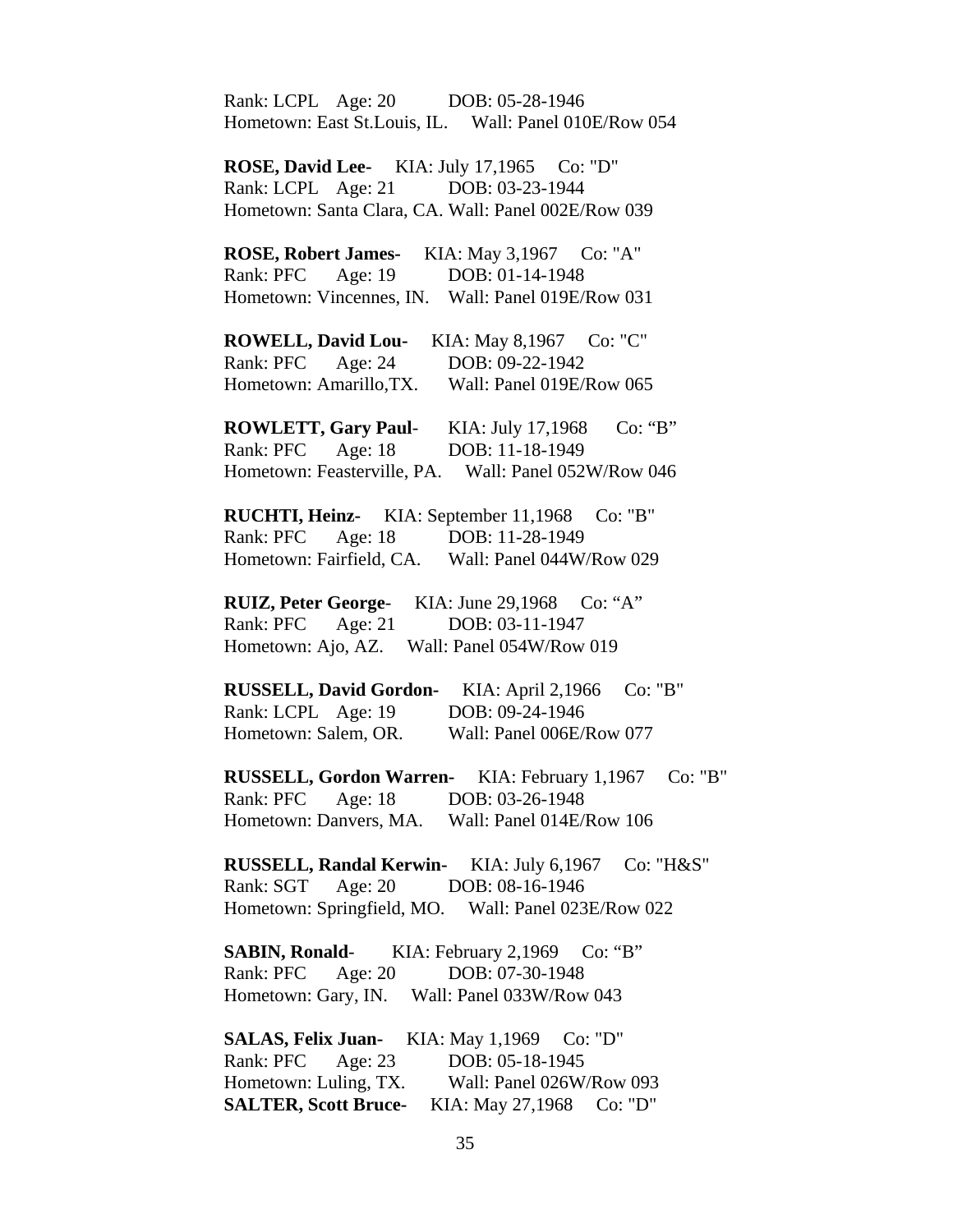Rank: PFC Age: 19 DOB: 01-12-1949 Hometown: Magna, UT. Wall: Panel 065W/Row 014

**SAMPSON, Gerald Hilbert-** KIA: August 28,1969 Co: "B" Rank: CAPT Age: 32 DOB: 05-23-1937 Hometown: Williamsport, PA. Wall: Panel 018W/Row 004 ( Posthumously Awarded **NAVY CROSS** )

 **SANDERS, Jerry Joseph-** KIA: August 24,1965 Co: "A" Rank: LCPL Age: 22 DOB: 09-24-1942 Hometown: St. Louis, MO. Wall: Panel 003E/Row 079

**SANDERS, Thomas-** KIA: May 10,1967 Co: "C" Rank: CPL Age: 22 DOB: 12-24-1944 Hometown: East Elmhurst, NY. Wall: Panel 019E/Row 086 ( Posthumously Awarded **NAVY CROSS** )

**SARMENTO, Henry Michael-** KIA: May 19,1967 Co: "B" Rank: CPL Age: 19 DOB: 05-21-1947 Hometown: Milford, CT. Wall: Panel 020E/Row 049

**SCORSONE, Donald Floyd**- KIA: May 19,1969 Co: "A" Rank: SGT Age: 21 DOB: 08-09-1947 Hometown: Asheville, NC. Wall: Panel 024W/Row 056

**SCHAFFER, David Thomas-** KIA: August 28,1969 Co: "B" Rank: LCPL Age: 20 DOB: 07-29-1949 Hometown: Phoenix, AZ. Wall: Panel 018W/Row 004

**SCOTT, Gary James-** KIA: May 27,1968 Co: "D" Rank: PFC Age: 21 DOB: 04-29-1947 Hometown: Gloversville, NY. Wall: Panel 064W/Row 001

 **SEGINE, Ronald Eugene**- KIA: May 29,1968 Co: "A" Rank: LCPL Age: 20 DOB: 01-26-1948 Hometown: Nashville, TN. Wall: Panel 063W/Row 013

 **SEISSER, Kenneth Anthony-** KIA: July 11,1965 Co: "A" Rank: LCPL Age: 20 DOB: 04-16-1945 Hometown: Gilberts, IL. Wall: Panel 002E/Row 035

**SHAFER, Gary Christopher-** May 27,1968 Co: "A" Rank: LCPL Age: 19 DOB: 05-30-1948 Hometown: Jacksonville, FL. Wall: Panel 064W/Row 001

**SHASTEEN, Kenneth Parker-** KIA: May 5,1968 Co: "D"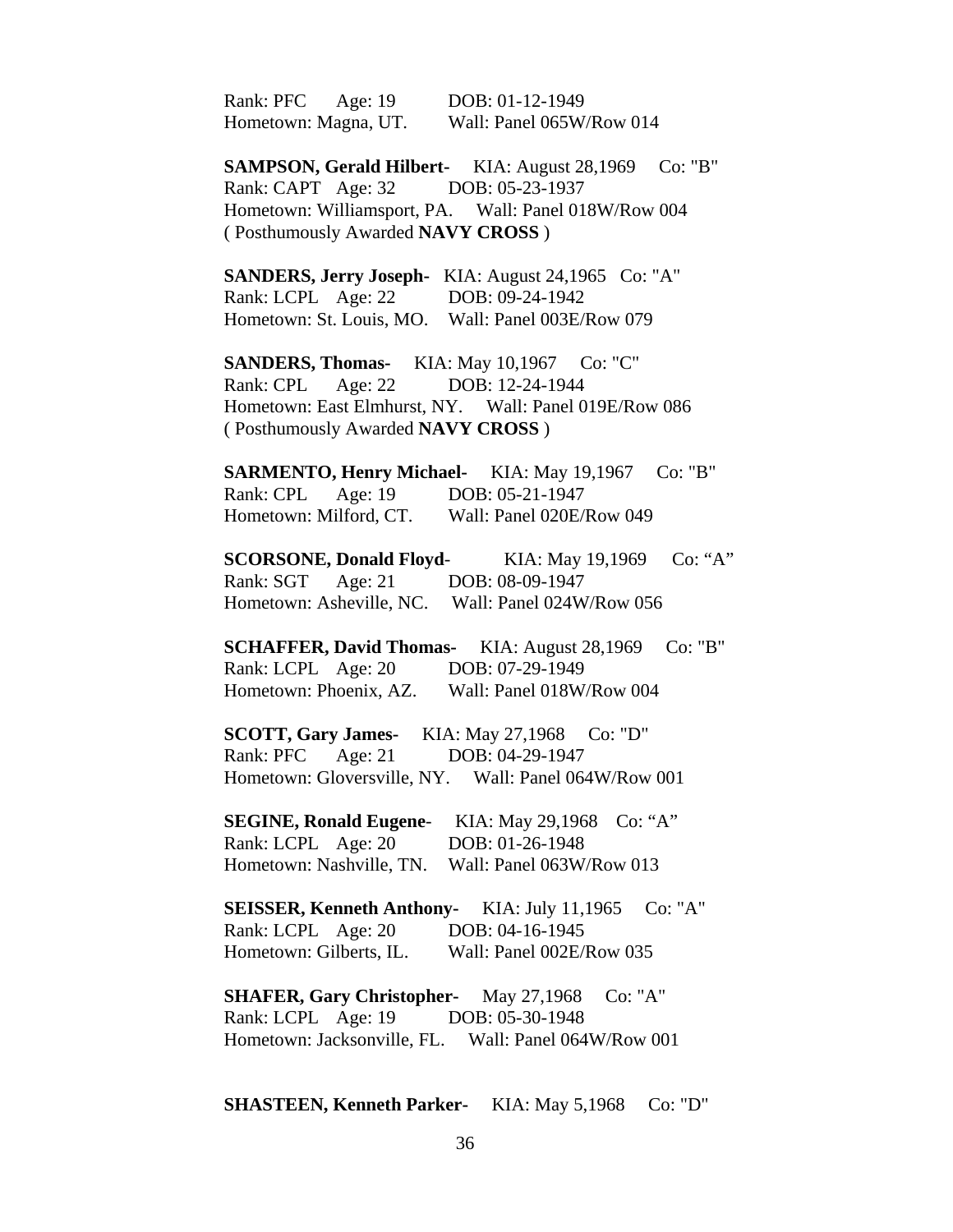Rank: PFC Age: 19 DOB: 12-30-1948 Hometown: Estill Springs, TN. Wall: Panel 055E/Row 030 **SHAW, William Marshall Jr.-** KIA: May 8,1967 Co: "C" Rank: LCPL Age: 20 DOB: 07-14-1946 Hometown: Talladega, AL. Wall: Panel 019E/Row 066 **SHEARER, Don Tyrone-** KIA: July 4,1968 Co: "C" Rank: LCPL Age: 19 DOB: 06-09-1949 Hometown: Oklahoma City, OK. Wall: Panel 053W/Row 013 **SHELLEY, Delmar**- KIA: November 14,1968 Co: "A" Rank: PVT Age: 18 DOB: 08-16-1950 Hometown: Chicago, IL. Wall: Panel 039W/Row 068 **SHELLEY, Stephen Andrew**- KIA: February 25,1968 Co: "H&S" Rank: PFC Age: 19 DOB: 08-06-1948 Hometown: St. Augustine, FL. Wall: Panel 041E/Row 029 **SIMON, Victor-** KIA: May 29,1968 Co: "A" Rank: CPL Age: 22 DOB: 04-15-1946 Hometown: New York, NY. Wall: Panel 063W/Row 013 **SIMMONS, Clarence Jimmie-** KIA: May 2,1967 Co: "C" Rank: PFC Age: 20 DOB: 06-10-1946 Hometown: Philadelphia, PA. Wall: Panel 019E/Row018 **SIMONS, Ray Ottis Jr.-** KIA: January 26,1968 Co: "C" Rank: CPL Age: 22 DOB: 06-08-1945 Hometown: Avella, PA. Wall: Panel 035E/Row 042 **SKAGGS, William Frank-** KIA: May 25,1969 Co: "B" Rank: CPL Age: 19 DOB: 03-30-1950 Hometown: St.Paul, MN. Wall: Panel 024W/Row 107 **SMITH, Charles Robert-** KIA: May 23, 1965 Co: "D" Rank: LCPL Age: 20 DOB: 01-18-1945 Hometown: Dayton, OH. Wall: Panel 001E/Row 123 **SMITH, Marvin-** KIA: December 17,1967 Co: "C" Rank: CPL Age: 20 DOB: 04-15-1946 Hometown: Suffolk, VA. Wall: Panel 032E/Row 015 **SMITH, John Charles-** KIA: May 17,1968 Co: "H&S" Rank: LCPL Age: 19 DOB: 05-29-1948 Hometown: Moline, IL. Wall: Panel 062E/Row 012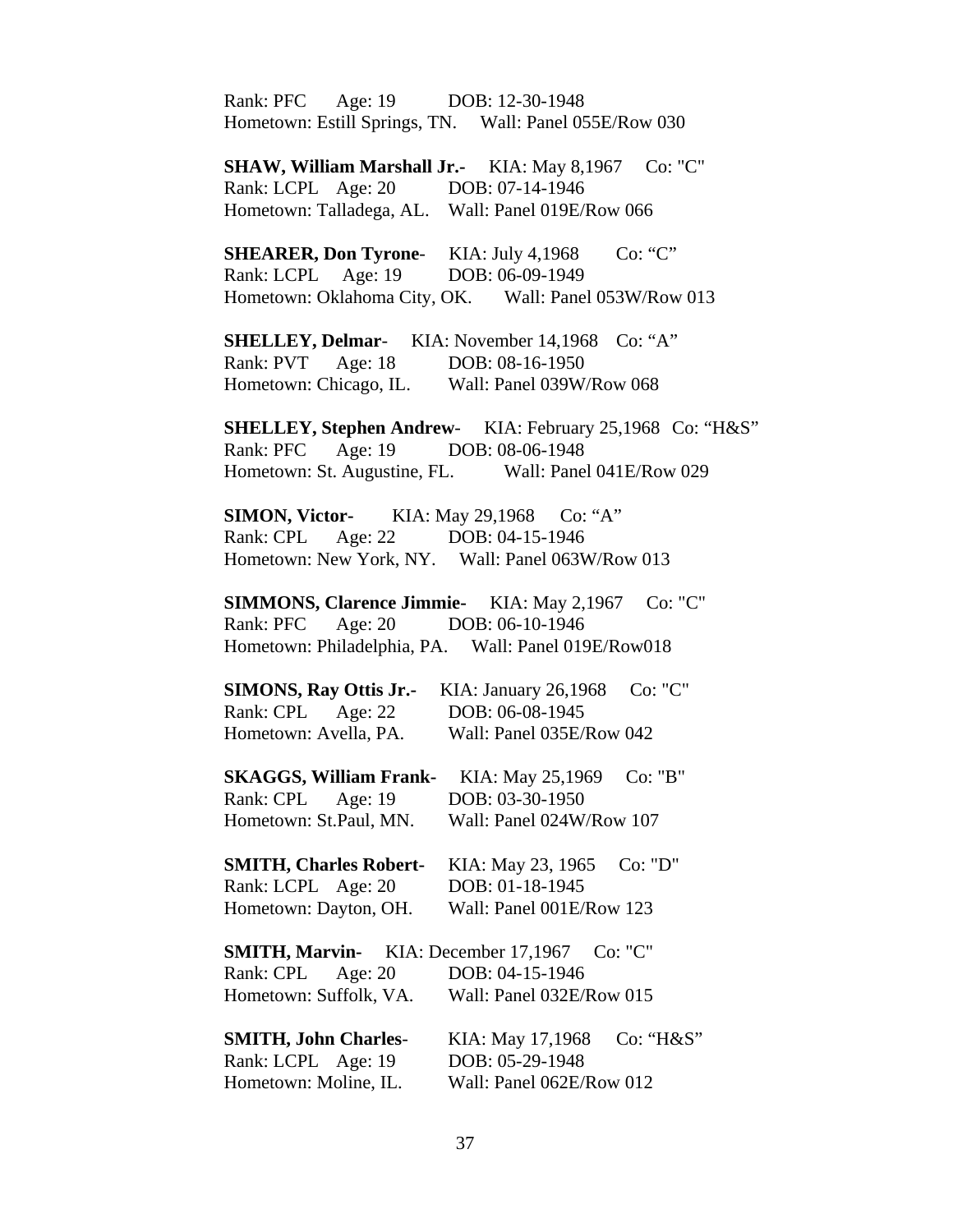**SMITH, Michael Frank-** KIA: May 18,1967 Co: "B" Rank: Corpsman-HM3 Age: 19 DOB: 07-13-1947 Hometown: Fairfax, CA. Wall: Panel 020E/Row 036 **SMITH, Robert Charles-** KIA: August 26,1967 Co: "A" Rank: PFC Age: 19 DOB: 12-27-1947 Hometown: Rochester, NY. Wall: Panel 025E/Row 048 **SNOW, Lonnie Dale-** KIA: July 30,1965 Co: "B" Rank: LCPL Age: 21 DOB: 12-23-1943 Hometown: Lawrence, KS. Wall: Panel 002E/Row 046 **SONNEBERGER, Richard G.-** KIA: July 3,1969 Co: "C" Rank: LCPL Age: 18 DOB: 09-20-1950 Hometown: Carrollton, OH. Wall: Panel 021W/Row 057 **SOVEY, Elwood Charles Jr.-** KIA: May 4,1967 Co: "D" Rank: Corpsman-HM3 Age: 21 DOB: 10-14-1945 Hometown: Rockwood, MI. Wall: Panel 019E/Row 040 **SPARK, Michael Melvin-** KIA: January 15,1969 Co: 3rd MAR Rank: COL Age: 41 DOB: 06-09-1927 Hometown: New York, NY. Wall: Panel 034W/Row 010 (Posthumously Awarded the **NAVY CROSS**) **SPEAKS, Paul Edward-** KIA: May 22,1969 Co: "H&S" Rank: CPL Age: 19 DOB: 04-02-1950 Hometown: Newark, OH. Wall: Panel 024W/Row 079 **SPENCER, LeAndrew Jr.-** KIA: January 19,1966 Co: "D" Rank: PFC Age: 19 DOB: 03-01-1946 Hometown: Los Angeles,CA. Wall: 004E/Row 079 **SPENCER, Paul Matthew**- KIA: April 18,1968 Co: "H&S" Rank: LCPL Age: 20 DOB: 06-05-1947 Hometown: Southern Pines, NC. Wall: Panel 050E/Row 042 **SPICER, Eugene Douglas-** KIA: May 3,1967 Co: "A" Rank: LCPL Age: 22 DOB: 05-31-1944 Hometown: Maplewood, MN. Wall: Panel 019E/Row 032 **SRSEN, Steve Albert-** KIA: January 27,1967 Co: "A" Rank: PFC Age : 20 DOB: 01-25-1947 Hometown: San Lorenzo, CA. Wall: Panel 014E/Row 089 ( Posthumously Awarded **NAVY CROSS** )

**ST JOHN, William Luke-** KIA: January 22,1969 Co: "A"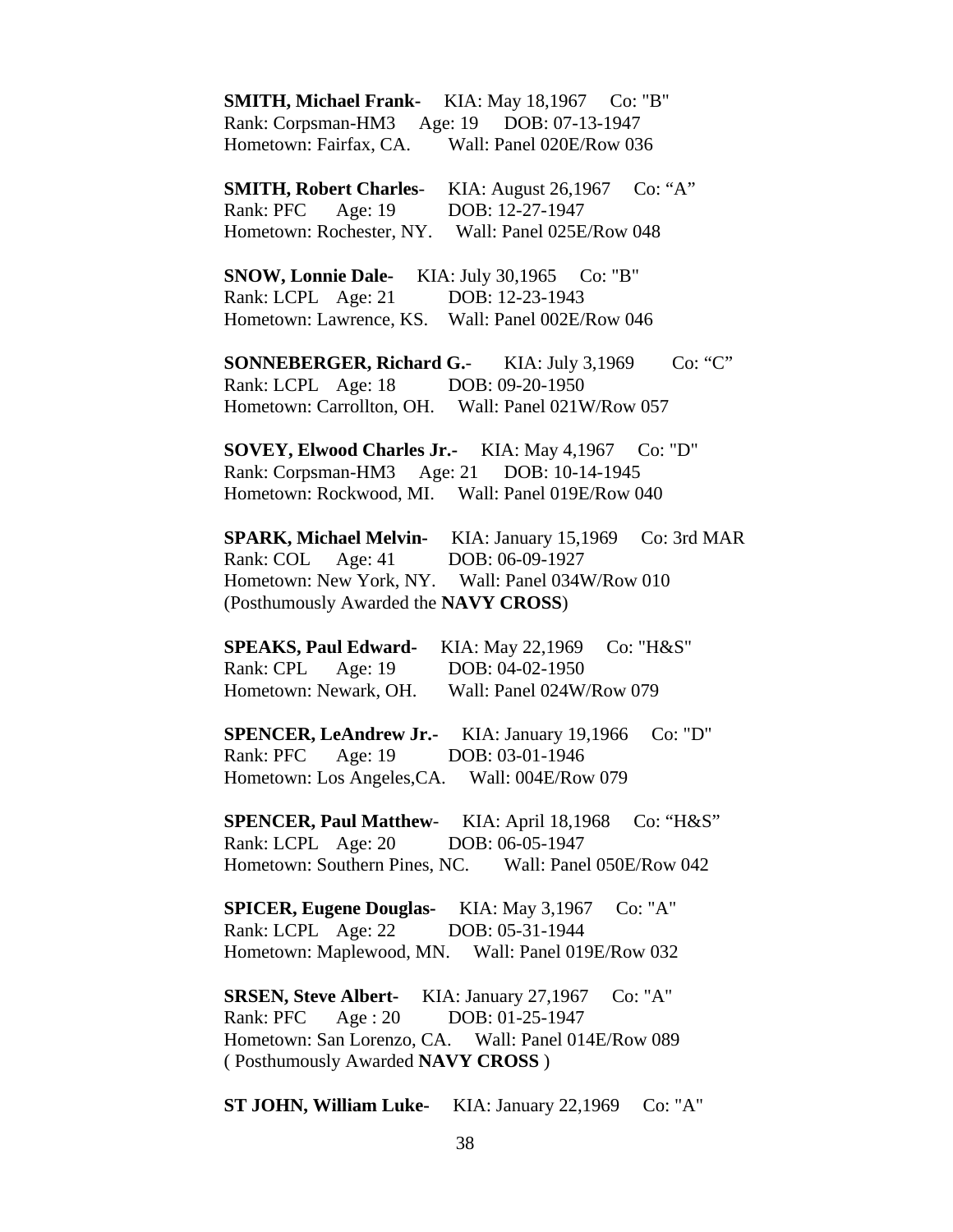| Rank: PFC Age: 20                  | DOB: 07-28-1948                                                     |
|------------------------------------|---------------------------------------------------------------------|
| Hometown: Oakdale, CT.             | Wall: Panel 034W/Row 061                                            |
|                                    | <b>STANCROFF, Dennis Charles-</b> KIA: December 24,1965<br>Co: "A"  |
| Rank: LCPL Age: 20 DOB: 12-31-1944 |                                                                     |
| Hometown: Dearborn, MI.            | Wall: Panel 004E/Row 038                                            |
|                                    |                                                                     |
|                                    | <b>STECKER, John Charles-</b> KIA: May 19,1967<br>Co: " $H&S/B$ "   |
| Rank: CPL<br>Age: 19               | DOB: 08-26-1947                                                     |
| Hometown: Milwaukee, WI.           | Wall: Panel 020E/Row 050                                            |
| <b>STEFFEN, Carl Robert-</b>       | Co: "C"<br>KIA: December 25,1965                                    |
| Rank: PFC Age: 18                  | DOB: 01-20-1947                                                     |
| Hometown: Trenton, NJ.             | Wall: Panel 004E/Row 039                                            |
|                                    |                                                                     |
|                                    | <b>STEPHENSON, Waymond Nelson-</b> KIA: February 15,1966<br>Co: "C" |
| Rank: PVT Age: 22 DOB: 06-25-1943  |                                                                     |
|                                    | Hometown: Anniston, AL. Wall: Panel 005E/Row 039                    |
|                                    | <b>STEVENS, Dennis Michael-</b> KIA: December 11,1967<br>Co: "C"    |
| Age: $20$<br>Rank: CPL             | DOB: 04-16-1947                                                     |
|                                    | Hometown: Hazel Park, MI. Wall: Panel 031E/Row 083                  |
|                                    |                                                                     |
| <b>STEWART, Paul John-</b>         | Co: 'B'<br>KIA: September 10,1968                                   |
| Rank: LCPL Age: 19                 | DOB: 08-05-1949                                                     |
| Hometown: Dorchester, MA.          | Wall: Panel 044W/Row 020                                            |
|                                    | <b>STOKES, Roy E.-</b> KIA: June $4,1965$ Co: "A"                   |
| Rank: LCPL Age: 21 DOB: 02-13-1944 |                                                                     |
|                                    | Hometown: Flint, MI. Wall: Panel 001E/Row 131                       |
|                                    |                                                                     |
| SULLIVAN, Hugh John Jr.-           | Co: "C"<br>KIA: June 5,1965                                         |
| Rank: SGT Age: 23                  | DOB: 05-14-1942                                                     |
|                                    | Hometown: Allentown, PA. Wall: Panel 001E/Row 131                   |
|                                    | <b>SUTHERLIN, William Reginal-</b> KIA: May 19,1966<br>Co: "B"      |
| Age: 19<br>Rank: PFC               | DOB: 04-27-1947                                                     |
|                                    |                                                                     |
| Hometown: St. Louis, MO.           | Wall: Panel 007E/Row 088                                            |
| <b>SUTTON, James Thomas-</b>       | Co: "A"<br>KIA: April 17,1968                                       |
| Rank: LCPL Age: 20                 | DOB: 02-13-1948                                                     |
| Hometown: Ortonville, MI.          | Wall: Panel 050E/Row 034                                            |
|                                    |                                                                     |
| <b>SWEESY, John Earl-</b>          | KIA: May 3,1967 Co: "A"                                             |
| Rank: PFC<br>Age: 19               | DOB: 12-14-1947                                                     |
| Hometown: Parma, OH.               | Wall: Panel 019E/Row 033                                            |
| <b>TABOR, Moses Clark-</b>         | KIA: November 22,1965<br>Co: "D"                                    |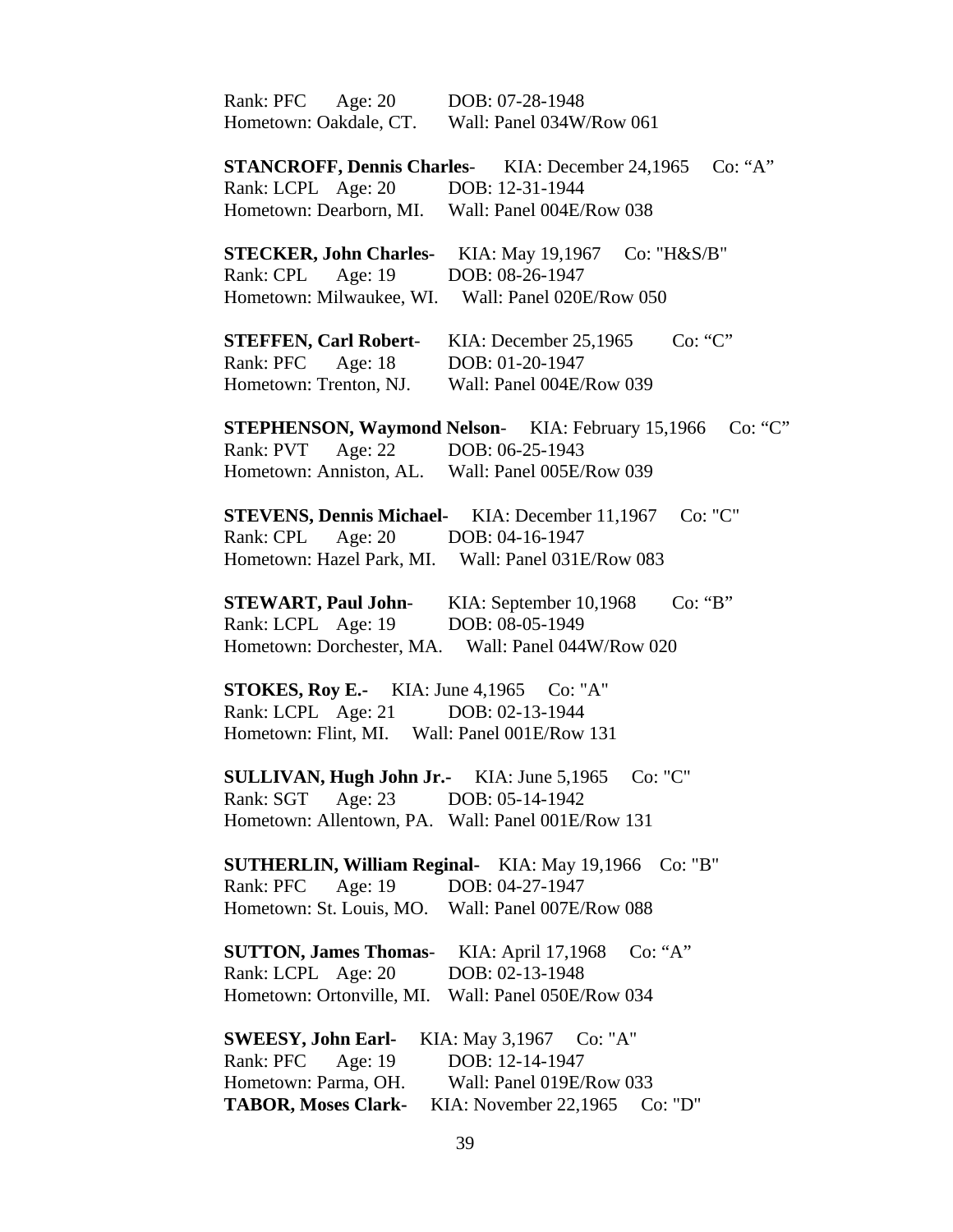| Rank: SSGT Age: 31                                 | DOB: 04-10-1934                                               |
|----------------------------------------------------|---------------------------------------------------------------|
| Hometown: Crossville, TN. Wall: Panel 003E/Row 108 |                                                               |
|                                                    |                                                               |
| <b>TALLEY, Gary Lee-</b>                           | KIA: March 5,1968<br>Co: "A"                                  |
| Rank: LCPL Age: 19                                 | DOB: 11-14-1948                                               |
| Hometown: Campbell, CA. Wall: Panel 043E/Row 011   |                                                               |
| <b>TANNER, Donald Jay-</b>                         | KIA: December 4,1965<br>Co: "B"                               |
| Age: $21$<br>Ran: LCPL                             | DOB: 11-28-1944                                               |
| Hometown: Fort Worth, TX.                          | Wall: Panel 003E/Row 124                                      |
| <b>TATE, Alenn Merritt-</b>                        | KIA: January 26,1966<br>Co: "D"                               |
| Rank: PFC<br>Age: $21$                             | DOB: 10-24-1944                                               |
| Hometown: Dare, VA.                                | Wall: Panel 004E/Row 098                                      |
|                                                    |                                                               |
| TAYLOR, Billy Joe- KIA: August 2,1968 Co: "C"      |                                                               |
| Rank: CPL Age: 19                                  | DOB: 11-24-1947                                               |
| Hometown: Wyandotte, MI. Wall: Panel 049W/Row 001  |                                                               |
|                                                    |                                                               |
| <b>TAYLOR, John Stewart-</b>                       | KIA: May 20,1969<br>Co: "C"                                   |
| Age: $21$<br>Rank: PVT                             | DOB: 02-18-1948                                               |
| Hometown: Granby, CT.                              | Wall: Panel 024W/Row 062                                      |
| <b>TAYLOR, Mark Allan-</b>                         | Co: "A"<br>KIA: January 22,1969                               |
| Rank: PFC<br>Age: $18$                             | DOB: 07-24-1950                                               |
| Hometown: Allen Park, MI.                          | Wall: Panel 034W/Row 062                                      |
|                                                    |                                                               |
| <b>TAYLOR, Tommy Lee-</b>                          | KIA: May 5,1968<br>Co: "D"                                    |
| Rank: CPL<br>Age: $20$                             | DOB: 12-23-1947                                               |
|                                                    | Hometown: Chattanooga, TN. Wall: Panel 055E/Row 033           |
| <b>TEETOR, John Harold-</b>                        | KIA: May 1, 1968<br>Co. "B"                                   |
| Rank: PFC<br>Age: 19                               | DOB: 04-01-1949                                               |
| Hometown: Medford, OR.                             | Wall: Panel 053E/Row 042                                      |
| <b>TELLES, Paul George-</b>                        | Co: "C"<br>KIA: January 31,1969                               |
| Age: 19<br>Rank: PFC                               | DOB: 08-04-1949                                               |
| Hometown: Newark, CA.                              | Wall: Panel 033W/Row 029                                      |
|                                                    |                                                               |
|                                                    | <b>THOMPSON, Otha Theander-</b> KIA: August 24,1965 Co: "H&S" |
| Age: 23<br>Rank: CPL                               | DOB: 04-26-1942                                               |
| Hometown: Fort Worth, TX. Wall: Panel 004E/Row 042 |                                                               |
| <b>THORNTON, Larry Lee-</b> KIA: June 29,1968      | Co: "B"                                                       |
| Rank: LCPL Age: 20                                 | DOB: 11-02-1947                                               |
| Hometown: Spanish Fork, UT.                        | Wall: Panel 054W/Row 020                                      |
|                                                    |                                                               |

**TINES, Franz-** KIA: September 11,1968 Co: "B"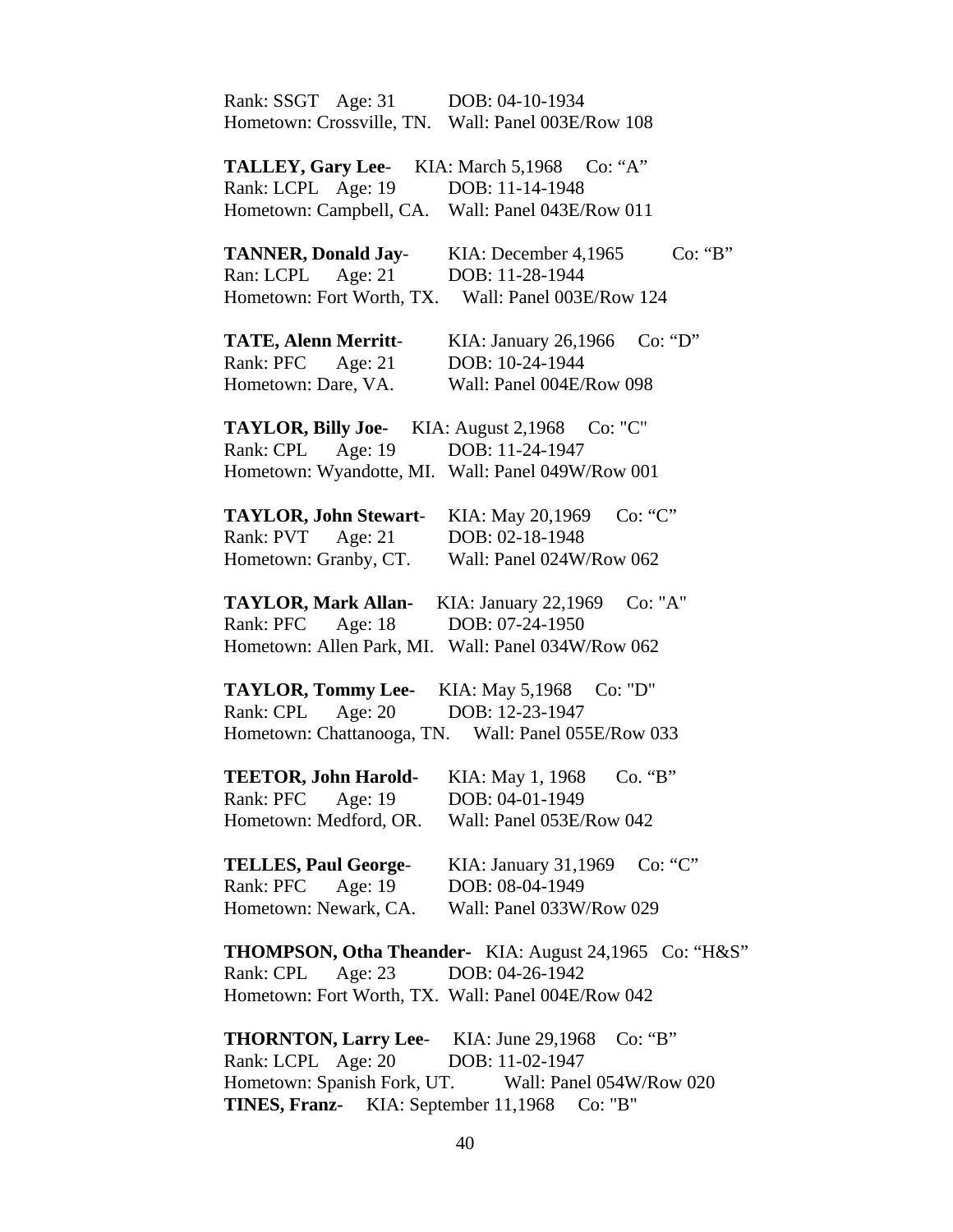Rank: PFC Age: 19 DOB: 09-14-1948 Hometown: Cherry Valley, NY. Wall: Panel 044W/Row 033 **TOLBERT, Delancy Du Berry**- KIA: May 10,1967 Co: "A" Rank: LCPL Age: 19 DOB: 06-10-1947 Hometown: Newark, NJ. Wall: Panel 019E/Row 085 **TORRES-RODRIGUEZ, Jose R.-** KIA: May 1,1969 Co: "D" Rank: PFC Age: 20 DOB: 02-15-1949 Hometown: Guayama, P.R. Wall: Panel 026W/Row 095 **TREMAINE, Curtis Llewwllyn-** KIA: June 3,1967 Co: "B" Rank: PFC Age: 20 DOB: 11-27-1946 Hometown: Oconomowoc, WI. Wall: Panel 021E/Row 053 **TREWEEK, Charles John-** KIA: May 27,1968 Co: "A" Rank: CPL Age: 21 DOB: 04-29-1947 Hometown: St.Francis, WI. Wall: Panel 064W/Row 002 **TREZEK, Jerry Allen-** KIA: September 9,1968 Co: "H&S" Rank: PFC Age: 19 DOB: 10-18-1948 Hometown: Chicago, IL. Wall: Panel 044W/Row 013 **TRUELOVE, Jerry Allen-** KIA: November 13,1968 Co: "A" Rank: PFC Age: 19 DOB: 09-12-1949 Hometown: Lepanto, AR. Wall: Panel 039W/Row 063 **TURCOTTE, Peter Rudolph-** KIA: May 5,1968 Co: "D" Rank: PFC Age: 18 DOB: 05-29-1949 Hometown: Rowley, MA. Wall: Panel 055E/Row 033 **TYSON, Dennis Lee-** KIA: September 9,1968 Co: "B" Rank: LCPL Age: 19 DOB: 05-09-1949 Hometown: Elkhart, IN. Wall: Panel 044W/Row 013 **UCKER, David John-** KIA: October 11,1967 Co: "C" Rank: LCPL Age: 24 DOB: 09-25-1943 Hometown: Palo Alto, CA. Wall: Panel 027/Row 092 **UELI, Peni-** KIA: January 16,1966 Co: "C" Rank: CPL Age: 19 DOB: 09-26-1937 Hometown: Wilmington, CA. Wall: Panel 004E/Row 075 **URICK, John William-** KIA: May 3,1967 Co: "A" Rank: CPL Age: 19 DOB: 12-05-1947 Hometown: Richmond, VA. Wall: Panel 019E/Row 034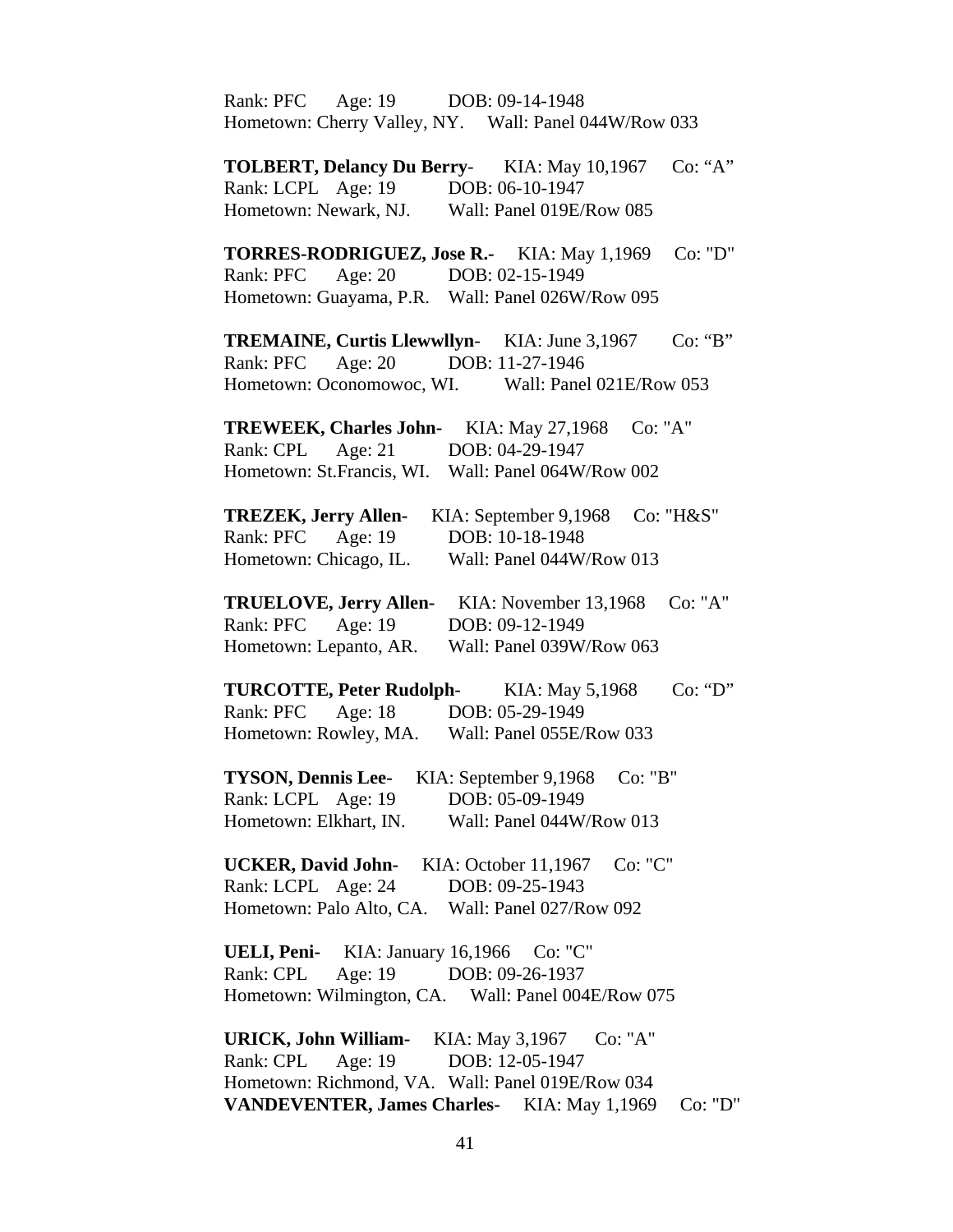Rank: PFC Age: 19 DOB: 03-04-1950 Hometown: Lancaster, CA. Wall: Panel 026W/Row 095 **VARNER, Jerry Daniel-** KIA: October 11,1967 Co: "C" Rank: LCPL Age: 23 DOB: 07-12-1944 Hometown: Los Angeles, CA. Wall: Panel 027E/Row 092 **VAUGHN, Gene-** KIA: May 2,1967 Co: "H&S" Rank: LCPL Age: 20 DOB: 06-10-1946 Hometown: Big Spring, TX. Wall: Panel 019E/Row 019 **VERBILLA, David-** KIA: May 3,1967 Co: "A" Rank: PFC Age: 19 DOB: 11-08-1947 Hometown: Tamaqua, PA. Wall: Panel 019E/Row 033 **VICKERY, Frederick M. III-** KIA: August 18,1968 Co: "D" Rank: SGT Age: 24 DOB: 12-22-1943 Hometown: Gainesville, FL. Wall: Panel 048W/Row 050 **VIERHELLER, Harold J. Jr.-** KIA: April 30,1968 Co: "B" Rank: SGT Age: 25 DOB: 08-03-1942 Hometown: East Canton, OH. Wall: Panel 053E/Row 024 **VILLA, Feliberto-** KIA: April 2,1966 Co: "B" Rank: PFC Age: 19 DOB: 07-13-1946 Hometown: Ingleside, TX. Wall: Panel 006E/Row 078

 **VOTAVA, James Joseph Jr.**- KIA: August 24,1965 Co: Unk 1/3" Rank: LCPL Age: 22 DOB: 02-03-1943 Hometown: Chicago, IL. Wall: Panel 002E/Row 066

**WALKER, Irvin-** KIA: December 26,1968 Co: "A" Rank: PFC Age: 21 DOB: 07-01-1947 Hometown: Elizabeth, NJ. Wall: Panel 036W/Row 078

 **WALTERS, Jim James-** KIA: May 25,1969 Co: "B" Rank: PFC Age: 20 DOB: 04-17-1949 Hometown: Sioux City, IA. Wall: Panel 024W/Row 108

**WARD, Allan Curt-** KIA: April 30,1968 Co: "B" Rank: CPL Age: 22 DOB: 01-21-1946 Hometown: Deerfield, WI. Wall: Panel 053E/Row 025

**WAYMAN, Bobby Ray-** KIA: February 14,1966 Co: "C" Rank: LCPL Age: 21 DOB: 12-25-1944 Hometown: Huntingburg, IN. Wall: Panel 005E/Row 037 **WEBER, Karl Edwin-** KIA: November 14,1968 Co: "A"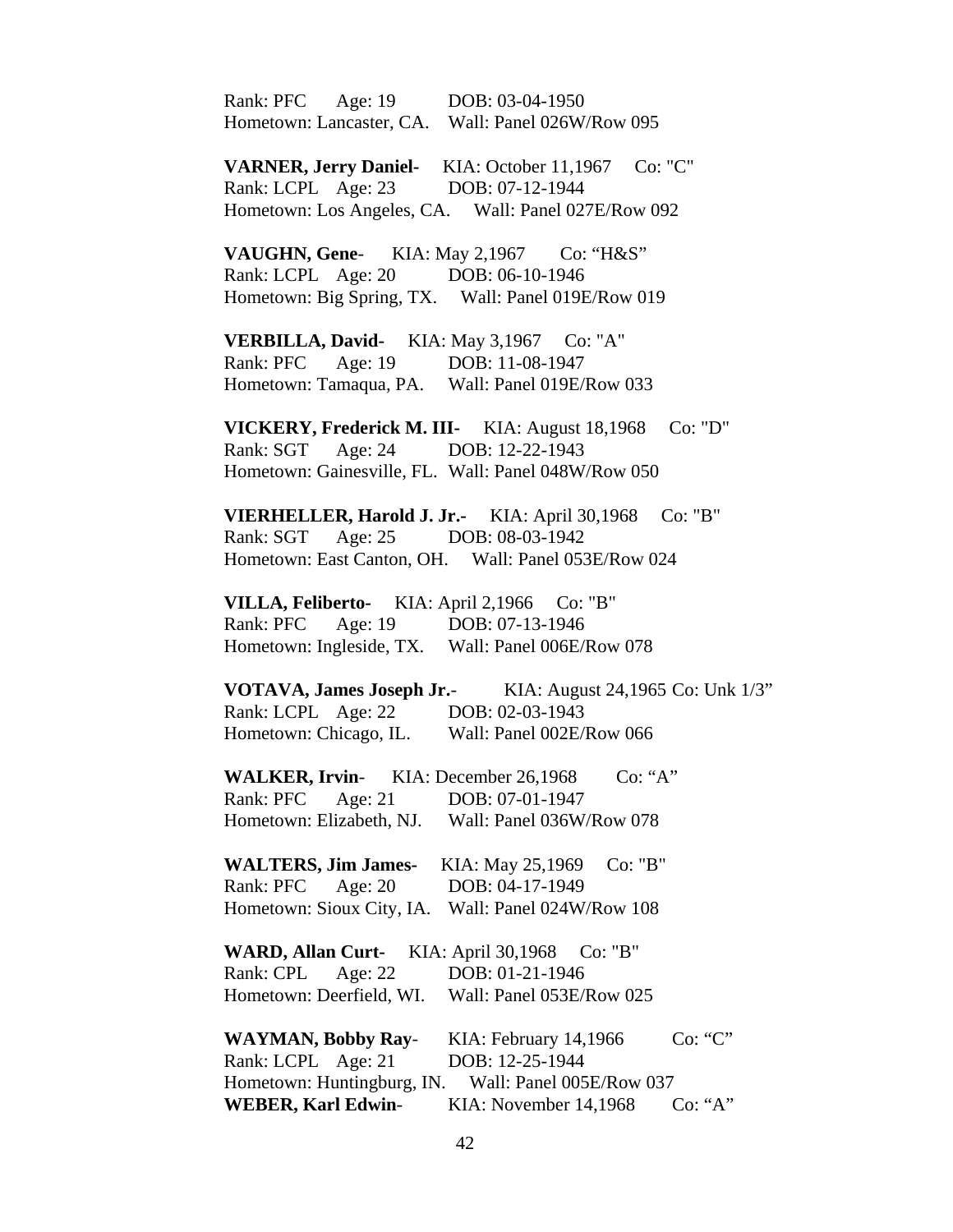| Rank: PFC Age: 18 DOB: 05-15-1950                   |                                                        |
|-----------------------------------------------------|--------------------------------------------------------|
|                                                     | Hometown: Two Rivers, WI. Wall: Panel 039W/Row 069     |
|                                                     |                                                        |
| <b>WELKER, Abram Joseph-</b>                        | Co: "C"<br>KIA: October 11,1967                        |
| Rank: 2LT Age: 23 DOB: 09-24-1944                   |                                                        |
| Hometown: Wyncote, PA.                              | Wall: Panel 027E/Row 092                               |
| WEST, Homer- KIA: January 30,1969 Co: "D"           |                                                        |
| Rank: PFC                                           | Age: 20 DOB: 10-21-1948                                |
|                                                     | Hometown: Middleboro, KY. Wall: Panel 033W/Row 023     |
|                                                     |                                                        |
|                                                     | WESTBROOK, Dennis Franklin- KIA: April 17,1968 Co: "A" |
| Rank: PFC Age: 19                                   | DOB: 03-10-1949                                        |
| Hometown: Prichard, AL.                             | Wall: Panel 050E/Row 035                               |
|                                                     | WHALEN, Garland Guy- KIA: January 31,1969 Co: "C"      |
| Rank: CPL Age: 20                                   | DOB: 04-28-1948                                        |
|                                                     | Wall: Panel 033W/Row 029                               |
| Hometown: Denver, CO.                               |                                                        |
| WHALEY, William Eldred III- KIA: May 19,1969        | Co: "A"                                                |
| Rank: LCPL Age: 22                                  | DOB: 09-05-1946                                        |
|                                                     | Hometown: Louisville, KY. Wall: Panel 024W/Row 057     |
|                                                     |                                                        |
| <b>WHIPS, Fletcher Danny-</b>                       | Co: "A"<br>KIA: June 7,1967                            |
| Rank: LCPL Age: 23                                  | DOB: 08-08-1943                                        |
| Hometown: Denver, CO.                               | Wall: Panel 021E/Row 071                               |
| <b>WHITE, Robert Frederick-</b> KIA: August 17,1967 | Co: "C"                                                |
| Rank: CPL Age: 27 DOB: 12-09-1939                   |                                                        |
|                                                     | Hometown: Newmarket, NH. Wall: Panel 025E/Row 009      |
|                                                     |                                                        |
| <b>WHITEHEAD, Esau Jr.-</b>                         | KIA: March 7,1968<br>Co: "D"                           |
| Rank: CPL<br>Age: $20$                              | DOB: 07-14-1947                                        |
| Hometown: New York, NY. Wall: Panel 043E/Row 049    |                                                        |
| <b>WIEST, Donald Ray-</b>                           | KIA: August 24,1965 Co: "Unk 1/3"                      |
|                                                     |                                                        |
| Rank: LCPL Age: 21                                  | DOB: 10-28-1943                                        |
| Hometown: Cerro Gordo, IL.                          | Wall: Panel 002E/Row 092                               |
|                                                     | WILDMAN, Steven Earl- KIA: August 8,1968 Co: "H&S"     |
| Rank: Corpsman-HN<br>Age: $21$                      | DOB: 02-27-1947                                        |
| Hometown: Cedar Rapids, IA.                         | Wall: Panel 049W/Row 035                               |
|                                                     | Co: "C"                                                |
| <b>WILLIAMS, Larry Glen-</b>                        | KIA: December $2,1967$                                 |
| Rank: LCPL Age: 20                                  | DOB: 06-30-1947                                        |
|                                                     | Hometown: Broken Bow, OK. Wall: Panel 031E/Row 027     |
| <b>WILLIAMS, Leroy C.-</b>                          | KIA: May 25,1969<br>Co: "B"                            |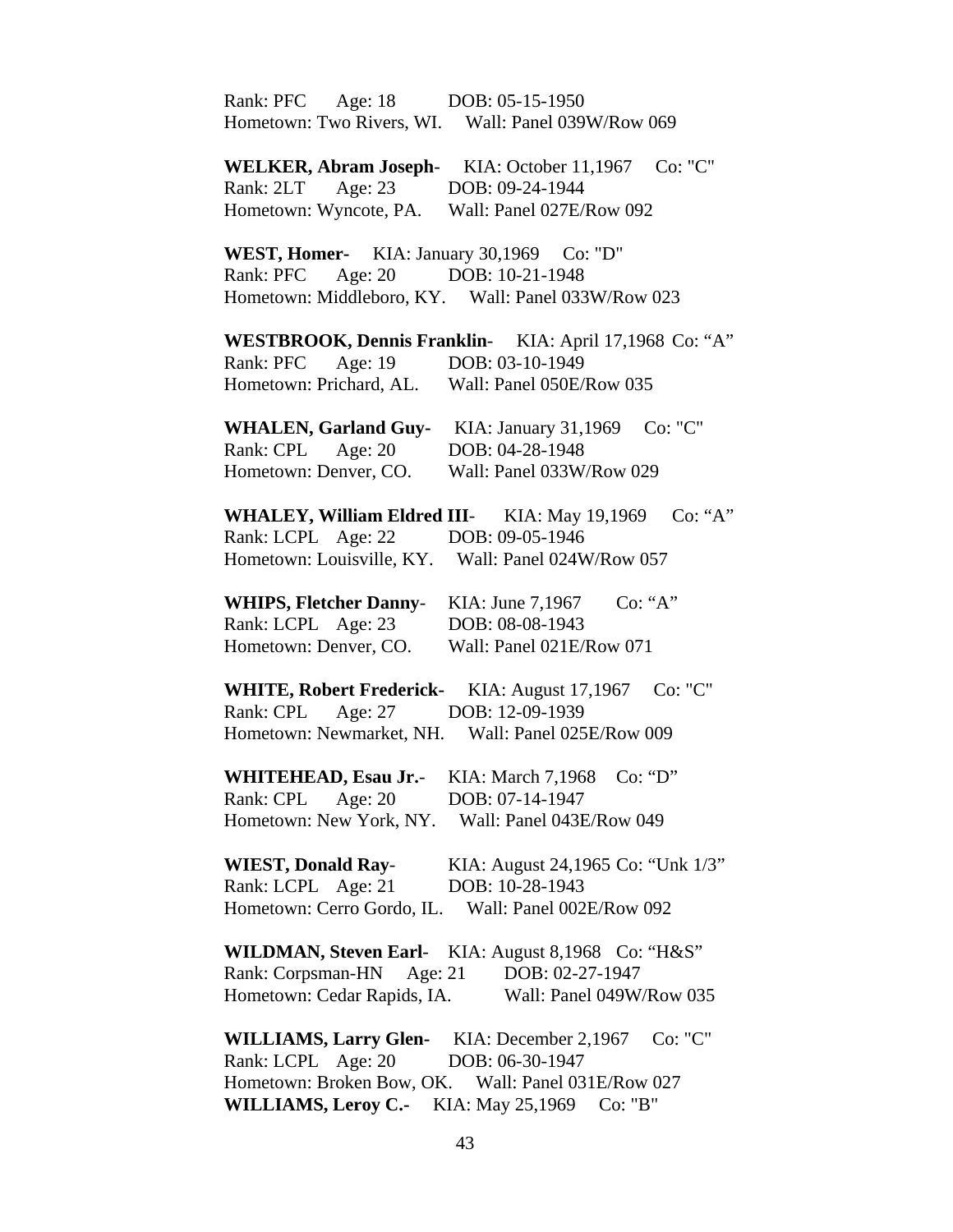| Rank: PFC Age: 21 DOB: 08-04-1947               |                                                                  |
|-------------------------------------------------|------------------------------------------------------------------|
|                                                 | Hometown: Jacksonville, FL. Wall: Panel 024W/Row 109             |
|                                                 |                                                                  |
|                                                 | WILLIAMS, Ralph Gene- KIA: June 9,1966 Co: "D"                   |
| Rank: PFC Age: 19                               | DOB: 02-14-1947                                                  |
| Hometown: Hines, OR.                            | Wall: Panel 008E/Row 029                                         |
|                                                 |                                                                  |
|                                                 | WILLIAMS, Ralph Maurice- KIA: April 2,1966 Co: "B"               |
| Rank: LCPL Age: 20                              | DOB: 05-17-1945                                                  |
| Hometown: Chicago, IL.                          | Wall: Panel 006E/Row 079                                         |
|                                                 |                                                                  |
|                                                 | WILLIS, Richard Allen- KIA: August 24,1965 Co: "Unk 1/3"         |
| Rank: LCPL Age: 20                              | DOB: 05-04-1945                                                  |
|                                                 | Hometown: Bloomingdale, OH. Wall: Panel 003E/Row 062             |
|                                                 |                                                                  |
| <b>WILSON, John Thomas-</b>                     | KIA: May 18,1967 Co: "B"                                         |
| Rank: PFC Age: 19                               | DOB: 09-25-1947                                                  |
| Hometown: Phoenix, AZ.                          | Wall: Panel 020E/Row 038                                         |
|                                                 |                                                                  |
|                                                 | WINSLOW, William David-<br>KIA: April 17,1968<br>Co: "A"         |
| Rank: PFC<br>Age: $20$                          | DOB: 11-28-1947                                                  |
| Hometown: Orlando, FL. Wall: Panel 050E/Row 027 |                                                                  |
|                                                 |                                                                  |
| WINTERS, John- KIA: May 25,1969 Co: "B"         |                                                                  |
| Rank: LCPL Age: 18                              | DOB: 06-03-1950                                                  |
| Hometown: Clark, NJ.                            | Wall: Panel 024W/Row 109                                         |
|                                                 |                                                                  |
|                                                 | <b>WOLCHESKI, Richard John-</b> KIA: February 28,1966<br>Co: "A" |
| Rank: LCPL Age: 20 DOB: 01-05-1946              |                                                                  |
|                                                 | Hometown: East Haven, CT. Wall: Panel 005E/Row 089               |
|                                                 |                                                                  |
| <b>WOOD, Donald Roy-</b>                        | Co: "A"<br>KIA: September 28,1967                                |
| Rank: CPL<br>Age: 18                            | DOB: 01-20-1949                                                  |
| Hometown: Buford, GA.                           | Wall: Panel 027E/Row 024                                         |
|                                                 |                                                                  |
| <b>WOODS, Sterling Sadler-</b> KIA: May 10,1967 | Co: "B"                                                          |
| Age: $21$<br>Rank: CPL                          | DOB: 01-31-1946                                                  |
|                                                 | Hometown: Virginia Beach, VA. Wall: Panel 019E/Row 089           |
|                                                 |                                                                  |
| <b>WOODS, Willard Paul-</b>                     | KIA: September 21,1967<br>Co: "H&S"                              |
| Rank: LCPL Age: 19                              | DOB: 10-10-1947                                                  |
| Hometown: Jesup, GA.                            | Wall: Panel 026E/Row 110                                         |
|                                                 |                                                                  |
| WORKMAN, Glenn Roger- KIA: July 3,1969          | Co: "D"                                                          |
| Age: $18$<br>Rank: PFC                          | DOB: 09-01-1950                                                  |
|                                                 | Hometown: Chapmanville, WV. Wall: Panel 021W/Row 058             |
|                                                 |                                                                  |